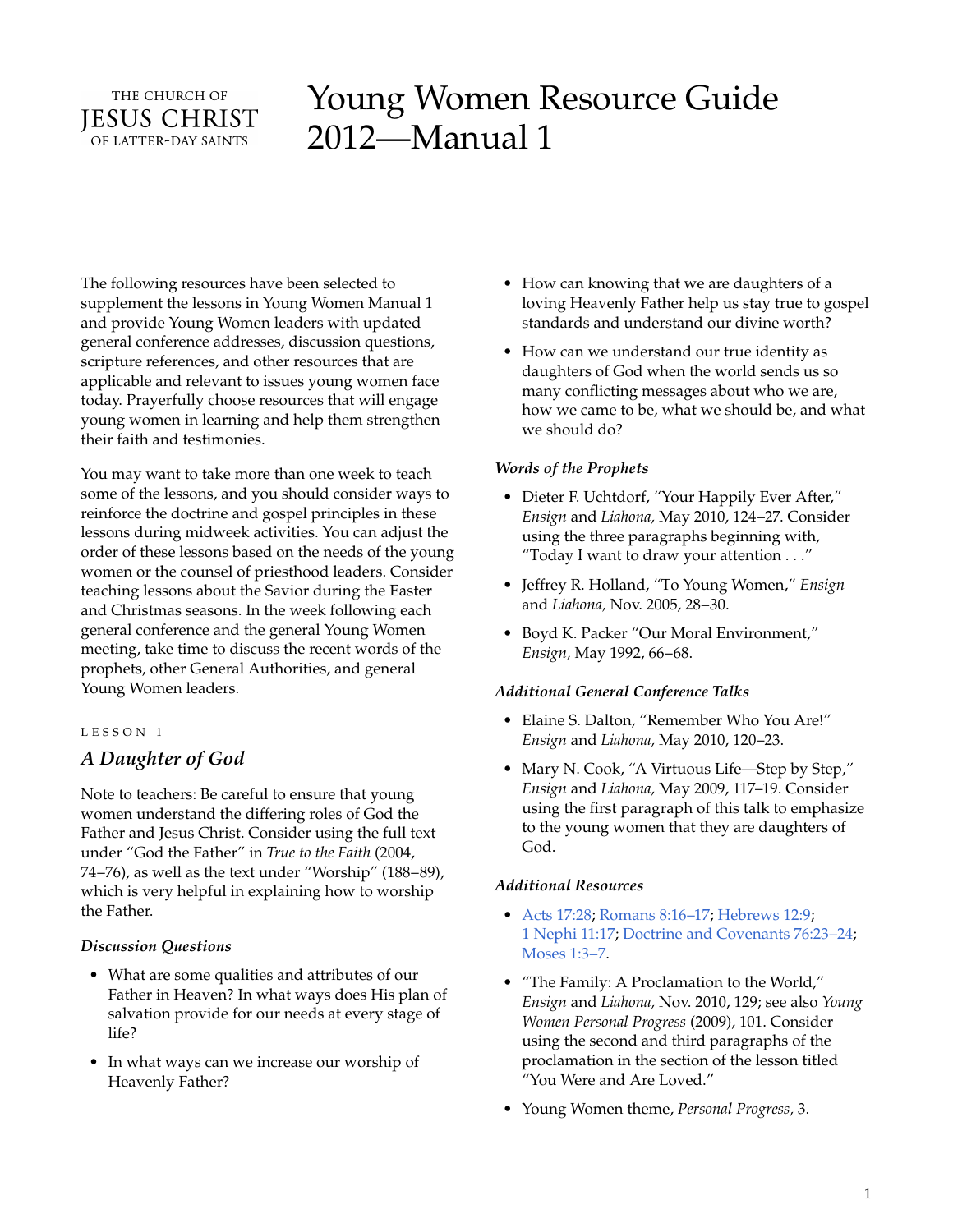# *Media*

- Music: "O My Father," *Hymns,* no. 292; "I Know My Father Lives," *Hymns,* no. 302.
- Video: Dieter F. Uchtdorf, ["Our True Identity,"](http://lds.org/youth/video/our-true-identity) lds.org/youth/video.

# *Accept and Act*

- Personal Progress: Divine Nature, value experience 1; Individual Worth, value experience 1.
- Consider having the young women make a book of virtuous qualities, an activity suggested by Susan W. Tanner in "Daughters of Heavenly Father," *Ensign* and *Liahona,* May 2007, 106–9.

# LESSON 2

# *Jesus Christ, the Savior*

# *Discussion Questions*

- What would you say to someone who does not believe Latter-day Saints are Christians?
- In what ways can we show our gratitude for the Savior's atoning sacrifice?

# *Words of the Prophets*

- Thomas S. Monson, "At Parting," *Ensign* and *Liahona,* May 2011, 114. Consider using the three paragraphs beginning with, "Now, before we leave today . . ."
- Richard G. Scott, "He Lives! All Glory to His Name!" *Ensign* and *Liahona,* May 2010, 75–78.
- Dallin H. Oaks, "The Atonement and Faith," *Ensign,* Apr. 2010, 30–34.
- Quentin L. Cook, "We Follow Jesus Christ," *Ensign* and *Liahona,* May 2010, 83–86.

# *Additional General Conference Talks*

- C. Scott Grow, "The Miracle of the Atonement," *Ensign* and *Liahona,* May 2011, 108–10.
- Kent F. Richards, "The Atonement Covers All Pain," *Ensign* and *Liahona,* May 2011, 15–17.
- Gary J. Coleman, "Mom, Are We Christians?" *Ensign* and *Liahona,* May 2007, 92–94.

#### *Additional Resources*

• [Acts 4:12](http://lds.org/scriptures/nt/acts/4.12?lang=eng#12); 2 [Nephi 2:9;](http://lds.org/scriptures/bofm/2-ne/2.9?lang=eng#9) 2 [Nephi 25:23–26](http://lds.org/scriptures/bofm/2-ne/25.23-26?lang=eng#23); [Mosiah](http://lds.org/scriptures/bofm/mosiah/3.7?lang=eng#7) [3:7](http://lds.org/scriptures/bofm/mosiah/3.7?lang=eng#7); [Alma 7:11–12](http://lds.org/scriptures/bofm/alma/7.11-12?lang=eng#11); [Alma 22:13–14;](http://lds.org/scriptures/bofm/alma/22.13-14?lang=eng#13) [Alma 38:9](http://lds.org/scriptures/bofm/alma/38.9?lang=eng#9); [Helaman 5:9](http://lds.org/scriptures/bofm/hel/5.9?lang=eng#9); [Moroni 7:41](http://lds.org/scriptures/bofm/moro/7.41?lang=eng#41).

# *Media*

- Music: "I Stand All Amazed," *Hymns,* no. 193.
- Art: *[Jesus Praying in Gethsemane,](http://lds.org/gospellibrary/artbook/images/ArtBook__056_056__JesusPrayingInGethsemane_Sm___.jpg) [The Crucifixion,](http://lds.org/gospellibrary/artbook/images/ArtBook__057_057__TheCrucifixion_Sm___.jpg)* and *[Mary and the Resurrected Lord,](http://lds.org/gospellibrary/artbook/images/ArtBook__059_059__MaryAndTheResurrectedJesusChrist_Sm___.jpg) Gospel Art Book* (2009), 56–57, 59.
- Video: ["He Lives: Testimonies of Jesus Christ,"](http://lds.org/ldsorg/v/index.jsp?autoplay=true&index=2&locale=0&sourceId=79bacbcc921b7210VgnVCM100000176f620a____&vgnextoid=bd163ca6e9aa3210VgnVCM1000003a94610aRCRD) lds.org/media-library, Mormon Messages.
- Video: Jeffrey R. Holland, ["The Only True God](http://lds.org/ldsorg/v/index.jsp?autoplay=true&index=5&locale=0&sourceId=f783b0333ee92210VgnVCM100000176f620a____&vgnextoid=bd163ca6e9aa3210VgnVCM1000003a94610aRCRD) [and Jesus Christ Whom He Has Sent,"](http://lds.org/ldsorg/v/index.jsp?autoplay=true&index=5&locale=0&sourceId=f783b0333ee92210VgnVCM100000176f620a____&vgnextoid=bd163ca6e9aa3210VgnVCM1000003a94610aRCRD) lds.org/ media-library, Mormon Messages.
- Video: *Strength of Youth Media 2011* DVD, ["We](http://lds.org/youth/video/we-believe-in-christ-personal-testimony?lang=eng) [Believe in Christ: Personal Testimony."](http://lds.org/youth/video/we-believe-in-christ-personal-testimony?lang=eng)

# *Accept and Act*

• Personal Progress: Faith value experience 5; Divine Nature value experience 4; Faith value project, bullet 1.

# LESSON 3

# *Following the Example of Jesus Christ*

# *Discussion Questions*

- As we partake of the sacrament every Sunday we are reminded to follow the example of Jesus Christ, but it is sometimes easy to become distracted by worldly influences throughout the week. What can we do to follow Christ's example all week long?
- In what specific ways can we follow the example of Jesus Christ when we are at home and with our families?
- What can we do to influence our friends, family, and others to better follow the Savior's example?

# *Words of the Prophets*

- Dieter F. Uchtdorf, "You Are My Hands," *Ensign* and *Liahona,* May 2010, 68–74.
- Quentin L. Cook, "We Follow Jesus Christ," *Ensign* and *Liahona,* May 2010, 83–86.
- Russell M. Nelson, "Be Thou an Example of the Believers," *Ensign* and *Liahona,* Nov. 2010, 47–49. Consider reading the final 16 paragraphs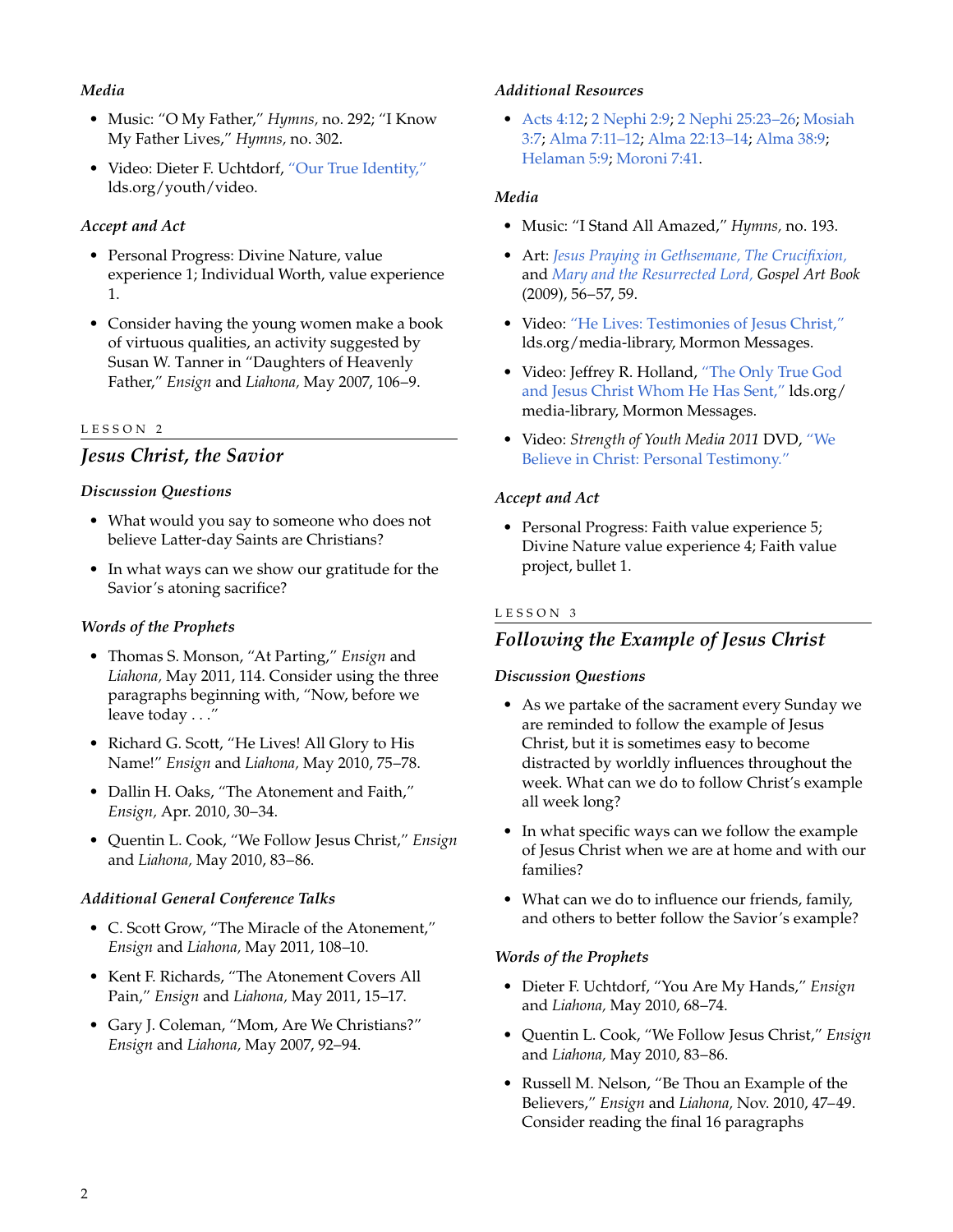beginning with, "Paul's counsel, 'Be thou an example of the believers, . . .'"

# *Additional General Conference Talks*

• Mary N. Cook, "Be an Example of the Believers," *Ensign* and *Liahona,* Nov. 2010, 80–82.

# *Additional Resources*

- 3 [Nephi 12:48;](http://lds.org/scriptures/bofm/3-ne/12.48?lang=eng#48) [Moroni 7:48.](http://lds.org/scriptures/bofm/moro/7.48?lang=eng#48)
- *Preach My Gospel,* Chapter 6: How Do I Develop Christlike Attributes?

# *Media*

- Music: "Lord, I Would Follow Thee," *Hymns,* no. 220.
- Music: "I'm Trying to Be like Jesus," *Children's Songbook,* 78–79.
- Video: ["He Lives: Testimonies of Jesus Christ,"](http://lds.org/ldsorg/v/index.jsp?autoplay=true&index=1&locale=0&sourceId=79bacbcc921b7210VgnVCM100000176f620a____&vgnextoid=bd163ca6e9aa3210VgnVCM1000003a94610aRCRD) lds.org/media-library, Mormon Messages.
- Video: ["Charity: An Example of the Believers."](http://lds.org/ldsorg/v/index.jsp?autoplay=true&index=1&locale=0&sourceId=ab516ef2109b6210VgnVCM100000176f620a____&vgnextoid=bd163ca6e9aa3210VgnVCM1000003a94610aRCRD)

# *Accept and Act*

- Personal Progress: Divine Nature value experience 7.
- *For the Strength of Youth* (pamphlet, 2001), "Service to Others," 38, or [online at youth.lds.org.](http://lds.org/youth/for-the-strength-of-youth/service-to-others) Make a list of everyday acts of kindness you can do for others.

#### LESSON 4

# *Seeking the Companionship of the Holy Ghost*

# *Discussion Questions*

- How do we feel impressions from the Holy Ghost? Do all people feel promptings and impressions in the same way?
- How can we qualify for the companionship, guidance, and protection of the Holy Ghost each day?

# *Words of the Prophets*

• Robert D. Hales, "To Act for Ourselves: The Gift and Blessings of Agency," *Ensign* and *Liahona,* May 2006, 4–8. Consider using the paragraph beginning with, "The promptings that come to us to flee evil . . ."

- David A. Bednar, "Receive the Holy Ghost," *Ensign* and *Liahona,* Nov. 2010, 94–97.
- David A. Bednar, "The Spirit of Revelation," *Ensign* and *Liahona,* May 2011, 87–90.
- Dieter F. Uchtdorf, "Waiting on the Road to Damascus," *Ensign* and *Liahona,* May 2011, 70–77.
- Boyd K. Packer, "Guided by the Holy Spirit," *Ensign* and *Liahona,* May 2011, 30–33.

#### *Additional General Conference Talks*

- Jay E. Jensen, "The Holy Ghost and Revelation," *Ensign* and *Liahona,* Nov. 2010, 77–79.
- Julie B. Beck, "And upon the Handmaids in Those Days Will I Pour Out My Spirit," *Ensign* and *Liahona,* May 2010, 10–12.

# *Additional Resources*

- 1 [Kings 19:11–12;](http://lds.org/scriptures/ot/1-kgs/19.11-12?lang=eng#11) [Galatians 5:22–23](http://lds.org/scriptures/nt/gal/5.22-23?lang=eng#22); 2 [Nephi 32:5;](http://lds.org/scriptures/bofm/2-ne/32.5?lang=eng#5) [Mosiah 2:36–37](http://lds.org/scriptures/bofm/mosiah/2.36-37?lang=eng#36); [Helaman 5:45–46;](http://lds.org/scriptures/bofm/hel/5.45-46?lang=eng#45) 3 [Nephi 12:6](http://lds.org/scriptures/bofm/3-ne/12.6?lang=eng#6); 3 [Nephi 19:9;](http://lds.org/scriptures/bofm/3-ne/19.9?lang=eng#9) [Ether 12:41;](http://lds.org/scriptures/bofm/ether/12.41?lang=eng#41) [Doctrine and Covenants](http://lds.org/scriptures/dc-testament/dc/6.23?lang=eng#23) [6:23](http://lds.org/scriptures/dc-testament/dc/6.23?lang=eng#23); [Doctrine and Covenants 11:12.](http://lds.org/scriptures/dc-testament/dc/11.12?lang=eng#12)
- *True to the Faith* (2004), "Holy Ghost," 81–84.

# *Media*

- Music: "The Holy Ghost," *Children's Songbook,* 105.
- Video: ["Voice of the Spirit."](http://lds.org/ldsorg/v/index.jsp?autoplay=true&index=1&locale=0&sourceId=b35f46452b7ca210VgnVCM100000176f620a____&vgnextoid=bd163ca6e9aa3210VgnVCM1000003a94610aRCRD)

# *Accept and Act*

• Personal Progress: Choice and Accountability value experience 5; Integrity value experience 2; Virtue value experience 2.

# LESSON 5

# *Finding Joy in Our Divine Potential*

Note to teachers: In addition to a grandmother, mother, and young married sister, you may want to invite a single sister to speak to the young women about the joys of being a woman.

#### *Discussion Questions*

- How would you explain the concept of "divine potential" to a friend?
- How can the knowledge of our divine potential help us find happiness?
- How can we gain confidence in taking on the responsibilities of marriage and motherhood?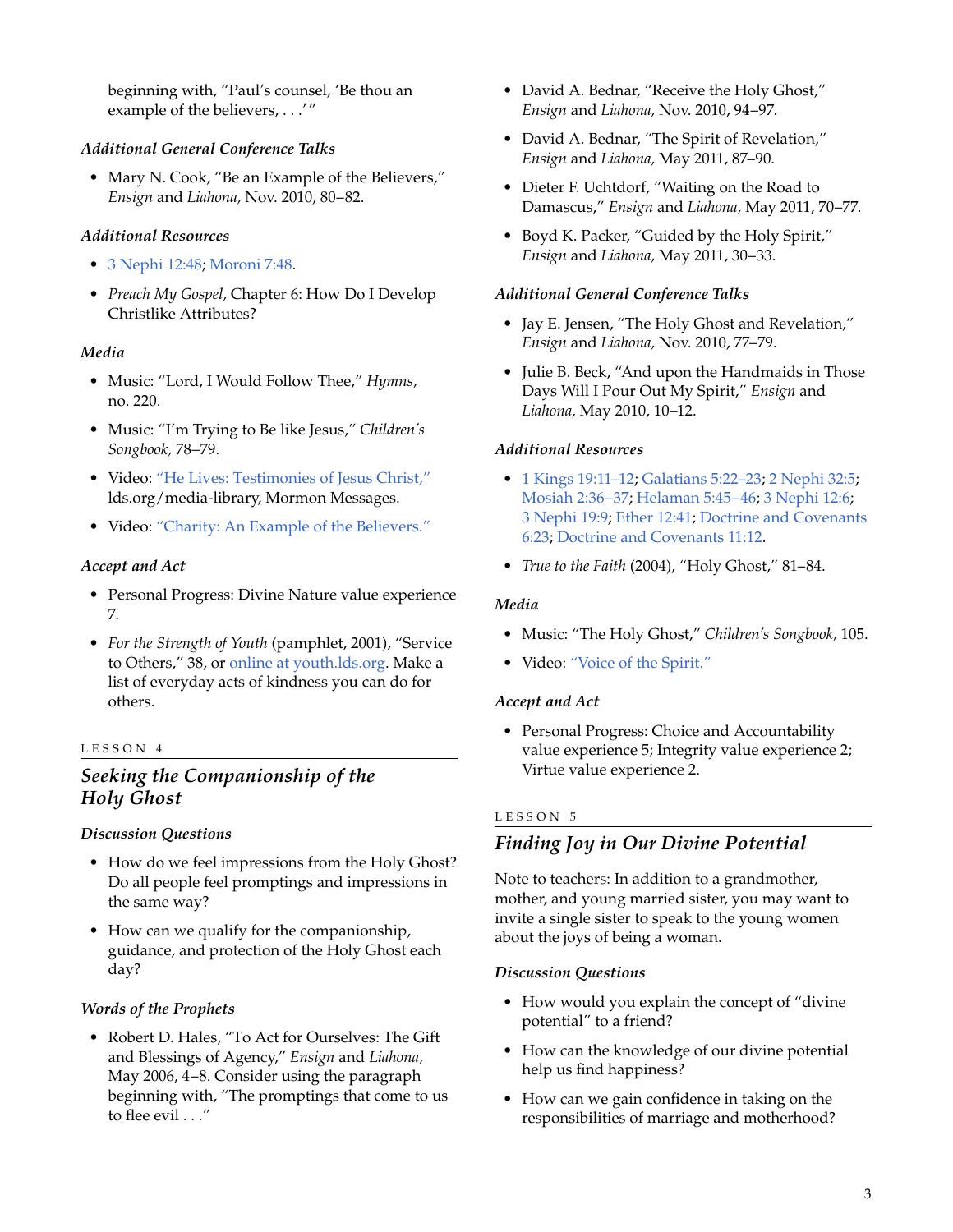• How can our experiences on this earth prepare us to achieve our divine potential in the next life?

# *Additional General Conference Talks*

- Elaine S. Dalton, "Remember Who You Are!" *Ensign* and *Liahona,* May 2010, 120–23. Consider using the three paragraphs beginning with, "You are young women of great faith . . ." at the beginning of the lesson.
- Margaret D. Nadauld, "The Joy of Womanhood," *Ensign,* Nov. 2000, 14–16; *Liahona,* Jan. 2001, 17–19. Consider using the two paragraphs beginning with, "You can recognize women who are grateful . . ." at the end of the lesson.

# *Additional Resources*

- [Romans 8:16–17;](http://lds.org/scriptures/nt/rom/8.16-17?lang=eng#16) [Mosiah 2:41](http://lds.org/scriptures/bofm/mosiah/2.41?lang=eng#41).
- Study by Topic: [Eternal Life,](http://lds.org/study/topics/eternal-life) lds.org/study/ topics/eternal-life.
- Study by Topic: [Women in the Church,](http://lds.org/study/topics/women-in-the-church) lds.org/ study/topics/women-in-the-church.
- Mormonads: [Individual Worth.](http://lds.org/ldsorg/v/index.jsp?vgnextoid=024644f8f206c010VgnVCM1000004d82620aRCRD&locale=0&sourceId=33d51859fa5f8110VgnVCM100000176f620a____#IndividualWorth)

#### *Media*

- Music: ["Walk Tall, You're a Daughter of God,"](http://lds.org/youth/music?lang=eng) lds.org/youth/music.
- Music: "O My Father," *Hymns,* no. 292.
- Video: Dieter F. Uchtdorf, ["Our True Identity,"](http://lds.org/youth/video/our-true-identity?lang=eng) lds.org/youth/video.
- Video: ["Significant in Every Way,"](http://lds.org/youth/video/significant-in-every-way?lang=eng) lds.org/youth/ video.

# *Accept and Act*

- Personal Progress: Divine Nature value experience 2; Individual Worth value experience 1; Individual Worth value experience 4.
- Consider having the young women study the proclamation on the family to learn more about the roles and divine potential of women.

#### LESSON 6

# *Finding Joy Now*

#### *Discussion Questions*

• Many people seem to have a negative outlook on life. How can we avoid this attitude and help others look at things in a positive way?

- How does listening for and being aware of ideas or promptings from the Holy Ghost increase the potential for joy?
- How does trusting in our Heavenly Father and Jesus Christ affect the joy we feel in our lives?
- How do obeying the commandments and keeping covenants increase our happiness and joy?

#### *Words of the Prophets*

- Thomas S. Monson, "Finding Joy in the Journey," *Ensign* and *Liahona,* Nov. 2008, 84–87. Consider using the paragraph beginning with, "This is our one and only chance . . ." as an introduction to the lesson.
- Dieter F. Uchtdorf, "Of Things That Matter Most," *Ensign* and *Liahona,* Nov. 2010, 19–22. Consider using the four paragraphs beginning with, "Let's be honest . . ." in the section of the lesson titled "We Can Have Joy Now."
- Richard G. Scott, "The Path to Peace and Joy," *Ensign,* Nov. 2000, 25–27; *Liahona,* Jan. 2001, 31–33. Consider using the paragraph beginning with, "Are you taking full advantage of . . ." in the section of the lesson titled "Heavenly Father Wants Us to Have Joy."

#### *Additional General Conference Talks*

- Mary N. Cook, "Remember This: Kindness Begins with Me," *Ensign* and *Liahona,* May 2011, 118–21. Consider using the paragraph beginning with, "We can follow the example of the good Samaritan . . ." in the section of the lesson titled "We Can Have Joy Now."
- Ann M. Dibb, "I Believe in Being Honest and True," *Ensign* and *Liahona,* May 2011, 115–18. Consider using the five paragraphs beginning with, "President Howard W. Hunter taught . . ." in the section of the lesson titled "We Can Have Joy Now."

#### *Additional Resources*

• [Proverbs 29:18;](http://lds.org/scriptures/ot/prov/29.18?lang=eng#18) 2 [Nephi 2:13](http://lds.org/scriptures/bofm/2-ne/2.13?lang=eng#13); 2 [Nephi 5:27;](http://lds.org/scriptures/bofm/2-ne/5.27?lang=eng#27) [Alma](http://lds.org/scriptures/bofm/alma/50.24?lang=eng#24) [50:24](http://lds.org/scriptures/bofm/alma/50.24?lang=eng#24).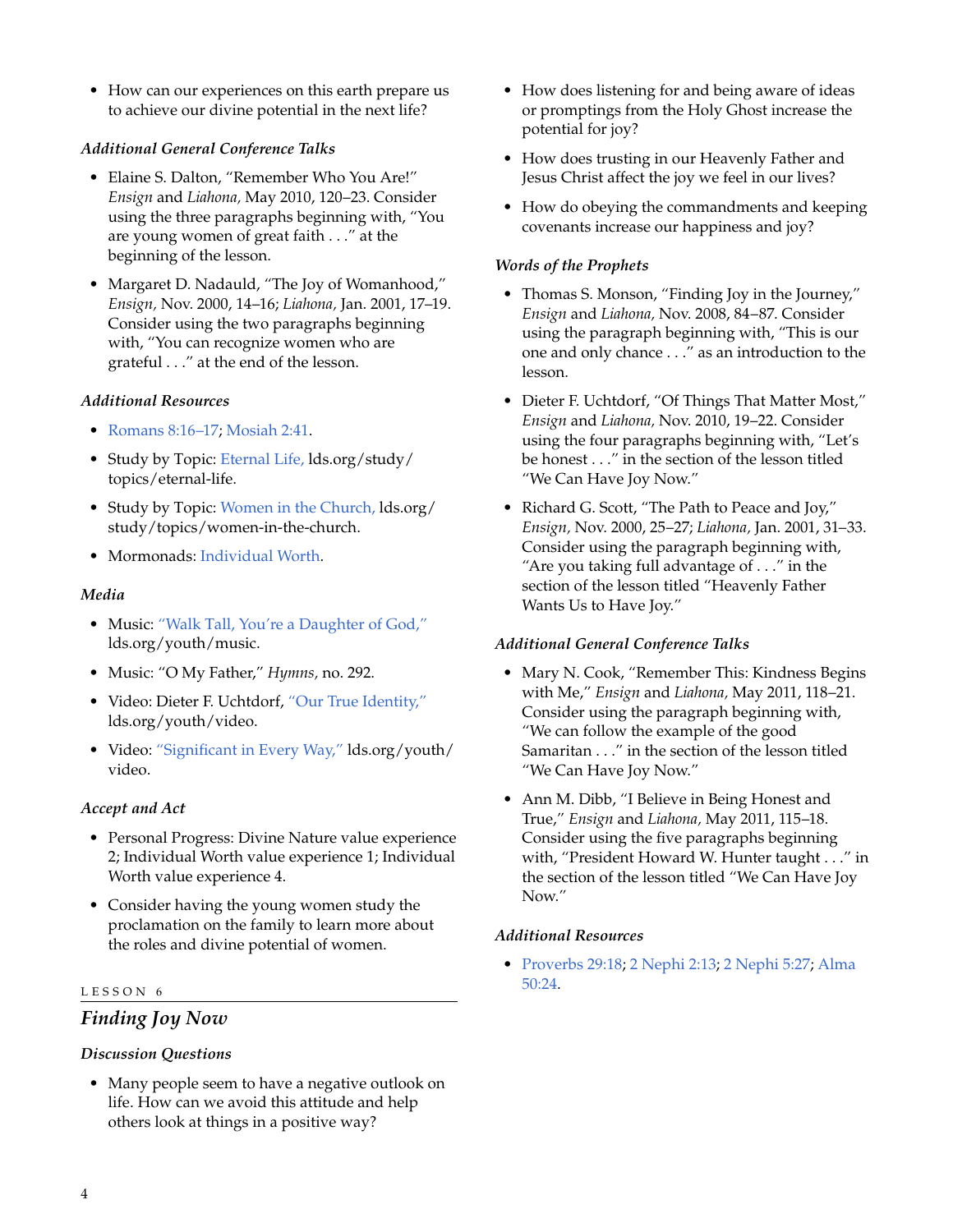# *Homemaking*

#### *Discussion Questions*

- What kind of feeling do you want in your future home?
- What gifts and talents can help us contribute to a happy home now and in the future?
- What skills and attitudes do we need to further develop to have successful and happy homes?

#### *Words of the Prophets*

- L. Tom Perry, "Mothers Teaching Children in the Home," *Ensign* and *Liahona,* May 2010, 29–31.
- M. Russell Ballard, "Mothers and Daughters," *Ensign* and *Liahona,* May 2010, 18–21.

# *Additional General Conference Talks*

- Richard J. Maynes, "Establishing a Christ-Centered Home," *Ensign* and *Liahona,* May 2011, 37–39.
- Gary E. Stevenson, "Sacred Homes, Sacred Temples," *Ensign* and *Liahona,* May 2009, 101–3. Consider using the two paragraphs beginning with, "Recently, in a stake conference, . . ."
- Susan W. Tanner, "Stand as a Witness," *Ensign* and *Liahona,* May 2008, 113–15. Consider using the two paragraphs beginning with, "As you stand as a witness in your home, . . ."

# *Additional Resources*

- [Proverbs 31:10–31;](http://lds.org/scriptures/ot/prov/31.10-31?lang=eng#10) 2 [Nephi 5:17;](http://lds.org/scriptures/bofm/2-ne/5.17?lang=eng#17) [Mosiah 4:14–15;](http://lds.org/scriptures/bofm/mosiah/4.14-15?lang=eng#14) [Doctrine and Covenants 88:119](http://lds.org/scriptures/dc-testament/dc/88.119?lang=eng#119).
- "The Family: A Proclamation to the World," *Ensign* and *Liahona,* Nov. 2010, 129; see also *Young Women Personal Progress* (2009), 101.
- Susan W. Tanner, "Strengthening Future Mothers," *Ensign,* June 2005, 20–24; *Liahona,* June 2005, 16–20.

#### *Media*

- Art: *[Mary and Martha,](http://lds.org/gospellibrary/artbook/images/ArtBook__045_045__MaryAndMartha_Sm___.jpg) Gospel Art Book* (2009), 45.
- Music: "Home Can Be a Heaven on Earth," *Hymns,* no. 298; "Love Is Spoken Here," *Children's Songbook,* 190.
- Video: Jeffrey R. Holland, ["Motherhood: An](http://lds.org/media-library/video/mormon-messages#2010-06-13-motherhood-an-eternal-partnership-with-god) [Eternal Partnership with God,"](http://lds.org/media-library/video/mormon-messages#2010-06-13-motherhood-an-eternal-partnership-with-god) lds.org/medialibrary, Mormon Messages.
- Video: Dieter F. Uchtdorf, ["Create,"](http://lds.org/media-library/video/mormon-messages?lang=eng#2009-02-06-create) lds.org/ media-library, Mormon Messages.
- Video: Robert D. Hales, ["Becoming Provident](http://lds.org/media-library/video/mormon-messages?lang=eng#2010-03-06-becoming-provident-providers) [Providers,"](http://lds.org/media-library/video/mormon-messages?lang=eng#2010-03-06-becoming-provident-providers) lds.org/media-library, Mormon Messages.

#### *Accept and Act*

- Personal Progress: Divine Nature value project, bullets 1 and 4; Knowledge value experience 2; Knowledge value project, bullets 1 and 5.
- Share with another young woman a quality you admire about her that will help her become a good mother.
- Invite a sister or sisters from your ward or branch to an activity meeting to teach homemaking skills or talents the young women would like to learn.

# LESSON 8

# *Attitudes about Our Divine Roles*

#### *Discussion Questions*

- With so many conflicting worldly views of women's roles, how can we know and follow Heavenly Father's plan for womanhood?
- How can following the prophets' counsel to obtain an education help us fulfill our divine roles?

# *Words of the Prophets*

- Thomas S. Monson, "Three Goals to Guide You," *Ensign* and *Liahona,* Nov. 2007, 118–21.
- L. Tom Perry, "Mothers Teaching Children in the Home," *Ensign* and *Liahona,* May 2010, 29–31.
- M. Russell Ballard, "Mothers and Daughters," *Ensign* and *Liahona,* May 2010, 18–21.
- Quentin L. Cook, "LDS Women Are Incredible!" *Ensign* and *Liahona,* May 2011, 18–22. Consider using the three paragraphs beginning with, "We recognize that there are enormous forces arrayed . . ."

#### *Additional General Conference Talks*

• Julie B. Beck, "What Latter-day Saint Women Do Best: Stand Strong and Immovable," *Ensign* and *Liahona,* Nov. 2007, 109–12.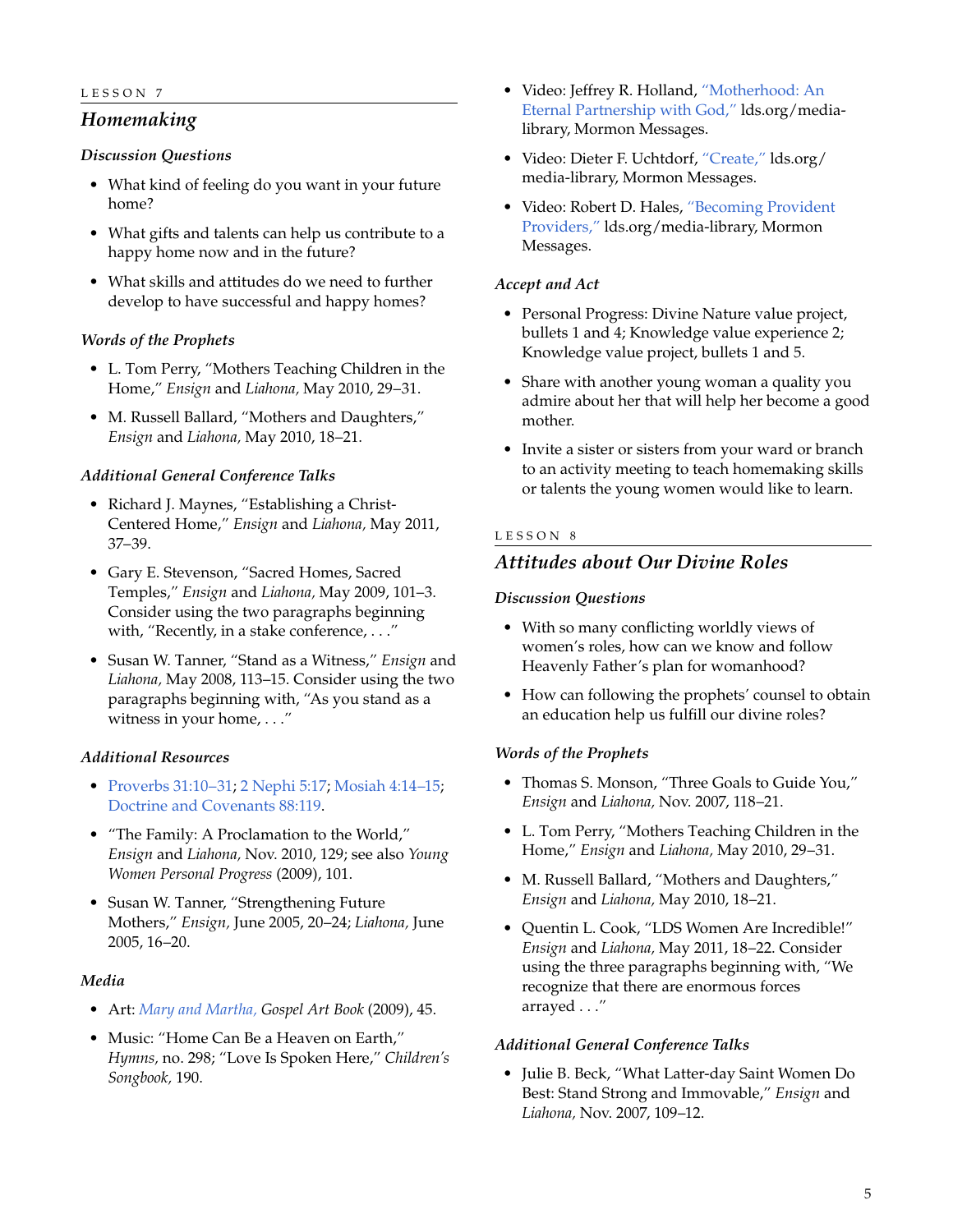- Elaine S. Dalton, "Guardians of Virtue," *Ensign* and *Liahona,* May 2011, 121–24. Consider using the two paragraphs beginning with, "Young women, in a world ever growing in moral pollution . . ."
- Silvia H. Allred, "Steadfast and Immovable," *Ensign* and *Liahona,* Nov. 2010, 116–18. Consider using the paragraph beginning with, "I know that each of us has a vital and essential role . . ."
- Julie B. Beck, "A Mother Heart," *Ensign* and *Liahona,* May 2004, 75–77.
- Margaret D. Nadauld, "The Joy of Womanhood," *Ensign,* Nov. 2000, 14–16; *Liahona,* Jan. 2001, 17–19.

# *Additional Resources*

- Proverbs 31; [Luke 1:28;](http://lds.org/scriptures/nt/luke/1.28?lang=eng#28) [Alma 56:47–48;](http://lds.org/scriptures/bofm/alma/56.47-48?lang=eng#47) Doctrine and Covenants 25.
- "The Family: A Proclamation to the World," *Ensign* and *Liahona,* Nov. 2010, 129; see also *Young Women Personal Progress* (2009), 101. Consider using paragraphs six and seven.

# *Media*

- Music: "As Sisters in Zion," *Hymns,* no. 309; "Love Is Spoken Here," *Children's Songbook,* 190.
- Video: M. Russell Ballard, ["Mothers and](http://lds.org/media-library/video/mormon-messages-for-youth#2010-06-0070-mothers-and-daughters) [Daughters,"](http://lds.org/media-library/video/mormon-messages-for-youth#2010-06-0070-mothers-and-daughters) lds.org/media-library, Mormon Messages for Youth.
- Video: Jeffrey R. Holland, ["Motherhood: An](http://lds.org/media-library/video/mormon-messages#2010-06-13-motherhood-an-eternal-partnership-with-god) [Eternal Partnership with God,"](http://lds.org/media-library/video/mormon-messages#2010-06-13-motherhood-an-eternal-partnership-with-god) lds.org/medialibrary, Mormon Messages.

# *Accept and Act*

- Personal Progress: Divine Nature value experience 3; Divine Nature value project, bullet 3.
- Invite the young women to read paragraph seven of the family proclamation and identify principles related to their divine roles.

# LESSON 9

# *Honoring Parents*

# *Discussion Questions*

- What can you do to strengthen your relationship with your parents?
- How can we show respect to our parents and grandparents even when their beliefs or opinions are different than ours?

# *Words of the Prophets*

- Thomas S. Monson, "Be Thou an Example," *Ensign* and *Liahona,* May 2005, 112–15. Consider using the three paragraphs beginning with, "My, how your parents love you . . ."
- Henry B. Eyring, "Our Perfect Example," *Ensign* and *Liahona,* Nov. 2009, 70–73. Consider using the paragraph beginning with, "Now here is my counsel to children . . ." in the section of the lesson titled "Heavenly Father Has Commanded Each Young Woman to Honor Her Parents."

# *Additional General Conference Talks*

- Richard J. Maynes, "Establishing a Christ-Centered Home," *Ensign* and *Liahona,* May 2011, 37–39.
- Bradley D. Foster, "Mother Told Me," *Ensign* and *Liahona,* May 2010, 98–100.

# *Additional Resources*

- [Ephesians 6:1–3;](http://lds.org/scriptures/nt/eph/6.1-3?lang=eng#1) 1 [Nephi 1:1;](http://lds.org/scriptures/bofm/1-ne/1.1?lang=eng#1) 1 [Nephi 2:16](http://lds.org/scriptures/bofm/1-ne/2.16?lang=eng#16); 1 [Nephi 16:23;](http://lds.org/scriptures/bofm/1-ne/16.23?lang=eng#23) [Alma 56:47–48;](http://lds.org/scriptures/bofm/alma/56.47-48?lang=eng#47) [Alma 57:21](http://lds.org/scriptures/bofm/alma/57.21?lang=eng#21).
- "The Family: A Proclamation to the World," *Ensign* and *Liahona,* Nov. 2010, 129; see also *Young Women Personal Progress* (2009), 101.
- *For the Strength of Youth* (pamphlet, 2001), "Family," 10–11, or [online at youth.lds.org.](http://lds.org/youth/for-the-strength-of-youth/family)
- Name Withheld, "When Dad Doesn't Believe," *New Era,* Jan. 1995, 14.
- Mormonads: [Family.](http://lds.org/ldsorg/v/index.jsp?vgnextoid=024644f8f206c010VgnVCM1000004d82620aRCRD&locale=0&sourceId=2813b4349532b110VgnVCM100000176f620a____#Family)

# *Media*

- Music: "Home Can Be a Heaven on Earth," *Hymns,* no. 298.
- Art: *[Lehi and His People Arrive in the Promised Land,](http://lds.org/gospellibrary/artbook/images/ArtBook__071_071__LehiAndHisPeopleArriveInPromisedLand_Sm___.jpg) Gospel Art Book* (2009), 71.
- Video: M. Russell Ballard, ["Mothers and](http://lds.org/media-library/video/mormon-messages-for-youth#2010-06-0070-mothers-and-daughters) [Daughters,"](http://lds.org/media-library/video/mormon-messages-for-youth#2010-06-0070-mothers-and-daughters) lds.org/media-library, Mormon Messages for Youth.

# *Accept and Act*

• Personal Progress: Divine Nature value experience 5; Individual Worth value, project bullet 1; Virtue value experience 2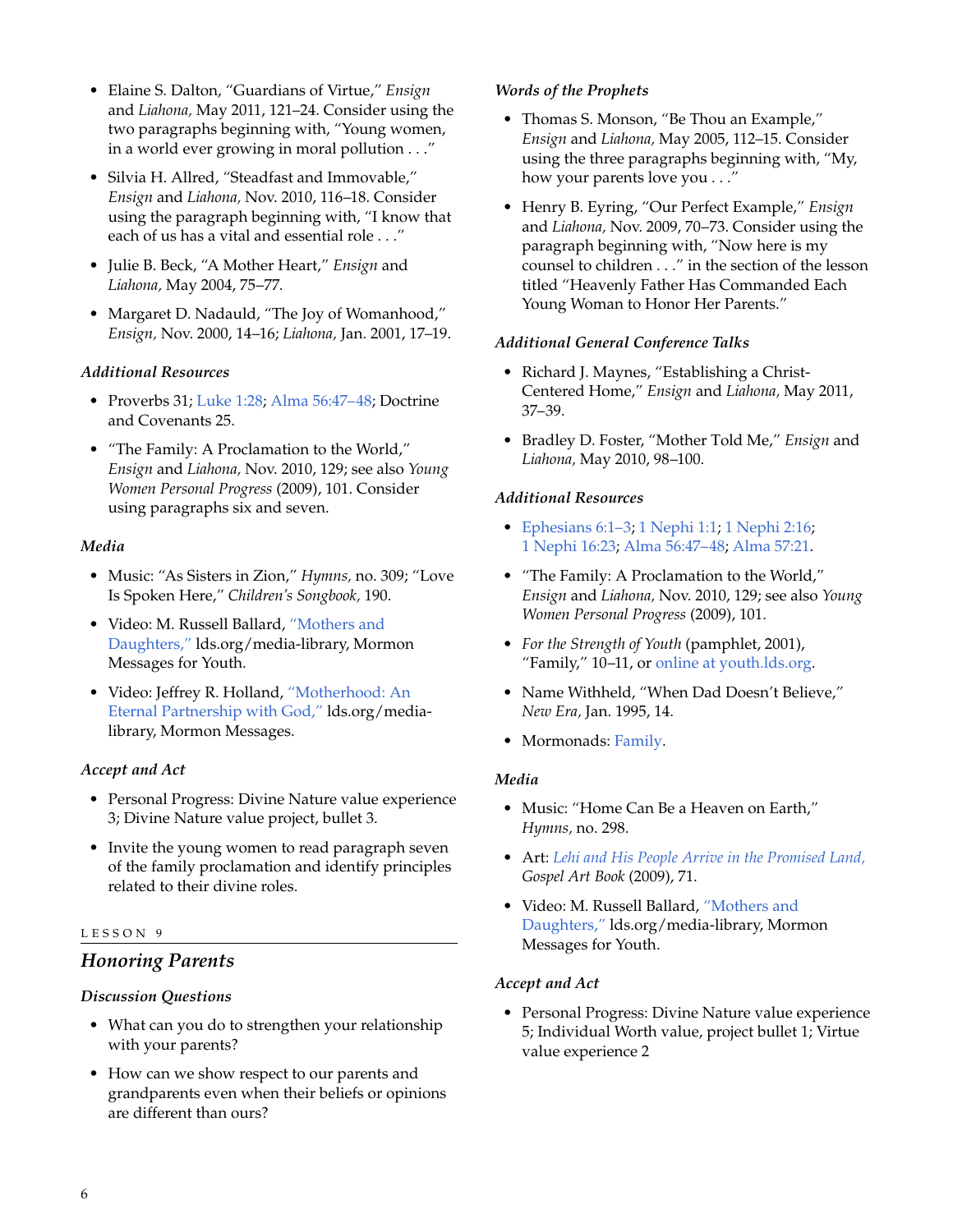# *Supporting Family Members*

Note to teachers: As you prepare this lesson, be sensitive to those class members who may not have a father, a mother, or siblings in their homes or who may have family members who are not active in the Church.

# *Discussion Questions*

- Think about members of your family that need support right now. What can you do to show love and support for them?
- What can we do to love and support family members who may not be living the gospel?

#### *Words of the Prophets*

- Dieter F. Uchtdorf, "Of Things That Matter Most," *Ensign* and *Liahona,* Nov. 2010, 19–22. Consider using the paragraph beginning with, "Our second key relationship is with our families . . ."
- L. Tom Perry, "Fatherhood, an Eternal Calling," *Ensign* and *Liahona,* May 2004, 69–71. Consider using this talk to supplement the discussion about the role of fathers.

#### *Additional General Conference Talks*

- Richard J. Maynes, "Establishing a Christ-Centered Home," *Ensign* and *Liahona,* May 2011, 37–39. Consider using the five paragraphs beginning with, "It is difficult to overstate the importance parents have . . ."
- Mary N. Cook, "Strengthen Home and Family," *Ensign* and *Liahona,* Nov. 2007, 11–13.
- Susan W. Tanner, "I Am the Light Which Ye Shall Hold Up," *Ensign* and *Liahona,* May 2006, 103–5.

#### *Additional Resources*

- [Mosiah 4:14–15](http://lds.org/scriptures/bofm/mosiah/4.14-15?lang=eng#14); [Alma 39:10](http://lds.org/scriptures/bofm/alma/39.10?lang=eng#10); 3 [Nephi 18:21](http://lds.org/scriptures/bofm/3-ne/18.21?lang=eng#21).
- *For the Strength of Youth* (pamphlet, 2001), "Family," 10–11, or [online at youth.lds.org.](http://lds.org/youth/for-the-strength-of-youth/family)
- Mormonads: [Family.](http://lds.org/ldsorg/v/index.jsp?vgnextoid=024644f8f206c010VgnVCM1000004d82620aRCRD&locale=0&sourceId=2813b4349532b110VgnVCM100000176f620a____#Family)

#### *Media*

- Video: ["Fathers and Sons,"](http://lds.org/youth/video/fathers-and-sons?lang=eng) lds.org/media-library, Mormon Messages for Youth.
- Video: ["Two Brothers Apart,"](http://lds.org/youth/video/two-brothers-apart?lang=eng) lds.org/medialibrary, Mormon Messages for Youth.

• Video: ["A Father Indeed,"](http://lds.org/media-library/video/mormon-messages?lang=eng#2009-06-25-a-father-indeed) lds.org/media-library, Mormon Messages.

#### *Accept and Act*

• Personal Progress: Divine Nature value experience 3.

#### LESSON 11

# *Growing and Maturing in Self-Reliance, Part 1*

#### *Discussion Questions*

- What does it mean to "govern yourself"? (See Young Women manual 1, 43).
- How does following the Lord's standards help us govern ourselves?
- Becoming self-reliant also means learning to live providently. What does provident living mean?
- What does it mean to become spiritually selfreliant? How can we become more spiritually selfreliant?

#### *Words of the Prophets*

- Henry B. Eyring, "Opportunities to Do Good," *Ensign* and *Liahona,* May 2011, 22–26. Consider using the three paragraphs beginning with, "Here are some principles . . ." in the section of the lesson titled "We Can Become More Self-Reliant."
- M. Russell Ballard, "Becoming Self-Reliant—Spiritually and Physically," *Ensign,* Mar. 2009, 50–55.
- L. Tom Perry, "Becoming Self-Reliant," *Ensign,* Nov. 1991, 64–66.
- Robert D. Hales, "A Gospel Vision of Welfare: Faith in Action," 2009 Worldwide Leadership Training Meeting: Basic Principles of Welfare and Self-Reliance.

#### *Additional General Conference Talks*

- H. David Burton, "The Sanctifying Work of Welfare," *Ensign* and *Liahona,* May 2011, 81–83. Consider using the paragraph beginning with, "Self-reliance is a product of . . ."
- Julie B. Beck, "What Latter-day Saint Women Do Best: Stand Strong and Immovable," *Ensign* and *Liahona,* Nov. 2007, 109–12. Consider replacing the poem in the Young Women manual with the quotation from the talk beginning with, "If every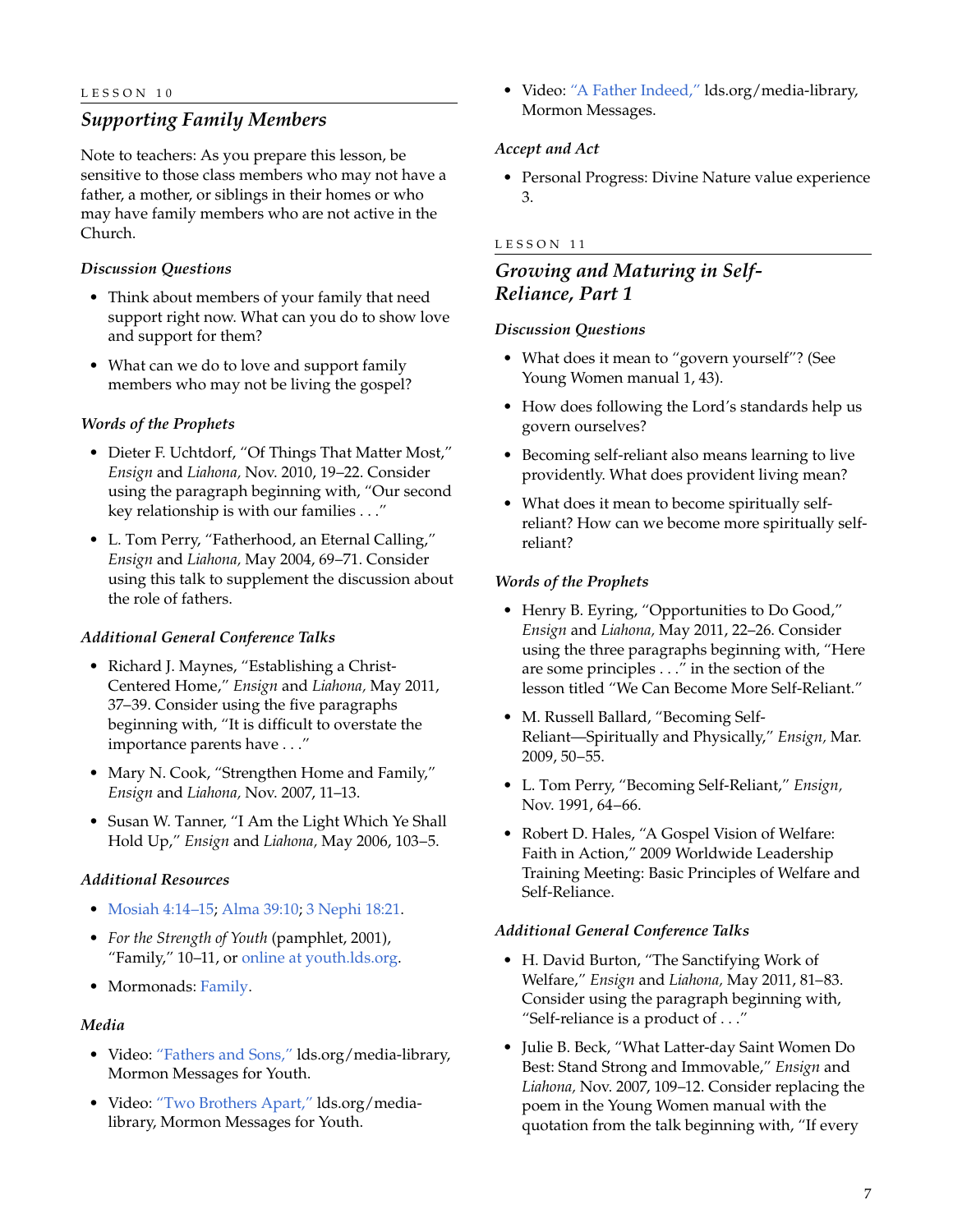sister was self-reliant enough to be able . . ." (110). If you replace the poem with the quotation, use [Doctrine and Covenants 58:27–29](http://lds.org/scriptures/dc-testament/dc/58.27-29?lang=eng#27) in the scripture discussion instead of Doctrine and Covenants 29:1–2.

# *Additional Resources*

- 2 [Thessalonians 3:10–13](http://lds.org/scriptures/nt/2-thes/3.10-13?lang=eng#10); 1 [Nephi 16:23, 31;](http://lds.org/scriptures/bofm/1-ne/16.23,31?lang=eng#23) 4 [Nephi 1:7–10, 15–18](http://lds.org/scriptures/bofm/4-ne/1.7-10,15-18?lang=eng#7).
- Mormonads: [Education,](http://lds.org/ldsorg/v/index.jsp?vgnextoid=024644f8f206c010VgnVCM1000004d82620aRCRD&locale=0&sourceId=c1c41859fa5f8110VgnVCM100000176f620a____#Education) [Finances.](http://lds.org/ldsorg/v/index.jsp?vgnextoid=024644f8f206c010VgnVCM1000004d82620aRCRD&locale=0&sourceId=2ac3b4349532b110VgnVCM100000176f620a____#Finances)

# *Media*

- Music: "Put Your Shoulder to the Wheel," *Hymns,* no. 252.
- Video: Robert D. Hales, ["Becoming Provident](http://lds.org/media-library/video/mormon-messages#2010-03-06-becoming-provident-providers) [Providers,"](http://lds.org/media-library/video/mormon-messages#2010-03-06-becoming-provident-providers) lds.org/media-library, Mormon Messages.

# *Accept and Act*

- *For the Strength of Youth* (pamphlet, 2001), "Agency and Accountability," 4–5, or [online at](http://lds.org/youth/for-the-strength-of-youth/agency-and-accountability) [youth.lds.org.](http://lds.org/youth/for-the-strength-of-youth/agency-and-accountability) Read the two paragraphs beginning with, "You are responsible for . . ." and decide how you can become spiritually and temporally self-reliant.
- Personal Progress: Choice and Accountability value experience 1.

# LESSON 12

# *Growing and Maturing in Self-Reliance, Part II*

# *Discussion Questions*

- How can we strengthen our relationships with our parents?
- How can we keep our parents' trust?
- How can we keep Heavenly Father's trust?

# *Words of the Prophets*

• Robert D. Hales, "How Will Our Children Remember Us?" *Ensign,* Nov. 1993, 8–10.

# *Additional General Conference Talks*

- Mary N. Cook, "Strengthen Home and Family," *Ensign* and *Liahona,* Nov. 2007, 11–13.
- Jean A. Stevens, "Become as a Little Child," *Ensign* and *Liahona,* May 2011, 10–12. Consider reading

the first three paragraphs, beginning with, "Our Father in Heaven . . ."

• Mervyn B. Arnold, "What Have You Done with My Name?" *Ensign* and *Liahona,* Nov. 2010, 105–7. Consider reading the five paragraphs beginning with, "Shortly after my sweetheart . . ."

# *Additional Resources*

- 2 [Nephi 28:30;](http://lds.org/scriptures/bofm/2-ne/28.30?lang=eng#30) [Mosiah 4:27;](http://lds.org/scriptures/bofm/mosiah/4.27?lang=eng#27) [Helaman 10:4–5](http://lds.org/scriptures/bofm/hel/10.4-5?lang=eng#4); [Doctrine and Covenants 42:42.](http://lds.org/scriptures/dc-testament/dc/42.42?lang=eng#42)
- M. Russell Ballard, "Becoming Self-Reliant—Spiritually and Physically," *Ensign,* Mar. 2009, 50–55.

# *Media*

• Video: Dieter F. Uchtdorf, ["Continue in Patience,"](http://lds.org/ldsorg/v/index.jsp?autoplay=true&index=1&locale=0&sourceId=2cca389a31a5b210VgnVCM100000176f620a____&vgnextoid=bd163ca6e9aa3210VgnVCM1000003a94610aRCRD) lds.org/media-library, Mormon Messages.

# *Accept and Act*

• Personal Progress: Divine Nature value experience 5.

# LESSON 13

# *Sustaining Priesthood Bearers*

Note to teachers: You may consider teaching lesson 15, which gives an overview of the doctrine of the priesthood, before teaching this lesson. Young women will more fully respect and honor the priesthood if they understand the doctrine.

# *Discussion Questions*

- How can you be a positive influence on the young men you know, especially those who hold the Aaronic Priesthood?
- Why is it important to respect and support the bishop? What keys does the bishop hold that can bless us and our families?

# *Words of the Prophets*

- Henry B. Eyring, "Your Friend the Bishop," *New Era,* Oct. 2002, 10–13.
- L. Tom Perry, "The Priesthood of Aaron," *Ensign* and *Liahona,* Nov. 2010, 91–94. Consider using the four paragraphs beginning with, "President Ezra Taft Benson once said . . ."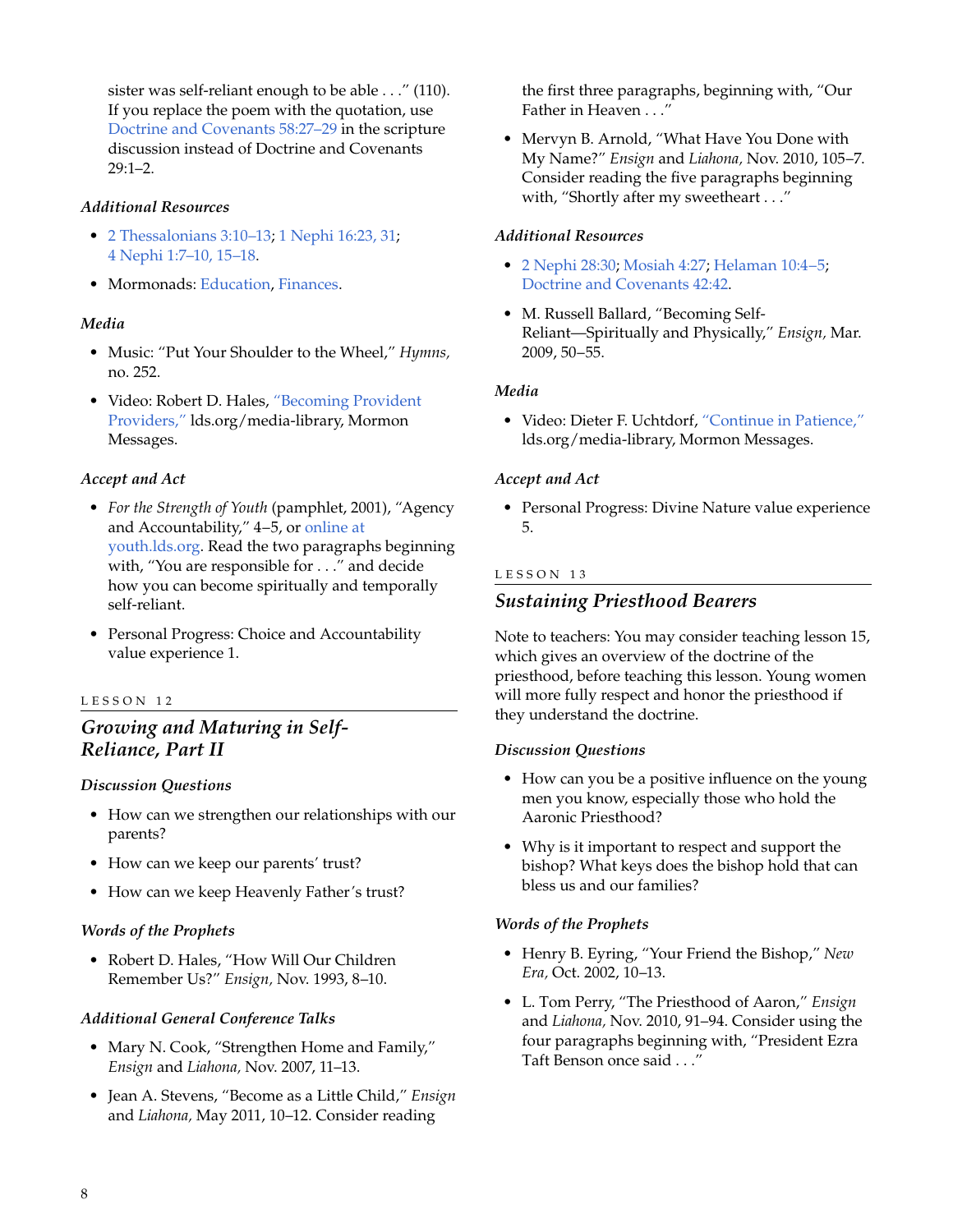# *Additional General Conference Talks*

• Elaine S. Dalton, "Guardians of Virtue," *Ensign* and *Liahona,* May 2011, 121–24. Consider reading the paragraph beginning with, "Being a guardian of virtue means you will always be modest . . ."

# *Additional Resources*

- 3 [Nephi 12:1;](http://lds.org/scriptures/bofm/3-ne/12.1?lang=eng#1) [Doctrine and Covenants 1:37–38](http://lds.org/scriptures/dc-testament/dc/1.37-38?lang=eng#37); [Doctrine and Covenants 21:4–5;](http://lds.org/scriptures/dc-testament/dc/21.4-5?lang=eng#4) [Doctrine and](http://lds.org/scriptures/dc-testament/dc/68.2-4?lang=eng#2) [Covenants 68:2–4](http://lds.org/scriptures/dc-testament/dc/68.2-4?lang=eng#2); [Doctrine and Covenants](http://lds.org/scriptures/dc-testament/dc/84.36-39?lang=eng#36) [84:36–39;](http://lds.org/scriptures/dc-testament/dc/84.36-39?lang=eng#36) [Doctrine and Covenants 124:144](http://lds.org/scriptures/dc-testament/dc/124.144?lang=eng#144).
- Ardeth G. Kapp, "By The Way She Is," *New Era,* Sept. 1976, 10–13.

# *Media*

- Music: "Ye Elders of Israel," *Hymns,* no. 319.
- Music: ["Priesthood Men,"](http://lds.org/youth/music?lang=eng) lds.org/youth/music.
- Video: *Strength of Youth Media 2011* DVD, ["Something Different about Us: Example."](http://lds.org/youth/video/something-different-about-us-example?lang=eng)

# *Accept and Act*

• Invite your bishop or branch president to attend the lesson or activity night to answer questions about his responsibilities and explain how he can bless the lives of the young women through his calling.

#### LESSON 14

# *Patriarchal Leadership in the Home*

Note to teachers: The young women in your class come from varied backgrounds and family situations. Some have fathers who are righteous patriarchs in their families. Others may have fathers who are not active in the Church or who are not members. Some may not have fathers in their homes. Be sensitive to each young woman's situation. Regardless of present family situations, the objective of this lesson is to teach what the patriarchal order is and how a father, as patriarch in the home, can bless his family.

# *Discussion Questions*

- How can the priesthood bless our lives now, regardless of our individual circumstances?
- What spiritual qualities should we seek in a husband? How can these qualities help him lead a family in righteousness?

• Consider your relationship with your Father in Heaven. How has He shown you His great care and love for you as an individual?

# *Words of the Prophets*

- Dieter F. Uchtdorf, "Continue in Patience," *Ensign* and *Liahona,* May 2010, 56–59. Consider reading the two paragraphs beginning with, "As priesthood bearers and representatives of the Lord Jesus Christ . . ."
- Dieter F. Uchtdorf, "The Love of God," *Ensign* and *Liahona,* Nov. 2009, 21–24. Consider reading the four paragraphs beginning with, "Think of the purest, most all-consuming love . . ."
- Dallin H. Oaks, "Priesthood Authority in the Family and the Church," *Ensign* and *Liahona,* Nov. 2005, 24–27.
- James E. Faust, "Message to My Grandsons," *Ensign* and *Liahona,* May 2007, 54–56. Consider reading the three paragraphs beginning with, "All you young men who hold the priesthood . . ."

# *Additional General Conference Talks*

• Mary N. Cook, "Strengthen Home and Family," *Ensign* and *Liahona,* Nov. 2007, 11–13.

# *Additional Resources*

- [Exodus 20:12;](http://lds.org/scriptures/ot/ex/20.12?lang=eng#12) 1 [Nephi 1:1;](http://lds.org/scriptures/bofm/1-ne/1.1?lang=eng#1) 1 [Nephi 16:18–25,](http://lds.org/scriptures/bofm/1-ne/16.18-25,30-32?lang=eng#18) [30–32](http://lds.org/scriptures/bofm/1-ne/16.18-25,30-32?lang=eng#18).
- "The Family: A Proclamation to the World," *Ensign* and *Liahona,* Nov. 2010, 129; see also *Young Women Personal Progress* (2009), 101. Use the family proclamation to find answers to the nine questions in the lesson.

# *Media*

- Music: "O My Father," *Hymns, no. 292*; "Love Is Spoken Here," *Children's Songbook,* 190.
- Video: Robert D. Hales, ["Parenting: Touching the](http://lds.org/ldsorg/v/index.jsp?autoplay=true&index=1&locale=0&sourceId=d7b3c4ac4418a210VgnVCM100000176f620a____&vgnextoid=bd163ca6e9aa3210VgnVCM1000003a94610aRCRD) [Hearts of Our Youth,"](http://lds.org/ldsorg/v/index.jsp?autoplay=true&index=1&locale=0&sourceId=d7b3c4ac4418a210VgnVCM100000176f620a____&vgnextoid=bd163ca6e9aa3210VgnVCM1000003a94610aRCRD) lds.org/media-library, Mormon Messages.
- Video: ["The Family Is Central to God's Plan,"](http://classic.lds.org/family/?lang=eng#current) classic.lds.org/family.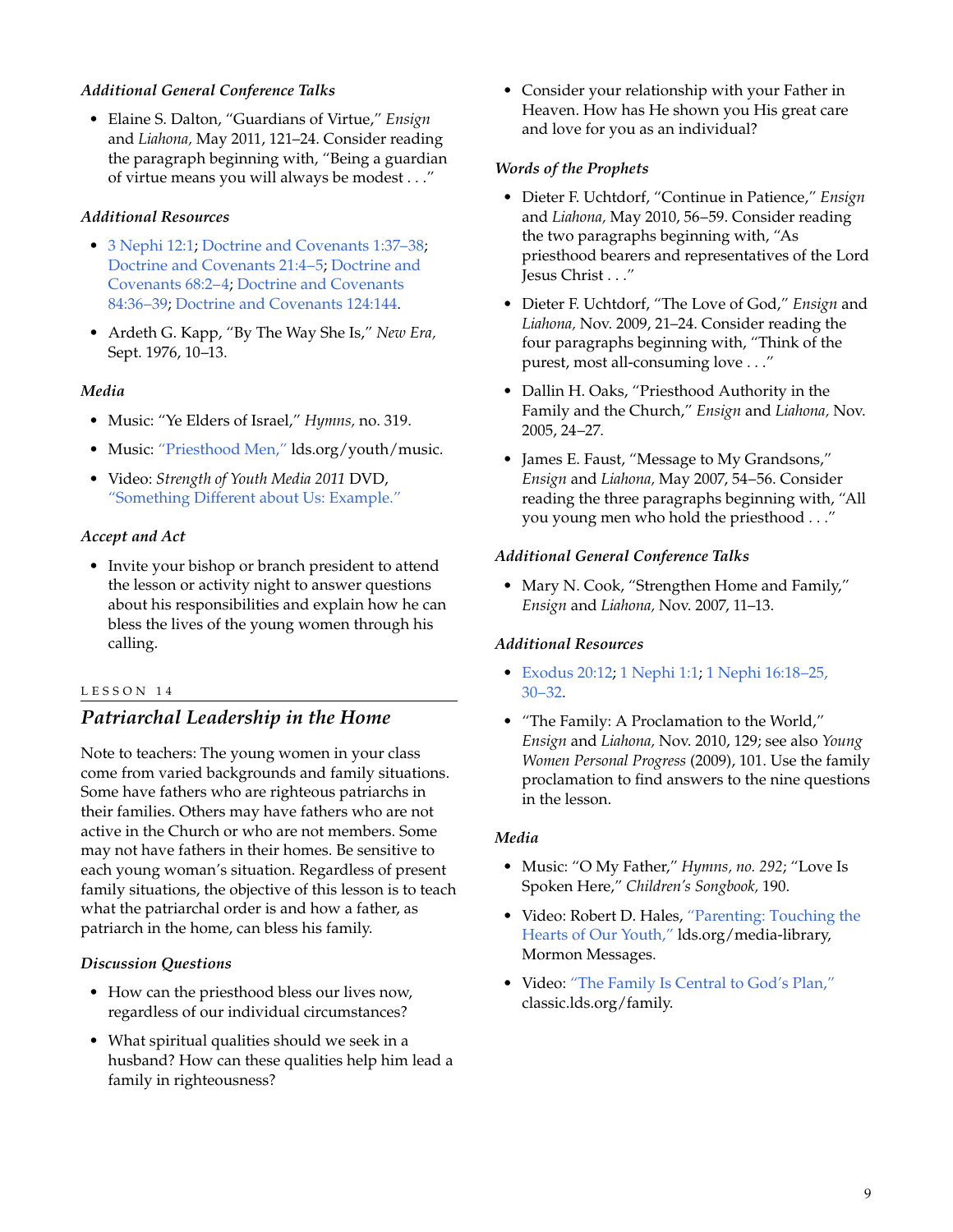# *The Melchizedek Priesthood*

Note to teachers: Much of the material in this lesson focuses on the Melchizedek Priesthood. You may want to teach about the Aaronic Priesthood to the same degree. It is valuable for the young women to learn about the priesthood that young men their age hold and are learning about. You might also consider acquainting the young women with the oath and covenant of the priesthood.

#### *Discussion Questions*

- How has the priesthood blessed your life?
- Think of a priesthood holder you respect. Describe how he honors the priesthood and share why you respect him.

#### *Words of the Prophets*

- Thomas S. Monson, "The Priesthood—a Sacred Gift," *Ensign* and *Liahona,* May 2007, 57–60.
- Dieter F. Uchtdorf, "Pride and the Priesthood," *Ensign* and *Liahona,* Nov. 2010, 55–58.
- Boyd K. Packer, "The Power of the Priesthood," *Ensign* and *Liahona,* May 2010, 6–10. Consider reading the three paragraphs beginning with, "Some years ago I gave a talk entitled . . ."
- Thomas S. Monson, "Priesthood Power," *Ensign* and *Liahona,* May 2011, 66–69.
- James E. Faust, "The Key of the Knowledge of God," *Ensign* and *Liahona,* Nov. 2004, 52–55.

#### *Additional Resources*

- [Alma 13:1–19](http://lds.org/scriptures/bofm/alma/13.1-19?lang=eng#1); [Doctrine and Covenants 107:1–4,](http://lds.org/scriptures/dc-testament/dc/107.1-4,18-19?lang=eng#1) [18–19](http://lds.org/scriptures/dc-testament/dc/107.1-4,18-19?lang=eng#1).
- Art: *[Melchizedek Priesthood Restoration](http://lds.org/gospellibrary/artbook/images/ArtBook__094_094__MelchizedekPriesthoodRestoration_Sm___.jpg)* (picture of Peter, James, and John restoring the Melchizedek Priesthood to Joseph Smith and Oliver Cowdery), *Gospel Art Book* (2009), 94.
- Study by Topic: [Priesthood.](http://lds.org/study/topics/priesthood)

#### *Media*

- Video: Thomas S. Monson, ["Priesthood Power,"](http://lds.org/youth/video/priesthood-power?lang=eng) lds.org/youth/video.
- Video: L. Tom Perry, ["Elder Perry on the](http://lds.org/study/prophets-speak-today/unto-all-the-world/oath-covenant-seriously?lang=eng) [Priesthood, Part One: The Oath and Covenant,"](http://lds.org/study/prophets-speak-today/unto-all-the-world/oath-covenant-seriously?lang=eng) lds.org/media-library.

#### *Accept and Act*

- Personal Progress: Integrity value experience 7.
- Invite each young woman to ask her father or a priesthood leader to share his personal testimony of the priesthood and how it blesses his family and affects his daily choices.

#### LESSON 16

# *Women and Priesthood Bearers*

#### *Discussion Questions*

- What can you do to help your young men friends honor their priesthood, defend and preserve their virtue, and be ready for their future responsibilities?
- What can *you* do to help build the kingdom of God, now and in the future?

#### *Words of the Prophets*

- Dieter F. Uchtdorf, "The Influence of Righteous Women," *Ensign,* Sept. 2009, 4–9; *Liahona,* Sept. 2009, 2–7.
- Quentin L. Cook, "LDS Women Are Incredible!" *Ensign* and *Liahona,* May 2011, 18–21.
- M. Russell Ballard, ["Prepare and Think in Terms](http://lds.org/study/prophets-speak-today/in-terms-of-the-future?lang=eng) [of the Future,"](http://lds.org/study/prophets-speak-today/in-terms-of-the-future?lang=eng) lds.org, Prophets and Apostles Speak Today. Consider reading the two paragraphs beginning with, "This year in August . . ."
- Gordon B. Hinckley, "The Women in Our Lives," *Ensign* and *Liahona,* Nov. 2004, 82–85.

#### *Additional General Conference Talks*

• Elaine S. Dalton, "It Shows in Your Face," *Ensign* and *Liahona,* May 2006, 109–11.

# *Additional Resources*

- 2 [Timothy 1:2–7](http://lds.org/scriptures/nt/2-tim/1.2-7?lang=eng#2); [Alma 56:45–48;](http://lds.org/scriptures/bofm/alma/56.45-48?lang=eng#45) [Alma 57:19–21.](http://lds.org/scriptures/bofm/alma/57.19-21?lang=eng#19)
- *For the Strength of Youth* (pamphlet, 2001), "Dating," 24, or [online at youth.lds.org.](http://lds.org/youth/for-the-strength-of-youth/dating)

#### *Media*

- Video: Gordon B. Hinckley, ["The Women in Our](http://lds.org/ldsorg/v/index.jsp?autoplay=true&index=3&locale=0&sourceId=9dbe115277f06210VgnVCM100000176f620a____&vgnextoid=bd163ca6e9aa3210VgnVCM1000003a94610aRCRD) [Lives,"](http://lds.org/ldsorg/v/index.jsp?autoplay=true&index=3&locale=0&sourceId=9dbe115277f06210VgnVCM100000176f620a____&vgnextoid=bd163ca6e9aa3210VgnVCM1000003a94610aRCRD) lds.org/media-library, Mormon Messages.
- Video: Jeffrey R. Holland, ["Motherhood: An](http://lds.org/ldsorg/v/index.jsp?autoplay=true&index=1&locale=0&sourceId=852721bf16a89210VgnVCM100000176f620a____&vgnextoid=bd163ca6e9aa3210VgnVCM1000003a94610aRCRD) [Eternal Partnership with God,"](http://lds.org/ldsorg/v/index.jsp?autoplay=true&index=1&locale=0&sourceId=852721bf16a89210VgnVCM100000176f620a____&vgnextoid=bd163ca6e9aa3210VgnVCM1000003a94610aRCRD) lds.org/medialibrary, Mormon Messages.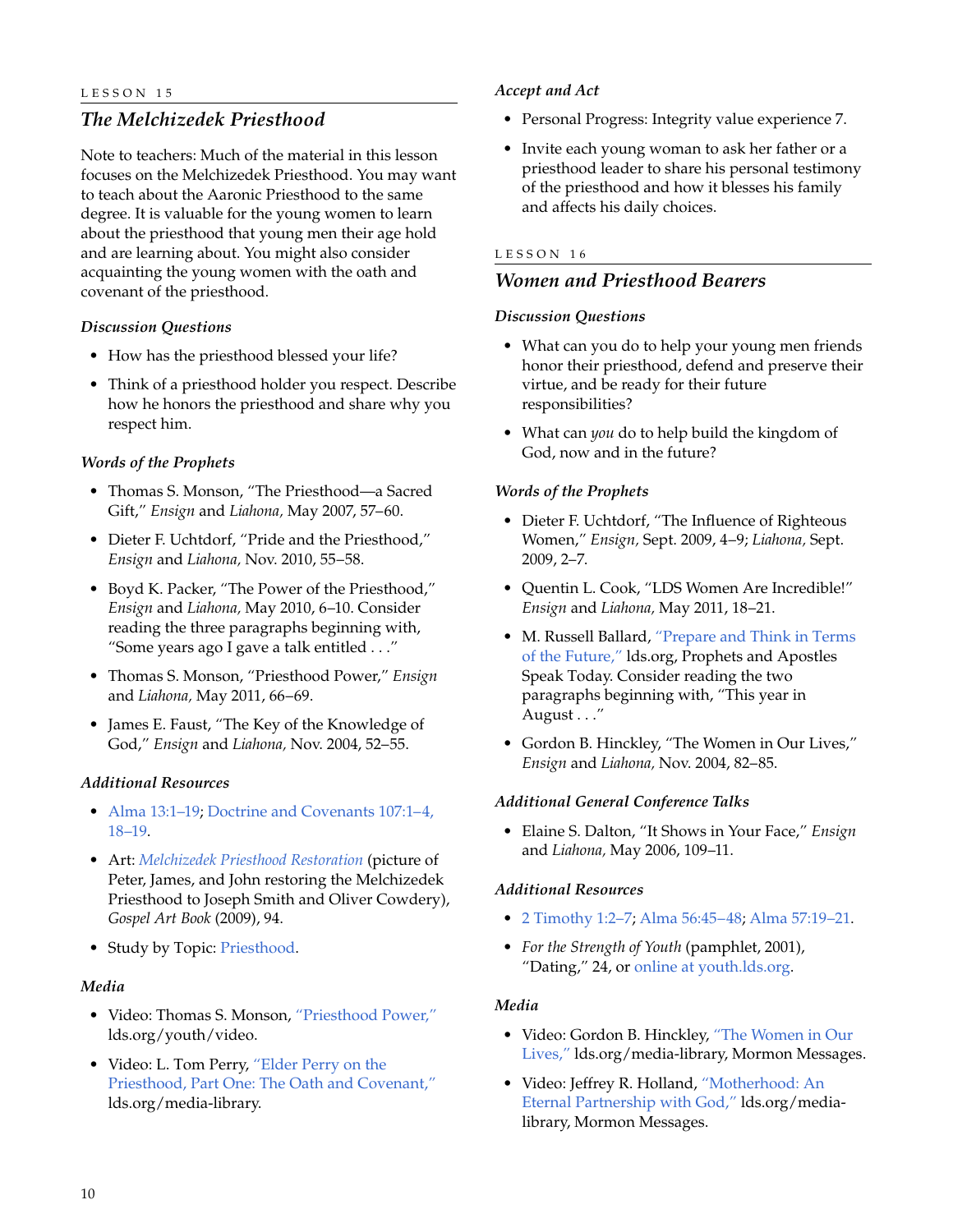# *Accept and Act*

• With the approval and recommendation of the bishop or branch president, invite one or a few young men to share how their Aaronic Priesthood experiences are helping them prepare for their future responsibilities, such as a mission, marriage, and supporting a family. Ask them to share how young women can support them in their priesthood and future responsibilities. You may want to ask the Young Women president to consult with the bishop about which young man or young men to invite.

#### LESSON 17

# *The Purpose of Covenants and Ordinances*

#### *Discussion Questions*

- What are the purposes of ordinances and covenants?
- How can some kinds of activities or interests keep us from honoring our covenants with God?

#### *Words of the Prophets*

- David A. Bednar, "Receive the Holy Ghost," *Ensign* and *Liahona,* Nov. 2010, 94–97. Consider using the three paragraphs beginning with, "Baptism by immersion is . . ." in the section of the lesson titled "When We Receive Priesthood Ordinances, We Make Sacred Covenants."
- David A. Bednar, "That We May Always Have His Spirit to Be with Us," *Ensign* and *Liahona,* May 2006, 28–29.
- D. Todd Christofferson, "The Power of Covenants," *Ensign* and *Liahona,* May 2009, 19–23.

#### *Additional General Conference Talks*

- Mervyn B. Arnold, "What Have You Done with My Name?" *Ensign* and *Liahona,* Nov. 2010, 105–7. Consider using the first three paragraphs beginning with, "When President George Albert Smith was young . . ." in the section of the lesson titled "We Are Responsible for Keeping the Covenants We Make with the Lord."
- Mary N. Cook, "Be an Example of the Believers," *Ensign* and *Liahona,* Nov. 2010, 80–82. Consider using the three paragraphs beginning with, "Next, be an example of the believers in purity . . ." in the section of the lesson titled "When We Receive

Priesthood Ordinances, We Make Sacred Covenants."

#### *Additional Resources*

- 1 [Nephi 22:11](http://lds.org/scriptures/bofm/1-ne/22.11?lang=eng#11); [Alma 13:8, 16.](http://lds.org/scriptures/bofm/alma/13.8,16?lang=eng#8)
- Quotations by Church leaders: [ordinances](http://lds.org/study/topics/ordinances) and [covenant,](http://lds.org/study/topics/covenant) lds.org.

#### *Media*

- Music: "More Holiness Give Me," *Hymns,* no. 131.
- Video: Elaine S. Dalton, ["Return to Virtue,"](http://lds.org/youth/video/return-to-virtue?lang=eng) lds.org/media-library, Mormon Messages for Youth.
- Video: Quentin L. Cook, ["Seek the Higher](http://lds.org/ldsorg/v/index.jsp?autoplay=true&index=2&locale=0&sourceId=32bc029c9a228210VgnVCM100000176f620a____&vgnextoid=bd163ca6e9aa3210VgnVCM1000003a94610aRCRD) [Ground,"](http://lds.org/ldsorg/v/index.jsp?autoplay=true&index=2&locale=0&sourceId=32bc029c9a228210VgnVCM100000176f620a____&vgnextoid=bd163ca6e9aa3210VgnVCM1000003a94610aRCRD) lds.org/media-library, Mormon Messages.

#### *Accept and Act*

• Personal Progress: Faith value experience 4; Divine Nature value experience 4.

#### LESSON 18

# *Temple Marriage—Requirement for Eternal Family Life*

#### *Discussion Questions*

- In what ways does a temple marriage bless a family?
- What can you do now to prepare to be married and sealed in the temple?

#### *Words of the Prophets*

- Thomas S. Monson, "The Holy Temple—a Beacon to the World," *Ensign* and *Liahona,* May 2011, 90–94. Consider using the two paragraphs beginning with, "Until you have entered . . ." in the section of the lesson titled "Temple Marriage is an Eternal Ordinance."
- Richard G. Scott, "The Eternal Blessings of Marriage," *Ensign* and *Liahona,* May 2011, 94–96. Consider using the paragraph beginning with, "Two of the vital pillars . . ." in the section of the lesson titled "Temple Marriage is an Eternal Ordinance."
- Russell M. Nelson, "Celestial Marriage," *Ensign* and *Liahona,* Nov. 2008, 92–94. Consider using the three paragraphs beginning with, "The subject of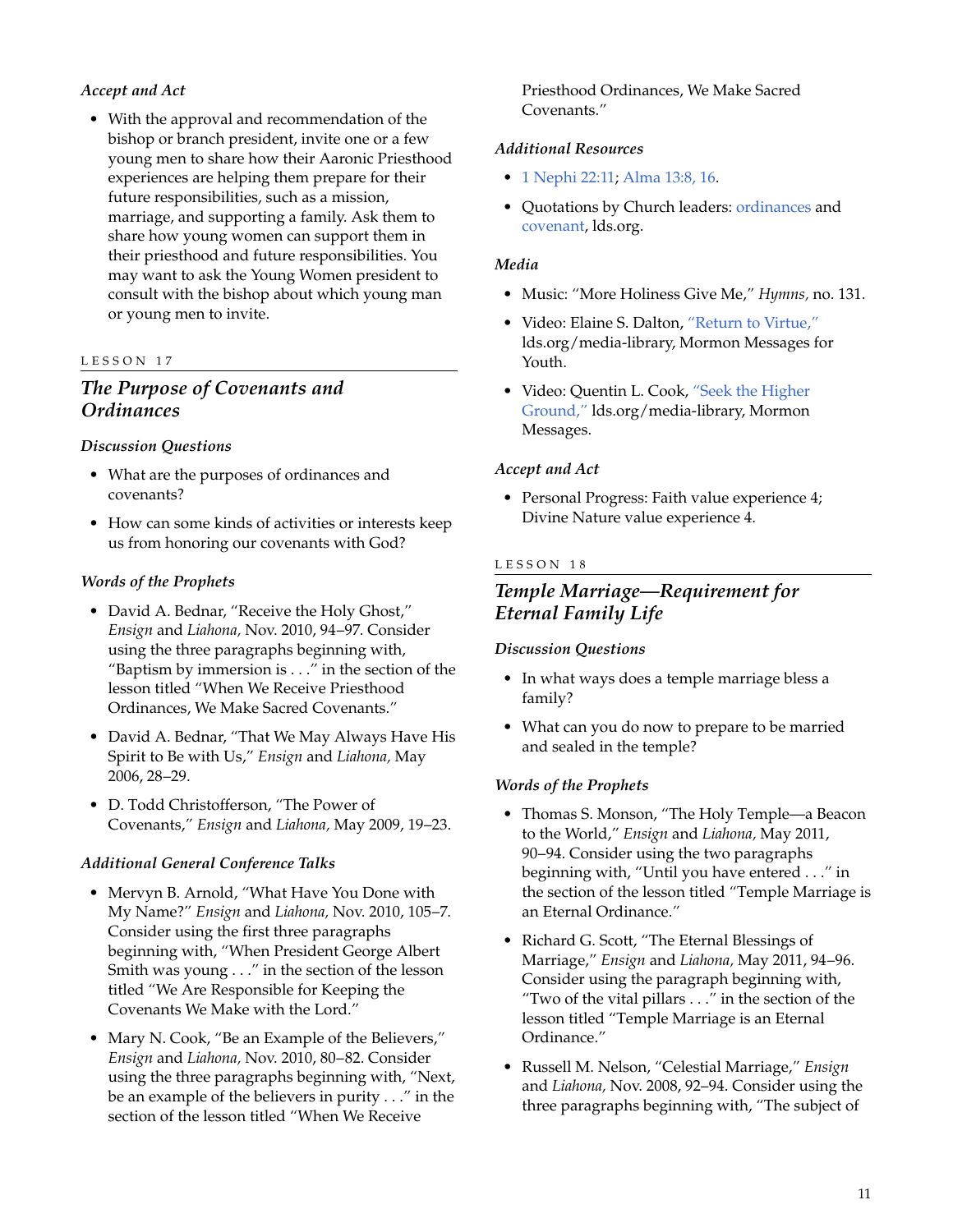marriage is debated . . ." as an introduction to the lesson.

# *Additional General Conference Talks*

- Elaine S. Dalton, "Guardians of Virtue," *Ensign* and *Liahona,* May 2011, 121–24. Consider using the two paragraphs beginning with, "Last month I had the opportunity to attend . . ." in the section of the lesson titled "Now Is the Time to Prepare for Temple Marriage."
- Gerrit W. Gong, "Temple Mirrors of Eternity: A Testimony of Family," *Ensign* and *Liahona,* Nov. 2010, 36–38. Consider using the three paragraphs beginning with, "I recently stood in a house of the Lord . . ." in the section of the lesson titled, "Joy Can Come to a Young Woman Through Temple Marriage."

# *Additional Resources*

- [Genesis 1:27–28;](http://lds.org/scriptures/ot/gen/1.27-28?lang=eng#27) 4 [Nephi 1:11;](http://lds.org/scriptures/bofm/4-ne/1.11?lang=eng#11) [Doctrine and](http://lds.org/scriptures/dc-testament/dc/131.1-3?lang=eng#1) [Covenants 131:1–3;](http://lds.org/scriptures/dc-testament/dc/131.1-3?lang=eng#1) [Doctrine and Covenants](http://lds.org/scriptures/dc-testament/dc/132.15-16?lang=eng#15) [132:15–16](http://lds.org/scriptures/dc-testament/dc/132.15-16?lang=eng#15).
- "The Family: A Proclamation to the World," *Ensign* and *Liahona,* Nov. 2010, 129; see also *Young Women Personal Progress* (2009), 101.
- *New Era* Special Issue: Dating and Temple Marriage, Oct. 2004.
- Mormonads: [Marriage](http://lds.org/ldsorg/v/index.jsp?vgnextoid=024644f8f206c010VgnVCM1000004d82620aRCRD&locale=0&sourceId=5ce6b4349532b110VgnVCM100000176f620a____#Marriage).

#### *Media*

- Music: "Families Can Be Together Forever," *Hymns,* no. 300; ["In That Holy Place,"](http://lds.org/youth/music) Young Women music, http://lds.org/youth/music; "I Love to See the Temple," *Children's Songbook,* 95.
- Art: *[Young Couple Going to the Temple,](http://lds.org/gospellibrary/artbook/images/ArtBook__120_120__YoungCoupleGoingToTheTemple_Sm___.jpg) Gospel Art Book* (2009), 120.
- Video: Elaine S. Dalton, ["Return to Virtue,"](http://lds.org/youth/video/return-to-virtue?lang=eng) lds.org/media-library, Mormon Messages for Youth.

# *Accept and Act*

- Personal Progress: Choice and Accountability value experience 6; Integrity value experience 1.
- Invite the bishop or branch president to teach the young women about temple recommend interviews (see *True to the Faith* [2004], 172).

#### LESSON 19

# *Personal Records*

#### *Discussion Questions*

- What blessings from the Lord could we record in our journals? How can recording these blessings remind us of the Lord's love for us?
- Who else might be blessed when we keep personal records? How?

#### *Words of the Prophets*

• Henry B. Eyring, "O Remember, Remember," *Ensign* and *Liahona,* Nov. 2007, 66–69.

#### *Additional General Conference Talks*

• Don R. Clarke, "Becoming Instruments in the Hands of God," *Ensign* and *Liahona,* Nov. 2006, 97–99. Consider reading the paragraph beginning with, "I have a little book that I carry with me . . ."

#### *Additional Resources*

- 1 [Nephi 1:1, 16–17;](http://lds.org/scriptures/bofm/1-ne/1.1,16-17?lang=eng#1) 1 [Nephi 3:19–20](http://lds.org/scriptures/bofm/1-ne/3.19-20?lang=eng#19); 2 [Nephi](http://lds.org/scriptures/bofm/2-ne/5.29-33?lang=eng#29) [5:29–33;](http://lds.org/scriptures/bofm/2-ne/5.29-33?lang=eng#29) 2 [Nephi 4:15](http://lds.org/scriptures/bofm/2-ne/4.15?lang=eng#15); 3 [Nephi 23:9–13](http://lds.org/scriptures/bofm/3-ne/23.9-13?lang=eng#9).
- Questions and Answers: Journals, *New Era,* Sept. 2003, 16–18.
- Salli Hollenzer, "My Journal, My Testimony," *Ensign,* Apr. 2008, 51–53.
- Mormonad: "Choose to Write."
- Art: *[Mormon Abridging the Plates,](http://lds.org/gospellibrary/artbook/images/ArtBook__073_073__MormonAbridgingThePlates_Sm___.jpg) Gospel Art Book* (2009), 73.

#### *Media*

• Video: Henry B. Eyring, ["O Remember,](http://lds.org/ldsorg/v/index.jsp?autoplay=true&index=4&locale=0&sourceId=dcceb0333ee92210VgnVCM100000176f620a____&vgnextoid=bd163ca6e9aa3210VgnVCM1000003a94610aRCRD) [Remember,"](http://lds.org/ldsorg/v/index.jsp?autoplay=true&index=4&locale=0&sourceId=dcceb0333ee92210VgnVCM100000176f620a____&vgnextoid=bd163ca6e9aa3210VgnVCM1000003a94610aRCRD) lds.org/media-library, Mormon Messages.

#### *Accept and Act*

- For three weeks, every night before going to sleep, ponder Elder Henry B. Eyring's question, "Did God send a message that was just for me? Did I see His hand in my life?" (*Ensign* and *Liahona,* Nov. 2007, 69). Record these experiences in your journal.
- Review your Personal Progress journal. How has your testimony grown in the past six months? What have you learned?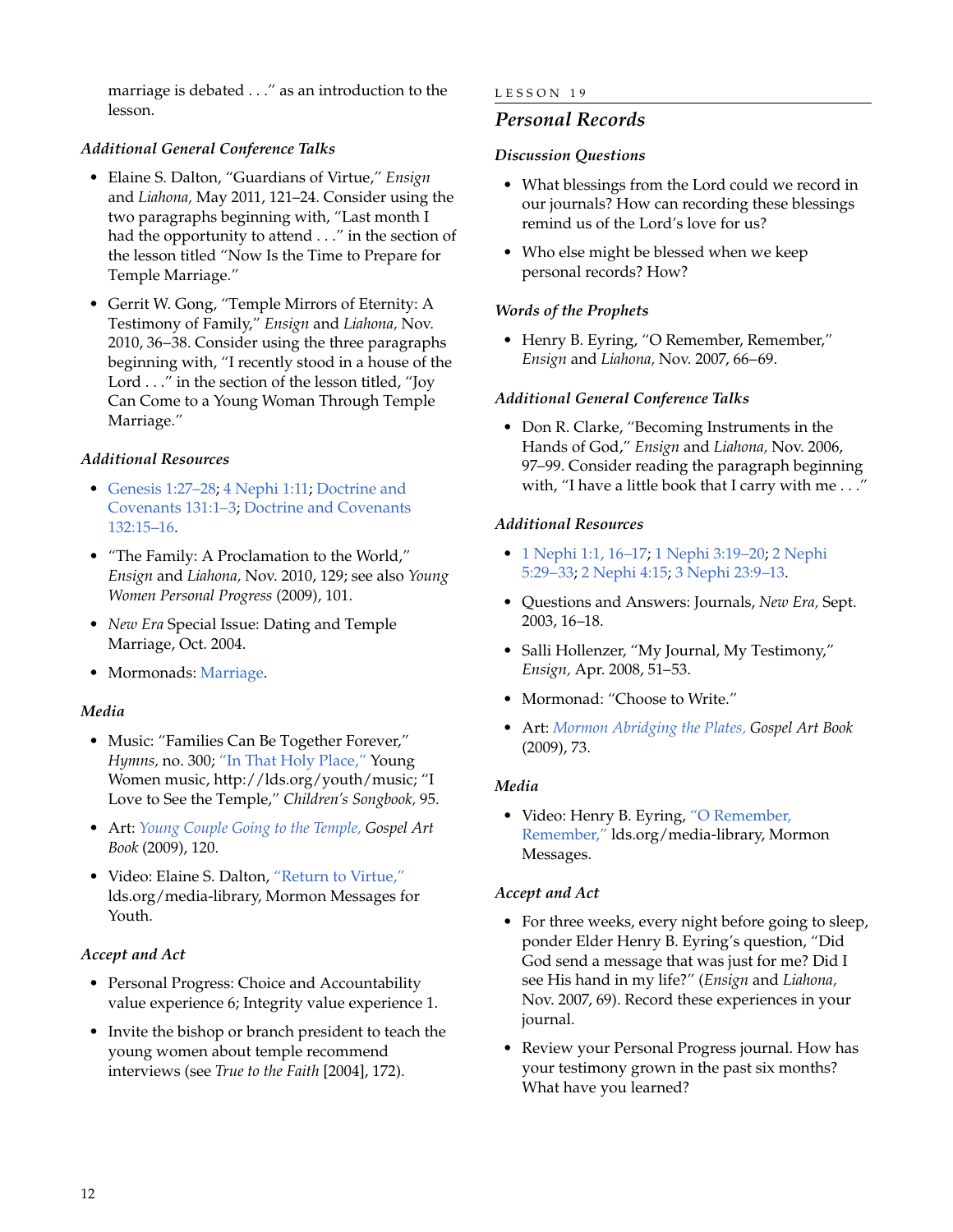# *Reach Out to Others*

#### *Discussion Questions*

- In what ways can we reach out to others and encourage their activity in Church meetings?
- How can we overcome our own self-consciousness to reach out to others?

# *Words of the Prophets*

- Henry B. Eyring, "Be Ready," *Ensign* and *Liahona,* Nov. 2009, 59–62. Consider using the seven paragraphs beginning with, "We can help them choose . . ." in the section of the lesson titled "We Can Reach Out to Others."
- M. Russell Ballard, "Finding Joy through Loving Service," *Ensign* and *Liahona,* May 2011, 46–49. Consider using the four paragraphs beginning with, "Another place where we have ample opportunity . . ." in the section of the lesson titled "We Can Reach Out to Others."
- Russell M. Nelson, "Be Thou an Example of the Believers," *Ensign* and *Liahona,* Nov. 2010, 47–49.

# *Additional General Conference Talks*

- Mary N. Cook, "Remember This: Kindness Begins with Me," *Ensign* and *Liahona,* May 2011, 118–21.
- Silvia H. Allred, "The Essence of Discipleship," *Ensign* and *Liahona,* May 2011, 84–86.
- Marlin K. Jensen, "Friendship, a Gospel Principle," *Ensign,* May 1999, 64–65.

# *Additional Resources*

• [Matthew 25:40](http://lds.org/scriptures/nt/matt/25.40?lang=eng#40), [Luke 15:4–7;](http://lds.org/scriptures/nt/luke/15.4-7?lang=eng#4) 1 [Thessalonians](http://lds.org/scriptures/nt/1-thes/2.7-8?lang=eng#7) [2:7–8](http://lds.org/scriptures/nt/1-thes/2.7-8?lang=eng#7); [Mosiah 2:17](http://lds.org/scriptures/bofm/mosiah/2.17?lang=eng#17); [Mosiah 18:8–9;](http://lds.org/scriptures/bofm/mosiah/18.8-9?lang=eng#8) [Moroni](http://lds.org/scriptures/bofm/moro/7.45-48?lang=eng#45) [7:45–48](http://lds.org/scriptures/bofm/moro/7.45-48?lang=eng#45); [Doctrine and Covenants 81:5.](http://lds.org/scriptures/dc-testament/dc/81.5?lang=eng#5)

# *Media*

- Music: "Have I Done Any Good?" *Hymns,* no. 223; "Brightly Beams Our Father's Mercy," *Hymns,* no. 335; "Dear to the Heart of the Shepherd," *Hymns,* no. 221.
- Video: ["Charity: An Example of the Believers."](http://lds.org/ldsorg/v/index.jsp?autoplay=true&index=2&locale=0&sourceId=ab516ef2109b6210VgnVCM100000176f620a____&vgnextoid=bd163ca6e9aa3210VgnVCM1000003a94610aRCRD)
- Video: Thomas S. Monson, ["Have I Done Any](http://lds.org/ldsorg/v/index.jsp?autoplay=true&index=1&locale=0&sourceId=d81be1b0b00b6210VgnVCM100000176f620a____&vgnextoid=bd163ca6e9aa3210VgnVCM1000003a94610aRCRD) [Good in the World Today?"](http://lds.org/ldsorg/v/index.jsp?autoplay=true&index=1&locale=0&sourceId=d81be1b0b00b6210VgnVCM100000176f620a____&vgnextoid=bd163ca6e9aa3210VgnVCM1000003a94610aRCRD) lds.org/media-library, Mormon Messages.
- Video: *Strength of Youth Media 2011* DVD, ["Inviting](http://lds.org/youth/video/inviting-all-to-come-unto-christ-sharing-the-gospel?lang=eng) [All to Come unto Christ: Sharing the Gospel."](http://lds.org/youth/video/inviting-all-to-come-unto-christ-sharing-the-gospel?lang=eng)
- Video: ["For Madison,"](http://lds.org/media-library/video/mormon-messages-for-youth?lang=eng#2010-09-0090-for-madison) lds.org/media-library, Mormon Messages for Youth.

#### *Accept and Act*

- Personal Progress: Individual Worth value experience 3.
- Activity: Gather the young women (you may include the young men as well) and read pages 12 and 13 of *For the Strength of Youth* (pamphlet, 2001) as a group. Discuss friendship and how to be a good friend.

# LESSON 21

# *A Righteous Example Influences Others*

#### *Discussion Questions*

- How do your friends react when you live Church standards? How can you respond if they label your obedience as being self-righteous?
- What are some ways you can respond to others who may tease you or put you down for living Church standards?
- How does our honesty with others impact our relationships with them?

# *Words of the Prophets*

- Thomas S. Monson, "Examples of Righteousness," *Ensign* and *Liahona,* May 2008, 65–68. Consider using the paragraph beginning with, "My young friends, be strong . . ." at the conclusion of the lesson.
- Quentin L. Cook, "LDS Women Are Incredible!" *Ensign* and *Liahona,* May 2011, 18–21. Consider using the three paragraphs beginning with, "When I was recently assigned . . ." in the section of the lesson titled "A Good Example Can Bring Joy to Many People."
- Russell M. Nelson, "Be Thou an Example of the Believers," *Ensign* and *Liahona,* Nov. 2010, 47–49. Consider using the paragraph beginning with, "In a letter to one of his most trusted companions . . ." in the section of the lesson titled "The Scriptures Stress the Importance of Example."
- Quentin L. Cook, "Let There Be Light!" *Ensign* and *Liahona,* Nov. 2010, 27–30. Consider using the three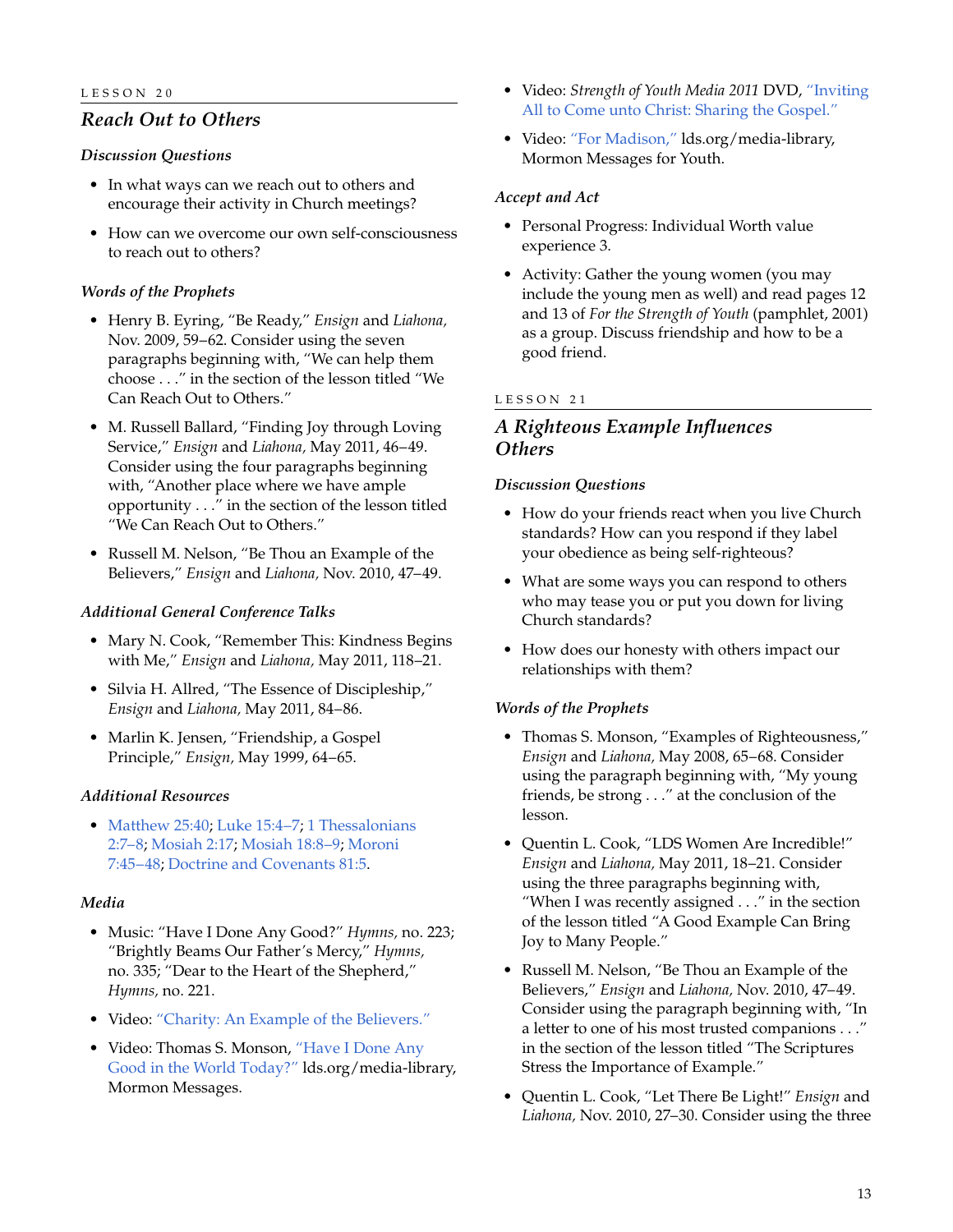paragraphs beginning with, "The thirteenth article of faith begins . . ." in the section of the lesson titled "A Righteous Example Can Influence Others."

# *Additional General Conference Talks*

• Mary N. Cook, "Be an Example of the Believers," *Ensign* and *Liahona,* Nov. 2010, 80–82. Consider using the four paragraphs beginning with, "Now, may I say a word to the marvelous youth . . ." in the section of the lesson titled "A Righteous Example Can Influence Others."

# *Additional Resources*

- 2 [Nephi 31:9, 16;](http://lds.org/scriptures/bofm/2-ne/31.9,16?lang=eng#9) [Alma 17:11;](http://lds.org/scriptures/bofm/alma/17.11?lang=eng#11) [Alma 39:11;](http://lds.org/scriptures/bofm/alma/39.11?lang=eng#11) 3 [Nephi](http://lds.org/scriptures/bofm/3-ne/18.16?lang=eng#16) [18:16](http://lds.org/scriptures/bofm/3-ne/18.16?lang=eng#16); [Moroni 7:10.](http://lds.org/scriptures/bofm/moro/7.10?lang=eng#10)
- Quotations by Church leaders: [example.](http://lds.org/ldsorg/v/index.jsp?locale=0&sourceId=54d1938154b7a110VgnVCM100000176f620aRCRD&topic=Example&vgnextoid=23bd6f3d78dd9110VgnVCM1000003a94610aRCRD)

#### *Media*

- Music: ["We Believe,"](http://lds.org/youth/music?lang=eng) lds.org/youth/music.
- Video: ["I'm a Young Woman, and I Believe,"](http://lds.org/youth/video/im-a-young-woman-and-i-believe?lang=eng) lds.org/youth/video.
- Video: ["No Cussing Club,"](http://lds.org/youth/video/no-cussing-club?lang=eng) lds.org/media-library, Mormon Messages for Youth.
- Video: ["Charity: An Example of the Believers."](http://lds.org/ldsorg/v/index.jsp?autoplay=true&index=1&locale=0&sourceId=ab516ef2109b6210VgnVCM100000176f620a____&vgnextoid=bd163ca6e9aa3210VgnVCM1000003a94610aRCRD)

# *Accept and Act*

• Personal Progress: Good Works value experience 7.

#### LESSON 22

# *Repentance*

#### *Discussion Questions*

• Sometimes even after we repent, we may still feel guilty. How can we know if we have been truly forgiven?

# *Words of the Prophets*

- Dieter F. Uchtdorf, "Point of Safe Return," *Ensign* and *Liahona,* May 2007, 99–101. Consider reading the six paragraphs beginning with, "President Harold B. Lee said . . ."
- Boyd K. Packer, "I Will Remember Your Sins No More," *Ensign* and *Liahona,* May 2006, 25–27.
- Russell M. Nelson, "Repentance and Conversion," *Ensign* and *Liahona,* May 2007, 102–4.

• Neil L. Andersen, "Repent . . . That I May Heal You," *Ensign* and *Liahona,* Nov. 2009, 40–43.

#### *Additional General Conference Talks*

• C. Scott Grow, "The Miracle of the Atonement," *Ensign* and *Liahona,* May 2011, 108–10.

#### *Additional Resources*

- [Mosiah 26:29–30](http://lds.org/scriptures/bofm/mosiah/26.29-30?lang=eng#29); [Alma 26:22;](http://lds.org/scriptures/bofm/alma/26.22?lang=eng#22) [Helaman 12:23](http://lds.org/scriptures/bofm/hel/12.23?lang=eng#23); 3 [Nephi 9:22;](http://lds.org/scriptures/bofm/3-ne/9.22?lang=eng#22) [Doctrine and Covenants 18:10–13](http://lds.org/scriptures/dc-testament/dc/18.10-13?lang=eng#10); [Doctrine and Covenants 58:42–43.](http://lds.org/scriptures/dc-testament/dc/58.42-43?lang=eng#42)
- *True to the Faith* (2004), "Repentance," 133–35.

#### *Media*

- Music: "How Gentle God's Commands," *Hymns,* no. 125.
- Art: *[Jesus Praying in Gethsemane,](http://lds.org/gospellibrary/artbook/images/ArtBook__056_056__JesusPrayingInGethsemane_Sm___.jpg) Gospel Art Book* (2009), 56.
- Video: ["Lifting Burdens,"](http://lds.org/ldsorg/v/index.jsp?autoplay=true&index=5&locale=0&sourceId=a2ca115277f06210VgnVCM100000176f620a____&vgnextoid=bd163ca6e9aa3210VgnVCM1000003a94610aRCRD) lds.org/media-library, Mormon Messages.

#### *Accept and Act*

- *For the Strength of Youth* (pamphlet, 2001), "Repentance," 29–30, or [online at youth.lds.org.](http://lds.org/youth/for-the-strength-of-youth/repentance) Read the section on repentance and record in your journal the consequences of knowingly breaking God's commandments. You could also include examples of repentance from the scriptures.
- Personal Progress: Faith value experience 3; Virtue value experience 4.

# LESSON 23

# *Forgiveness*

#### *Discussion Questions*

- What does it mean to forgive others? Why is it important to forgive others?
- How can we forgive someone who has really hurt us?
- How have you felt when you have forgiven someone? How have you felt when someone has forgiven you?

# *Words of the Prophets*

• Thomas S. Monson, "Charity Never Faileth," *Ensign* and *Liahona,* Nov. 2010, 122–25. Consider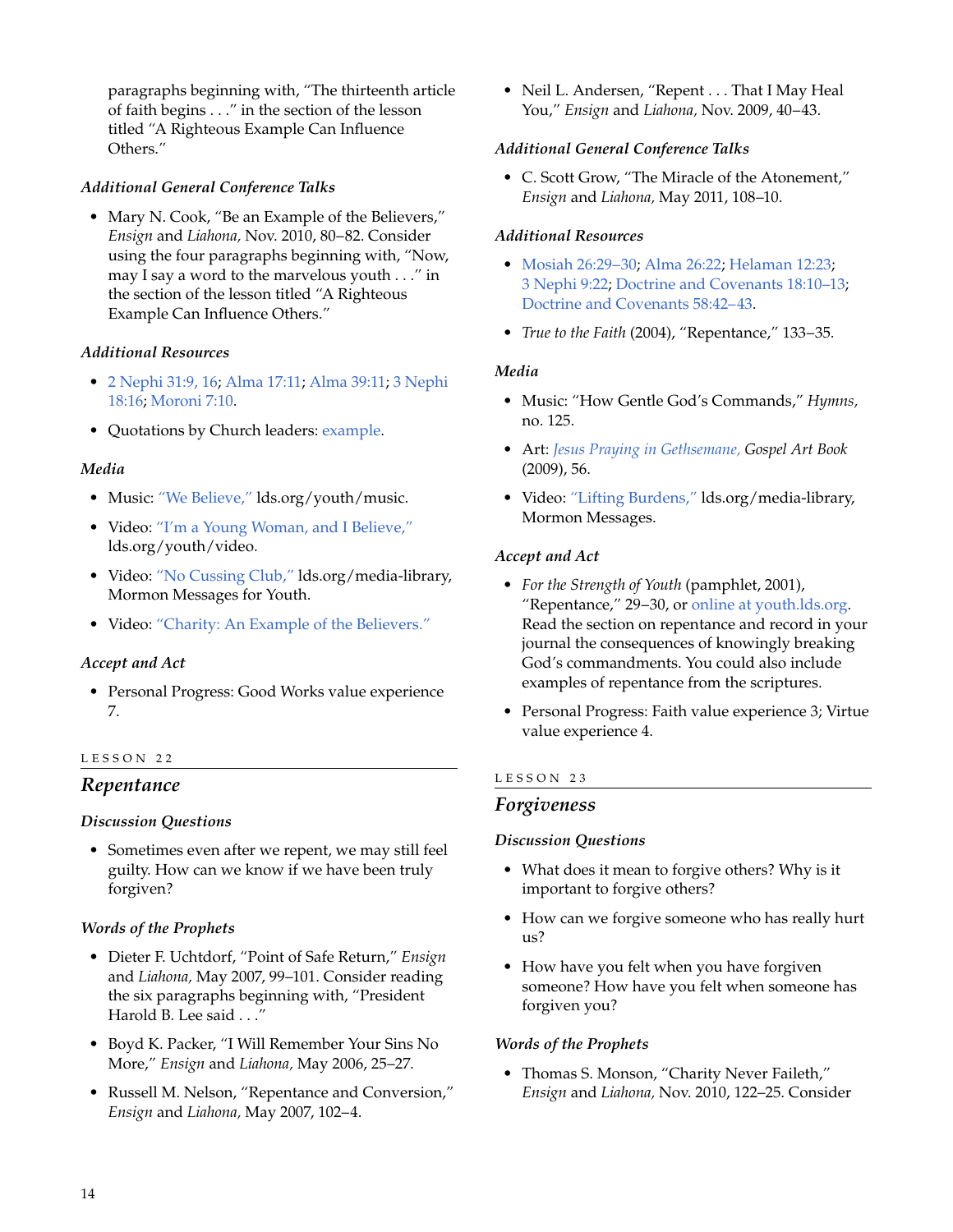reading the eight paragraphs beginning with, "A young couple . . ."

- Dieter F. Uchtdorf, "Point of Safe Return," *Ensign* and *Liahona,* May 2007, 99–101.
- Richard G. Scott, "To Be Free of Heavy Burdens," *Ensign* and *Liahona,* Nov. 2002, 86–88. Consider reading the paragraph beginning with, "You may be carrying a heavy burden . . ."
- Gordon B. Hinckley, "Forgiveness," *Ensign* and *Liahona,* Nov. 2005, 81–84.
- James E. Faust, "The Healing Power of Forgiveness," *Ensign* and *Liahona,* May 2007, 67–69.

#### *Additional General Conference Talks*

• C. Scott Grow, "The Miracle of the Atonement," *Ensign* and *Liahona,* May 2011, 108–10. Consider reading the paragraph beginning with, "If you are suffering from feelings of guilt . . ."

#### *Additional Resources*

• 1 [Nephi 7:16–21](http://lds.org/scriptures/bofm/1-ne/7.16-21?lang=eng#16); 3 [Nephi 12:38–44;](http://lds.org/scriptures/bofm/3-ne/12.38-44?lang=eng#38) 3 [Nephi 13:11,](http://lds.org/scriptures/bofm/3-ne/13.11,14-15?lang=eng#11) [14–15;](http://lds.org/scriptures/bofm/3-ne/13.11,14-15?lang=eng#11) [Doctrine and Covenants 64:9–11](http://lds.org/scriptures/dc-testament/dc/64.9-11?lang=eng#9); [Doctrine](http://lds.org/scriptures/dc-testament/dc/81.1?lang=eng#1) [and Covenants 82:1](http://lds.org/scriptures/dc-testament/dc/81.1?lang=eng#1).

#### *Media*

- Music: "Lord, I Would Follow Thee," *Hymns,* no. 220.
- Music: ["I Will Forgive,"](http://lds/org/youth/music?lang=eng) lds.org/youth/music.
- Video: ["Forgiveness: My Burden Was Made](http://lds.org/media-library/video/mormon-messages?lang=eng&start=25&end=36#2010-07-14-forgiveness-my-burden-was-made-light) [Light,"](http://lds.org/media-library/video/mormon-messages?lang=eng&start=25&end=36#2010-07-14-forgiveness-my-burden-was-made-light) lds.org/media-library, Mormon Messages.

#### *Accept and Act*

• Personal Progress: Integrity value experience 2.

#### LESSON 24

# *Prayer and Meditation*

#### *Discussion Questions*

- What does it mean to pray with real intent?
- How can we be more committed to act on answers we receive? (See *Preach My Gospel,* 2004, 73.)

#### *Words of the Prophets*

• Russell M. Nelson, "Lessons from the Lord's Prayers," *Ensign* and *Liahona,* May 2009, 46–48.

- Richard G. Scott, "Using the Supernal Gift of Prayer," *Ensign* and *Liahona,* May 2007, 8–11.
- Richard G. Scott, "Learning to Recognize Answers to Prayer," *Ensign,* Nov. 1989, 30–32.
- Boyd K. Packer, "Prayer and Promptings," *Ensign* and *Liahona,* Nov. 2009, 43–47. Consider reading the two paragraphs beginning with, "Pray even if you are young and wayward . . ."

#### *Additional General Conference Talks*

• Ann M. Dibb, "Be of a Good Courage," *Ensign* and *Liahona,* May 2010, 114–16. Consider reading the four paragraphs beginning with, "Joshua and the children of Israel . . ."

#### *Additional Resources*

- Prayer: 2 [Nephi 32:8–9;](http://lds.org/scriptures/bofm/2-ne/32.8-9?lang=eng#8) [Alma 34:17–28](http://lds.org/scriptures/bofm/alma/34.17-28?lang=eng#17); 3 [Nephi](http://lds.org/scriptures/bofm/3-ne/14.7-8?lang=eng#7) [14:7–8](http://lds.org/scriptures/bofm/3-ne/14.7-8?lang=eng#7); [Doctrine and Covenants 6:14–16, 21–23;](http://lds.org/scriptures/dc-testament/dc/6.14-16,21-23?lang=eng#14) [Doctrine and Covenants 9:7–9.](http://lds.org/scriptures/dc-testament/dc/9.7-9?lang=eng#7) Ponder: 2 [Nephi](http://lds.org/scriptures/bofm/2-ne/4.15-16?lang=eng#15) [4:15–16](http://lds.org/scriptures/bofm/2-ne/4.15-16?lang=eng#15); 3 [Nephi 17:3](http://lds.org/scriptures/bofm/3-ne/17.3?lang=eng#3); [Moroni 10:3–4](http://lds.org/scriptures/bofm/moro/10.3-4?lang=eng#3).
- Topical Guide: Ponder, p. 375.
- *True to the Faith* (2004), 119. This entry identifies the proper language to use when praying.
- Mormonads: [Prayer](http://lds.org/ldsorg/v/index.jsp?vgnextoid=024644f8f206c010VgnVCM1000004d82620aRCRD&locale=0&sourceId=8358fac79272b110VgnVCM100000176f620a____#Prayer).

#### *Media*

- Music: "Sweet Hour of Prayer," *Hymns,* no. 142; "Prayer is the Soul's Sincere Desire," *Hymns,* no. 145.
- Video: Thomas S. Monson, ["Prayer,"](http://lds.org/ldsorg/v/index.jsp?autoplay=true&index=2&locale=0&sourceId=42c9b7d081426210VgnVCM100000176f620a____&vgnextoid=bd163ca6e9aa3210VgnVCM1000003a94610aRCRD) lds.org/ media-library, Mormon Messages.
- Video: Elaine S. Dalton, ["You're Never Alone."](http://lds.org/ldsorg/v/index.jsp?autoplay=true&index=3&locale=0&sourceId=065c115277f06210VgnVCM100000176f620a____&vgnextoid=bd163ca6e9aa3210VgnVCM1000003a94610aRCRD)

#### *Accept and Act*

• Personal Progress: Integrity value experience 2; Divine Nature value experience 3; Choice and Accountability value experience 1.

#### LESSON 25

#### *Sabbath Day*

#### *Discussion Questions*

- How can we best evaluate what is appropriate and uplifting to do on the Sabbath?
- In what ways can the Sabbath be a "day of rest"?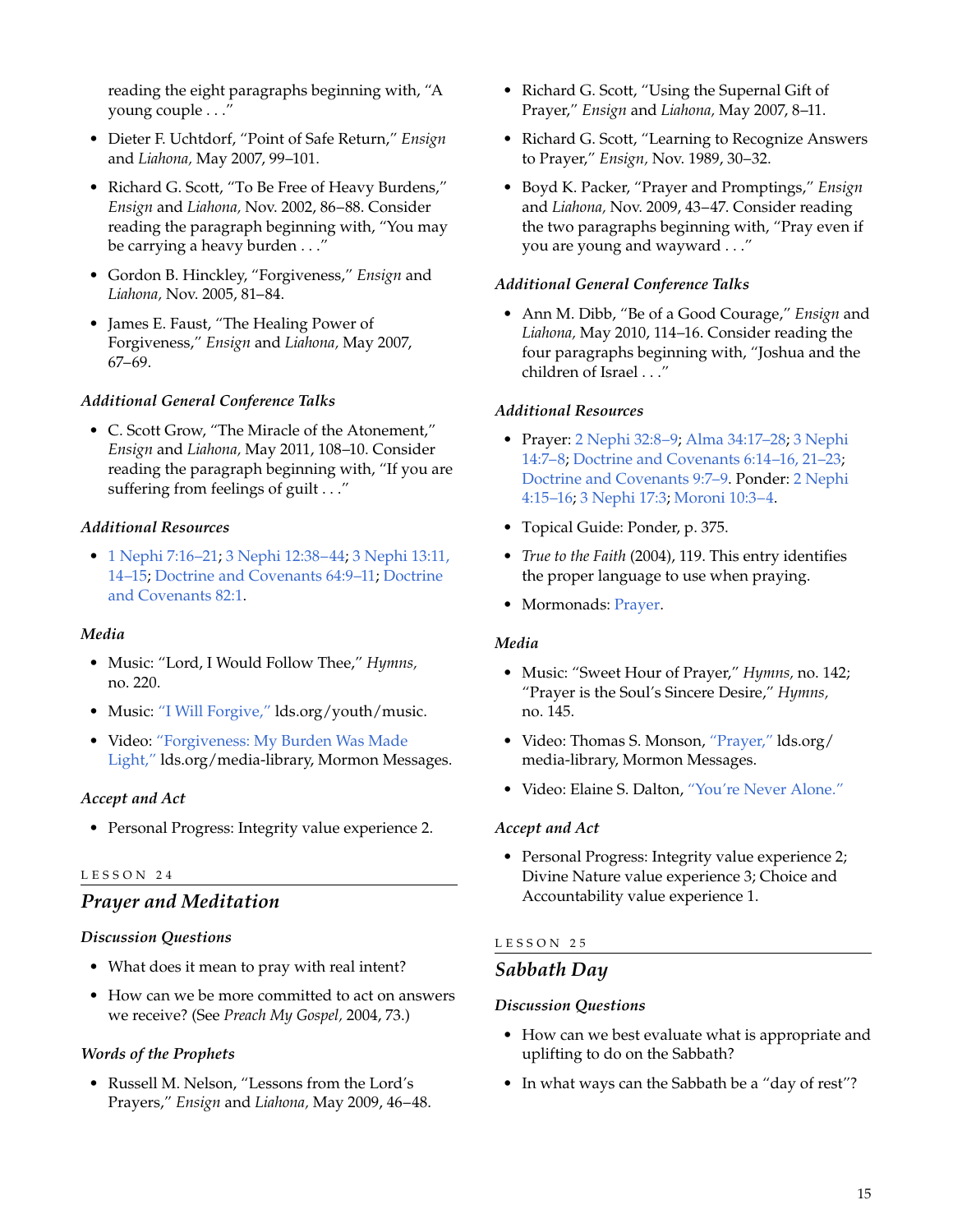- What blessings are available to us as we keep the Sabbath day holy? (See [Doctrine and Covenants](http://lds.org/scriptures/dc-testament/dc/59.9-21?lang=eng#9) [59:9–21](http://lds.org/scriptures/dc-testament/dc/59.9-21?lang=eng#9).)
- How can the way we dress affect our worship and activities on the Sabbath?

# *Words of the Prophets*

- L. Tom Perry, "The Sabbath and the Sacrament," *Ensign* and *Liahona,* May 2011, 6–9.
- Dallin H. Oaks, "Gospel Teaching," *Ensign,* Nov. 1999, 78–80.
- Jeffrey R. Holland, "To Young Women," *Ensign* and *Liahona,* Nov. 2005, 28–30. Consider reading the paragraph beginning with, "I make a special appeal regarding how young women . . ."
- James E. Faust, "The Lord's Day," *Ensign,* Nov. 1991, 33–35.

# *Additional General Conference Talks*

• Mary N. Cook, "Anchors of Testimony," *Ensign* and *Liahona,* May 2008, 120–22.

# *Additional Resources*

- [Isaiah 58:13–14;](http://lds.org/scriptures/ot/isa/58.13-14?lang=eng#13) [Mosiah 18:23;](http://lds.org/scriptures/bofm/mosiah/18.23?lang=eng#23) [Doctrine and](http://lds.org/scriptures/dc-testament/dc/59.9-29?lang=eng#9) [Covenants 59:9–29.](http://lds.org/scriptures/dc-testament/dc/59.9-29?lang=eng#9)
- John H. Groberg, "The Power of Keeping the Sabbath Day Holy," *Ensign,* Nov. 1984, 79–81.
- *For the Strength of Youth* (pamphlet, 2001), "Sabbath Day Observance," 32–33, or [online at](http://lds.org/youth/for-the-strength-of-youth/sabbath-day-observance) [youth.lds.org.](http://lds.org/youth/for-the-strength-of-youth/sabbath-day-observance)
- David A. Edwards, "The Sabbath: A Personal Priority," *New Era,* Mar. 2009, 40–42.

# *Media*

- Music: "Tis Sweet to Sing the Matchless Love," *Hymns,* no. 177; "Welcome, Welcome, Sabbath Morning," *Hymns,* no. 280.
- Art: *[Passing the Sacrament,](http://lds.org/gospellibrary/artbook/images/ArtBook__108_108__PassingTheSacrament_Sm___.jpg) Gospel Art Book* (2009), 108.
- Video: ["Remembering the Sacrament,"](http://lds.org/youth/video/remembering-the-sacrament?lang=eng) lds.org/ youth/video.
- Video: ["The Miracle of Personal Progress,"](http://lds.org/youth/video/the-miracle-of-personal-progress?lang=eng) lds.org/media-library, Mormon Messages for Youth.

# *Accept and Act*

• Personal Progress: Faith value experience 3.

# LESSON 26

# *Testimony*

#### *Discussion Questions*

- What is a testimony? Why is it important to continually strengthen our testimonies?
- How can we share our testimonies with others without saying, "I want to bear my testimony"?

#### *Words of the Prophets*

- Thomas S. Monson, "He Is Risen!" *Ensign* and *Liahona,* May 2010, 87–90.
- Henry B. Eyring, "A Living Testimony," *Ensign* and *Liahona,* May 2011, 125–28. Consider using this talk in the section of the lesson titled "A Testimony Should Be Continually Strengthened and Shared."
- Dieter F. Uchtdorf, "The Power of a Personal Testimony," *Ensign* and *Liahona,* Nov. 2006, 37–39.
- M. Russell Ballard, "Pure Testimony," *Ensign* and *Liahona,* Nov. 2004, 40–43.

# *Additional General Conference Talks*

- Cecil O. Samuelson Jr., "Testimony," *Ensign* and *Liahona,* May 2011, 40–42.
- Ann M. Dibb, "Be of a Good Courage," *Ensign* and *Liahona,* May 2010, 114–16. Consider reading the paragraph beginning with, "As members of The Church of Jesus Christ of Latter-day Saints . . ."

# *Additional Resources*

- Jay E. Jensen, "Bearing Testimony," *Ensign,* Oct. 2005, 22–25; *Liahona,* Oct. 2005, 20–22.
- [Alma 5:45–46](http://lds.org/scriptures/bofm/alma/5.45-46?lang=eng#45); [Alma 34:8;](http://lds.org/scriptures/bofm/alma/34.8?lang=eng#8) [Doctrine and Covenants](http://lds.org/scriptures/dc-testament/dc/62.3?lang=eng#3) [62:3](http://lds.org/scriptures/dc-testament/dc/62.3?lang=eng#3); [Doctrine and Covenants 76:19–24;](http://lds.org/scriptures/dc-testament/dc/76.19-24?lang=eng#19) [Doctrine](http://lds.org/scriptures/dc-testament/dc/80.4?lang=eng#4) [and Covenants 80:4](http://lds.org/scriptures/dc-testament/dc/80.4?lang=eng#4); [Doctrine and Covenants](http://lds.org/scriptures/dc-testament/dc/84.61?lang=eng#61) [84:61](http://lds.org/scriptures/dc-testament/dc/84.61?lang=eng#61).
- Mormonad: "Without a Doubt."

# *Media*

• Music: "I Know That My Redeemer Lives," *Hymns,* no. 136.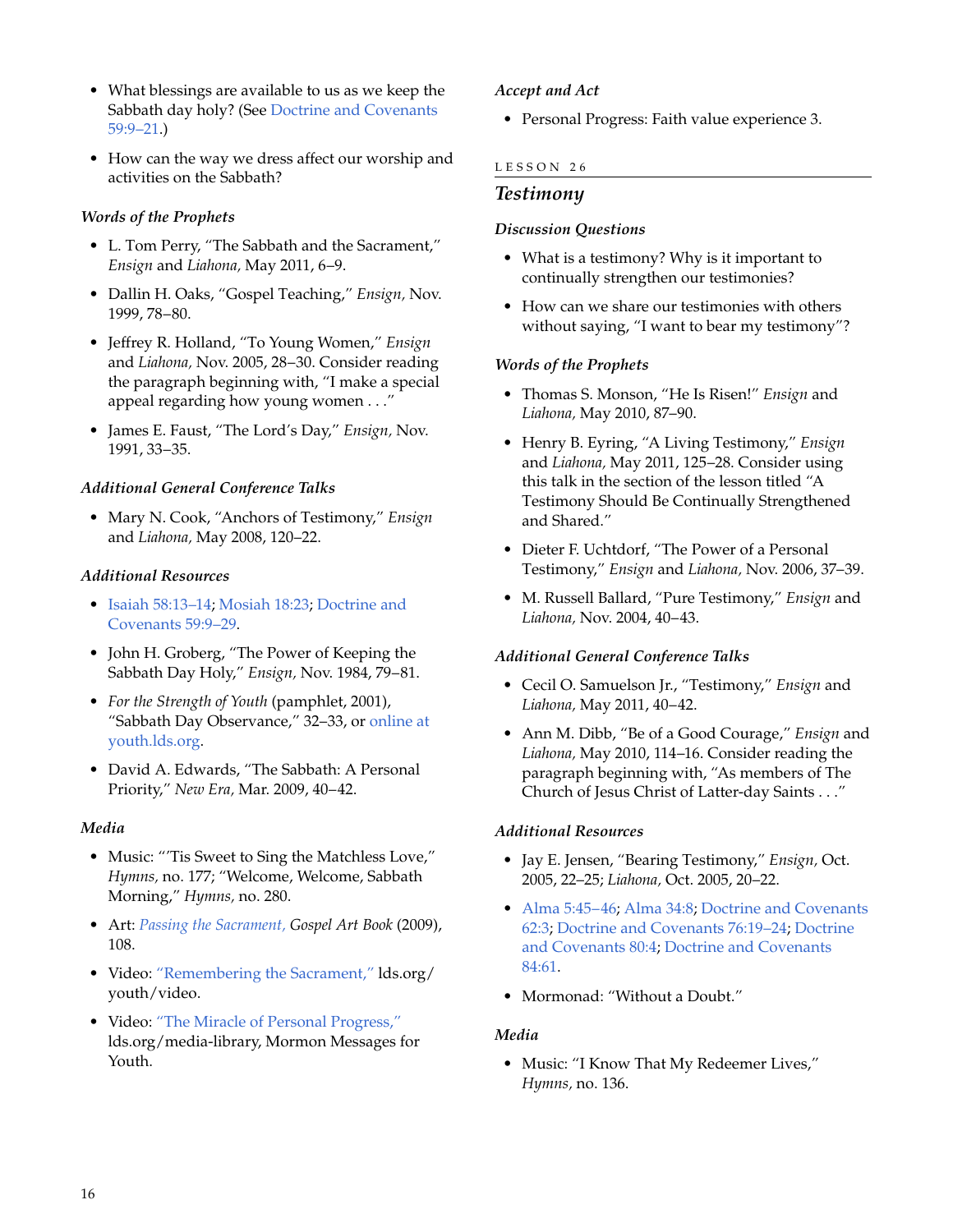• Video: ["He Lives: Testimonies of Jesus Christ,"](http://lds.org/ldsorg/v/index.jsp?autoplay=true&index=1&locale=0&sourceId=79bacbcc921b7210VgnVCM100000176f620a____&vgnextoid=bd163ca6e9aa3210VgnVCM1000003a94610aRCRD) lds.org/media-library, Mormon Messages.

# *Accept and Act*

• Personal Progress: Faith value experience 5.

#### LESSON 27

# *Scripture Study*

#### *Discussion Questions*

- What are some of the blessings that come as a result of scripture study? (See 1 [Nephi 15:24](http://lds.org/scriptures/bofm/1-ne/15.24?lang=eng#24).)
- In what ways will scripture study help us in our lives? (See 2 [Nephi 32:3.](http://lds.org/scriptures/bofm/2-ne/32.3?lang=eng#3))

# *Words of the Prophets*

- Thomas S. Monson, "How Firm a Foundation," *Ensign* and *Liahona,* Nov. 2006, 62–69. Consider reading the six paragraphs beginning with, "My second guideline: . . ." and discussing how reading scriptures can assist youth in answering their questions.
- David A. Bednar, "Watching with All Perseverance," *Ensign* and *Liahona,* May 2010, 40–43.
- D. Todd Christofferson, "The Blessing of Scripture," *Ensign* and *Liahona,* May 2010, 32–35.

# *Additional General Conference Talks*

• Julie B. Beck, "My Soul Delighteth in the Scriptures," *Ensign* and *Liahona,* May 2004, 107–9.

#### *Additional Resources*

- Gordon B. Hinckley, "A Testimony Vibrant and True," *Ensign* and *Liahona,* Aug. 2005, 2–6.
- 1 [Nephi 15:23–25](http://lds.org/scriptures/bofm/1-ne/15.23-25?lang=eng#23); 2 [Nephi 4:15;](http://lds.org/scriptures/bofm/2-ne/4.15?lang=eng#15) 2 [Nephi 31:20;](http://lds.org/scriptures/bofm/2-ne/31.20?lang=eng#20) [Alma 17:2](http://lds.org/scriptures/bofm/alma/17.2?lang=eng#2); 3 [Nephi 23:6–14](http://lds.org/scriptures/bofm/3-ne/23.6-14?lang=eng#6); 3 [Nephi 26:1–2;](http://lds.org/scriptures/bofm/3-ne/26.1-2?lang=eng#1) [Doctrine and Covenants 1:37;](http://lds.org/scriptures/dc-testament/dc/1.37?lang=eng#37) [Doctrine and](http://lds.org/scriptures/dc-testament/dc/10.43-52?lang=eng#43) [Covenants 10:43–52](http://lds.org/scriptures/dc-testament/dc/10.43-52?lang=eng#43); [Doctrine and Covenants](http://lds.org/scriptures/dc-testament/dc/18.34-36?lang=eng#34) [18:34–36.](http://lds.org/scriptures/dc-testament/dc/18.34-36?lang=eng#34)
- Mormonad: "Questions? Answers."

#### *Media*

• Music: "The Iron Rod," *Hymns,* no. 274; "As I Search the Holy Scriptures," *Hymns,* no. 277.

- Video: Craig C. Christensen, ["A Book with a](http://lds.org/ldsorg/v/index.jsp?autoplay=true&index=3&locale=0&sourceId=bcd9747631f92210VgnVCM100000176f620a____&vgnextoid=bd163ca6e9aa3210VgnVCM1000003a94610aRCRD) [Promise,"](http://lds.org/ldsorg/v/index.jsp?autoplay=true&index=3&locale=0&sourceId=bcd9747631f92210VgnVCM100000176f620a____&vgnextoid=bd163ca6e9aa3210VgnVCM1000003a94610aRCRD) lds.org/media-library, Mormon Messages.
- Video: Jeffrey R. Holland, ["Testimony of The Book](http://lds.org/ldsorg/v/index.jsp?autoplay=true&index=2&locale=0&sourceId=561c6a86bdcf7210VgnVCM100000176f620a____&vgnextoid=bd163ca6e9aa3210VgnVCM1000003a94610aRCRD) [of Mormon,"](http://lds.org/ldsorg/v/index.jsp?autoplay=true&index=2&locale=0&sourceId=561c6a86bdcf7210VgnVCM100000176f620a____&vgnextoid=bd163ca6e9aa3210VgnVCM1000003a94610aRCRD) lds.org/media-library, Mormon Messages.
- Video: Jeffrey R. Holland, ["God's Words Never](http://lds.org/ldsorg/v/index.jsp?autoplay=true&index=5&locale=0&sourceId=15a4a899d5e92210VgnVCM100000176f620a____&vgnextoid=bd163ca6e9aa3210VgnVCM1000003a94610aRCRD) [Cease,"](http://lds.org/ldsorg/v/index.jsp?autoplay=true&index=5&locale=0&sourceId=15a4a899d5e92210VgnVCM100000176f620a____&vgnextoid=bd163ca6e9aa3210VgnVCM1000003a94610aRCRD) lds.org/media-library, Mormon Messages.

#### *Accept and Act*

• Personal Progress: Choice and Accountability value experience 1. Challenge the young women to establish a pattern of regular scripture study and prayer. Encourage them to set individual reading goals. Provide opportunities for young women to share insights or experiences from their personal scripture study.

#### LESSON 28

# *Resisting Sin*

#### *Discussion Questions*

- How can we strengthen our ability to resist temptation?
- What scriptures have given you strength to resist temptation?

# *Words of the Prophets*

- Richard G. Scott, "How to Live Well amid Increasing Evil," *Ensign* and *Liahona,* May 2004, 100–102.
- M. Russell Ballard, "O That Cunning Plan of the Evil One," *Ensign* and *Liahona,* Nov. 2010, 108–10.
- D. Todd Christofferson, "Moral Discipline," *Ensign* and *Liahona,* Nov. 2009, 105–8.

#### *Additional General Conference Talks*

- Jairo Mazzagardi, "Avoiding the Trap of Sin," *Ensign* and *Liahona,* Nov. 2010, 103–5.
- Elaine S. Dalton, "Guardians of Virtue," *Ensign* and *Liahona,* May 2011, 121–24.

#### *Additional Resources*

- [Genesis 39:1–9;](http://lds.org/scriptures/ot/gen/39.1-9?lang=eng#1) 2 [Nephi 4:27–28](http://lds.org/scriptures/bofm/2-ne/4.27-28?lang=eng#27); 2 [Nephi 9:39](http://lds.org/scriptures/bofm/2-ne/9.39?lang=eng#39); [Alma 39:9](http://lds.org/scriptures/bofm/alma/39.9?lang=eng#9); [Alma 59:9;](http://lds.org/scriptures/bofm/alma/59.9?lang=eng#9) [Doctrine and Covenants](http://lds.org/scriptures/dc-testament/dc/10.5?lang=eng#5) [10:5](http://lds.org/scriptures/dc-testament/dc/10.5?lang=eng#5); [Doctrine and Covenants 27:15–18](http://lds.org/scriptures/dc-testament/dc/27.15-18?lang=eng#15).
- Study by Topic: [Temptation](http://lds.org/study/topics/temptation).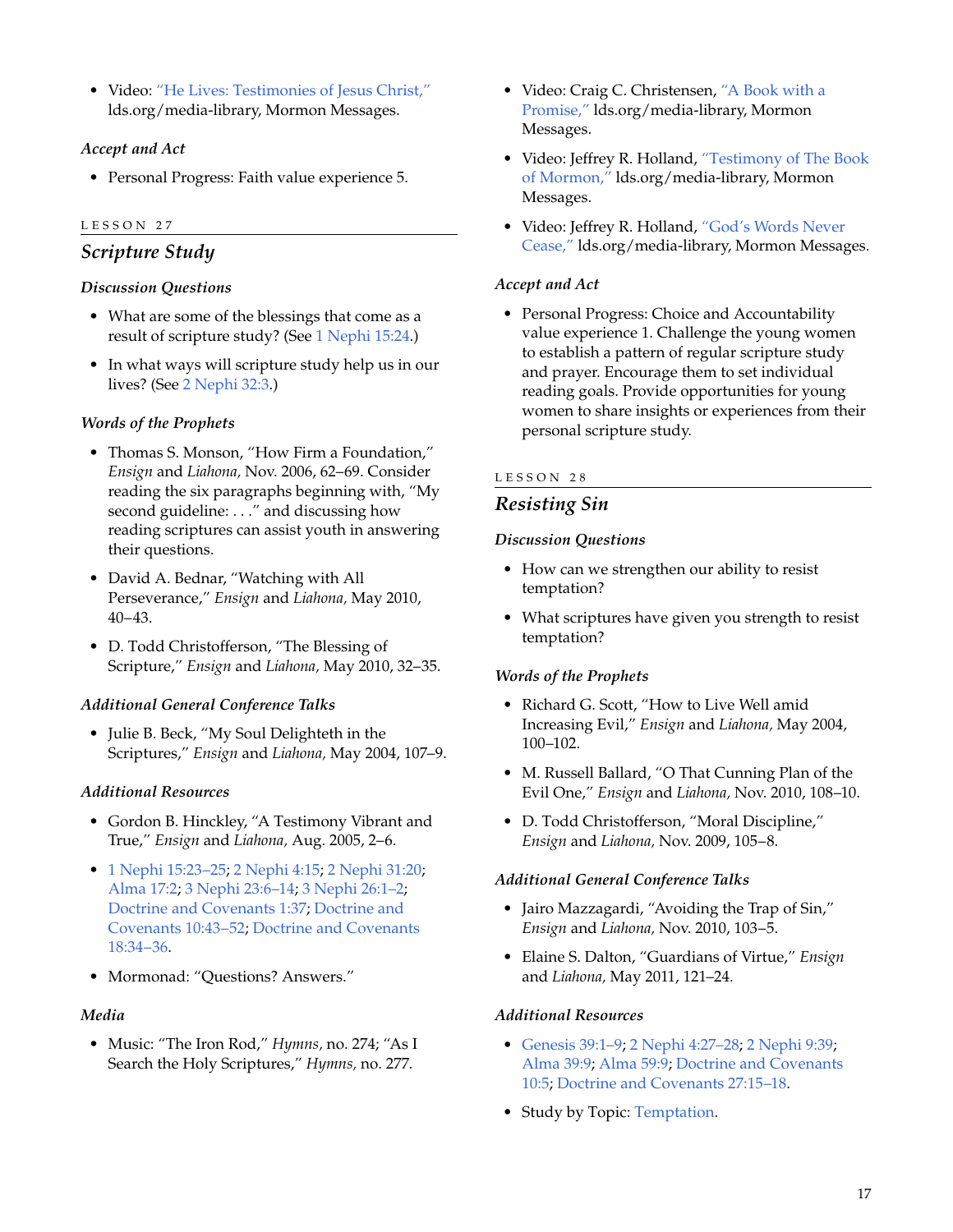• Mormonads: [Temptation](http://lds.org/ldsorg/v/index.jsp?vgnextoid=024644f8f206c010VgnVCM1000004d82620aRCRD&locale=0&sourceId=acc9fac79272b110VgnVCM100000176f620a____#Temptation), [Obedience](http://lds.org/ldsorg/v/index.jsp?vgnextoid=024644f8f206c010VgnVCM1000004d82620aRCRD&locale=0&sourceId=0780cbb4e73a9110VgnVCM100000176f620a____#Obedience).

#### *Media*

- Music: "As Zion's Youth in Latter Days," *Hymns,* no. 256; "True to the Faith," *Hymns,* no. 254; "Dare to Do Right," *Children's Songbook,* 158.
- Video: Boyd K. Packer, ["Counsel to Youth,"](http://lds.org/ldsorg/v/index.jsp?autoplay=true&index=3&locale=0&sourceId=9e0a6fb9634a5210VgnVCM100000176f620a____&vgnextoid=bd163ca6e9aa3210VgnVCM1000003a94610aRCRD) lds.org/media-library, Mormon Messages.
- Video: Dallin H. Oaks, ["Within Bounds."](http://www.youtube.com/watch?v=l8cwf4UvyJM)

# *Accept and Act*

• Personal Progress: Divine Nature value experience 5; Choice and Accountability value experience 2.

#### LESSON 29

# *The Second Coming*

# *Discussion Questions*

- How can we remain calm and at peace when some of the signs of the Second Coming seem troubling?
- How can we make preparations to be ready when the Savior comes again?

#### *Words of the Prophets*

- Dallin H. Oaks, "Preparation for the Second Coming," *Ensign* and *Liahona,* May 2004, 7–10.
- Neil L. Andersen, "Preparing the World for the Second Coming," *Ensign* and *Liahona,* May 2011, 49–52. Consider reading the four paragraphs beginning with, "I love Harry Anderson's painting . . ."

# *Additional General Conference Talks*

• Keith B. McMullin, "Lay Up in Store," *Ensign* and *Liahona,* May 2007, 51–53. Consider reading the six paragraphs beginning with, "The doctrine of the Second Coming of the Messiah . . ."

# *Additional Resources*

- Matthew 24 (Joseph Smith—Matthew 1); [Luke](http://lds.org/scriptures/nt/luke/21.34-36?lang=eng#34) [21:34–36;](http://lds.org/scriptures/nt/luke/21.34-36?lang=eng#34) 1 [Corinthians 15:22–28;](http://lds.org/scriptures/nt/1-cor/15.22-28?lang=eng#22) 1 [Thessalonians](http://lds.org/scriptures/nt/1-thes/5.1-6?lang=eng#1) [5:1–6](http://lds.org/scriptures/nt/1-thes/5.1-6?lang=eng#1); 2 [Peter 3:10–14;](http://lds.org/scriptures/nt/2-pet/3.10-14?lang=eng#10) [Ether 4:19](http://lds.org/scriptures/bofm/ether/4.19?lang=eng#19); [Doctrine and](http://lds.org/scriptures/dc-testament/dc/29.14-23?lang=eng#14) [Covenants 29:14–23](http://lds.org/scriptures/dc-testament/dc/29.14-23?lang=eng#14); [Doctrine and Covenants](http://lds.org/scriptures/dc-testament/dc/38.30?lang=eng#30) [38:30](http://lds.org/scriptures/dc-testament/dc/38.30?lang=eng#30); [Doctrine and Covenants 45:17–57;](http://lds.org/scriptures/dc-testament/dc/45.17-57?lang=eng#17) [Doctrine](http://lds.org/scriptures/dc-testament/dc/68.11?lang=eng#11) [and Covenants 68:11;](http://lds.org/scriptures/dc-testament/dc/68.11?lang=eng#11) [Doctrine and Covenants](http://lds.org/scriptures/dc-testament/dc/88.87-94?lang=eng#87) [88:87–94](http://lds.org/scriptures/dc-testament/dc/88.87-94?lang=eng#87); [Doctrine and Covenants 133:42–52.](http://lds.org/scriptures/dc-testament/dc/133.42-52?lang=eng#42)
- Study by Topic: [Second Coming of Jesus Christ.](http://lds.org/study/topics/second-coming-of-jesus-christ)
- *True to the Faith* (2004), "Second Coming of Jesus Christ," 159–61.
- *Gospel Principles* (2009), Chapter 43: "Signs of the Second Coming."
- *Doctrine and Covenants and Church History Gospel Doctrine Teacher's Manual* (1999), Lesson 21: "Looking Forth for the Great Day of the Lord to Come," 115–20.
- Art: *[The Second Coming,](http://lds.org/gospellibrary/artbook/images/ArtBook__066_066__TheSecondComing_Sm___.jpg) Gospel Art Book* (2009), 66; *[The Ten Virgins,](http://lds.org/gospellibrary/artbook/images/ArtBook__053_053__ParableOfTheTenVirgins_Sm___.jpg) Gospel Art Book* (2009), 53.

#### *Media*

- Music: "Come, O Thou King of Kings," *Hymns,* no. 59; "Jesus, Once of Humble Birth," *Hymns,* no. 196; "When He Comes Again," *Children's Songbook,* 82.
- Video: Quentin L. Cook, ["Seek the Higher](http://lds.org/ldsorg/v/index.jsp?autoplay=true&index=2&locale=0&sourceId=32bc029c9a228210VgnVCM100000176f620a____&vgnextoid=bd163ca6e9aa3210VgnVCM1000003a94610aRCRD) [Ground,"](http://lds.org/ldsorg/v/index.jsp?autoplay=true&index=2&locale=0&sourceId=32bc029c9a228210VgnVCM100000176f620a____&vgnextoid=bd163ca6e9aa3210VgnVCM1000003a94610aRCRD) lds.org/media-library, Mormon Messages.
- Video: ["They that Are Wise,"](http://lds.org/media-library/video/doctrine-and-covenants-visual-resources?lang=eng#2010-07-14-they-that-are-wise) lds.org/medialibrary.

# *Accept and Act*

• Consider recording answers to the following questions in your journal: In what areas of my life am I prepared for the Second Coming? What areas of my life need improvement?

#### LESSON 30

# *Service*

#### *Discussion Questions*

- How can we learn to be more thoughtful of the feelings and needs of others?
- What are some ways we can serve our families, friends, and communities?
- How does service bless both the giver and the receiver?
- How might the intentions of our hearts affect how we serve?

# *Words of the Prophets*

- Thomas S. Monson, "May You Have Courage," *Ensign* and *Liahona,* May 2009, 123–27.
- Dieter F. Uchtdorf, "You Are My Hands," *Ensign* and *Liahona,* May 2010, 68–75.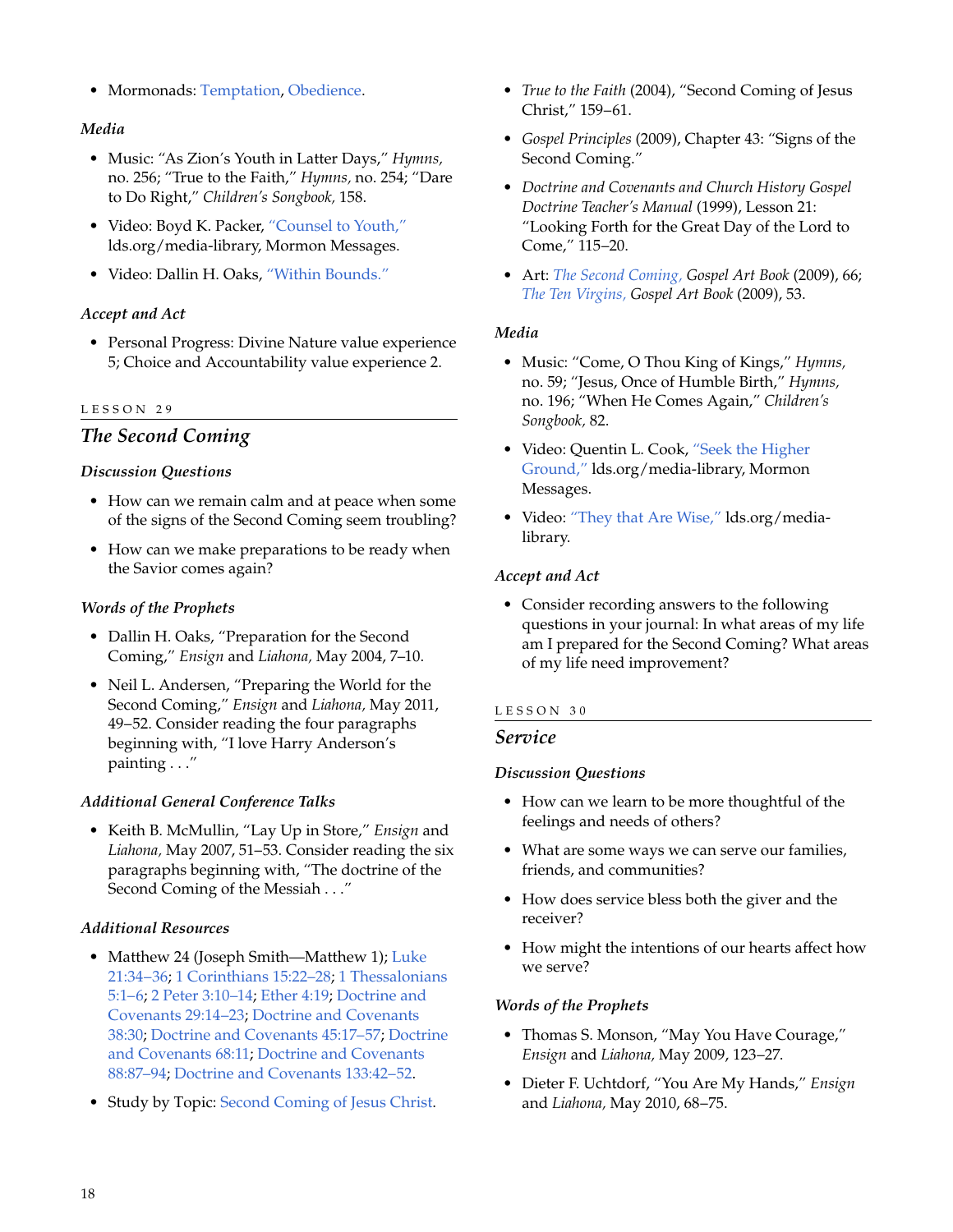• Dallin H. Oaks, "Unselfish Service," *Ensign* and *Liahona,* May 2009, 93–96.

# *Additional General Conference Talks*

• Mary N. Cook, "Remember This: Kindness Begins with Me," *Ensign* and *Liahona,* May 2011, 118–21.

# *Additional Resources*

• [Mosiah 2:17](http://lds.org/scriptures/bofm/mosiah/2.17?lang=eng#17); [Mosiah 4:16–21, 26–27](http://lds.org/scriptures/bofm/mosiah/4.16-21,26-27?lang=eng#16); [Alma](http://lds.org/scriptures/bofm/alma/34.28-29?lang=eng#28) [34:28–29](http://lds.org/scriptures/bofm/alma/34.28-29?lang=eng#28); 3 [Nephi 12:40–44.](http://lds.org/scriptures/bofm/3-ne/12.40-44?lang=eng#40)

# *Media*

- Music: "Have I Done Any Good?" *Hymns,* no. 223; "Each Life That Touches Ours for Good," *Hymns,* no. 223
- Art: *[Service,](http://lds.org/gospellibrary/artbook/images/ArtBook__115_115__Service_Sm___.jpg) Gospel Art Book* (2009), 115.
- Video: ["For Madison,"](http://lds.org/media-library/video/mormon-messages-for-youth?lang=eng#2010-09-0090-for-madison) lds.org/media-library, Mormon Messages for Youth.
- Video: ["Time to Give,"](http://lds.org/youth/video/time-to-give) lds.org/youth/video.
- Video: *Strength of Youth Media 2011* DVD, ["We](http://lds.org/youth/video/we-believe-in-doing-good-to-all-men-service?lang=eng) [Believe in Doing Good to All Men: Service."](http://lds.org/youth/video/we-believe-in-doing-good-to-all-men-service?lang=eng)
- Video: Thomas S. Monson, ["Have I Done Any](http://lds.org/ldsorg/v/index.jsp?autoplay=true&index=2&locale=0&sourceId=d81be1b0b00b6210VgnVCM100000176f620a____&vgnextoid=bd163ca6e9aa3210VgnVCM1000003a94610aRCRD) [Good in the World Today?"](http://lds.org/ldsorg/v/index.jsp?autoplay=true&index=2&locale=0&sourceId=d81be1b0b00b6210VgnVCM100000176f620a____&vgnextoid=bd163ca6e9aa3210VgnVCM1000003a94610aRCRD) lds.org/media-library, Mormon Messages.

# *Accept and Act*

• Personal Progress: Divine Nature value experience 2; Good Works value experience 2; Good Works value experience 5; Good Works value experience 6; Good Works value project, bullet 5.

#### LESSON 31

# *Group Activities: A Basis for Wise Dating*

# *Discussion Questions*

- Why have youth been counseled to avoid going on frequent dates with the same person?
- There may be times when you are pressured to go against the counsel of the prophet in regard to early or steady dating. What can you do or say in these situations to remain true to the Lord's standards?
- How can following Church dating standards bless your life?

# *Words of the Prophets*

• Thomas S. Monson, "Preparation Brings Blessings," *Ensign* and *Liahona,* May 2010, 64–67. Consider using the three paragraphs beginning with, "Begin to prepare for a temple marriage . . ." in the section of the lesson titled "Group Activities Form a Good Foundation for Dating."

#### *Additional General Conference Talks*

• John B. Dickson, "Commitment to the Lord," *Ensign* and *Liahona,* May 2007, 14–15.

# *Additional Resources*

- [Jacob 2:28](http://lds.org/scriptures/bofm/jacob/2.28?lang=eng#28); [Doctrine and Covenants 87:8.](http://lds.org/scriptures/dc-testament/dc/87.8?lang=eng#8)
- Elaine S. Dalton, "Guardians of Virtue," *Ensign* and *Liahona,* May 2011, 121–24.
- *For the Strength of Youth* (pamphlet, 2001), "Dating," 24–25, or [online at youth.lds.org](http://lds.org/youth/for-the-strength-of-youth/dating).
- *New Era* Special Issue: Dating, Apr. 2010.
- Questions and Answers: [Dating,](http://lds.org/youth/ask/top/dating) youth.lds.org.
- Idea List: ["The Do's of Dating,"](http://lds.org/youth/article/the-dos-of-dating?lang=eng) youth.lds.org.
- Mormonads: [Dating](http://lds.org/ldsorg/v/index.jsp?vgnextoid=024644f8f206c010VgnVCM1000004d82620aRCRD&locale=0&sourceId=c1c41859fa5f8110VgnVCM100000176f620a____#Dating).

# *Media*

- Music: "Choose the Right," *Hymns,* no. 239; "Dearest Children, God Is Near You," *Hymns,* no. 96.
- Video: ["Virtue: For Such a Time as This,"](http://lds.org/ldsorg/v/index.jsp?autoplay=true&index=5&locale=0&sourceId=2d90747631f92210VgnVCM100000176f620a____&vgnextoid=bd163ca6e9aa3210VgnVCM1000003a94610aRCRD) lds.org/ media-library, Mormon Messages.

# *Accept and Act*

• Personal Progress: Choice and Accountability value project, bullet 1

# LESSON 32

# *Personal Purity through Self-Discipline*

# *Discussion Questions*

- How can deciding now to stay morally clean help you maintain personal purity?
- In what ways do music and other forms of entertainment influence our thoughts and actions?
- How can our thoughts and actions influence what kind of women we become?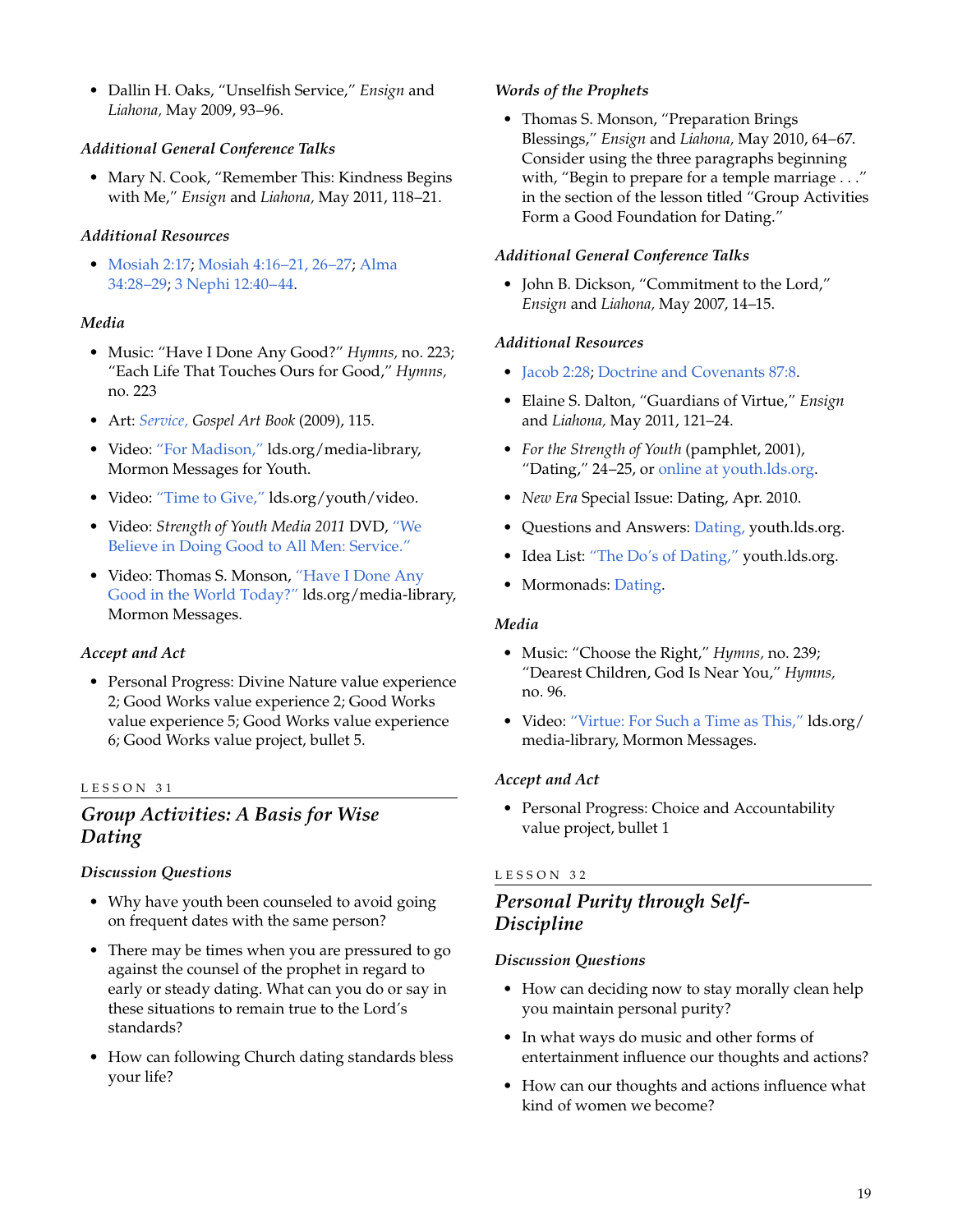• What are some ways we can develop stronger selfdiscipline?

# *Words of the Prophets*

- Richard G. Scott, "The Transforming Power of Faith and Character," *Ensign* and *Liahona,* Nov. 2010, 43–46. Consider using the paragraph beginning with, "You cannot be passive . . ." as an introduction to the lesson.
- David A. Bednar, "Clean Hands and a Pure Heart," *Ensign* and *Liahona,* Nov. 2007, 80–83. Consider using the paragraph beginning with, "The gospel of Jesus Christ encompasses . . ." in the section of the lesson titled "By Disciplining Ourselves We Can Live a Virtuous Life."
- Jeffrey R. Holland, "Personal Purity," *New Era,* Feb. 2000, 4–7.
- L. Tom Perry, "Thy Speech Reveals Thee," *New Era,* July 2007, 2–5. Consider using the five paragraphs beginning with, "To anyone who has followed the practice . . ." in the section of the lesson titled "We Can Learn to Discipline Ourselves."

# *Additional General Conference Talks*

- Elaine S. Dalton, "Come Let Us Go Up to the Mountain of the Lord," *Ensign* and *Liahona,* May 2009, 120–23. Consider using the two paragraphs beginning with, "What does it mean to return to virtue?" in the section of the lesson titled "We Can Learn to Discipline Ourselves."
- Elaine S. Dalton, "Remember Who You Are!" *Ensign* and *Liahona,* May 2010, 120–23.
- Elaine S. Dalton, "A Return to Virtue," *Ensign* and *Liahona,* Nov. 2008, 78–80.

# *Additional Resources*

- [Jacob 2:28](http://lds.org/scriptures/bofm/jacob/2.28?lang=eng#28); [Mosiah 4:30](http://lds.org/scriptures/bofm/mosiah/4.30?lang=eng#30); [Alma 38:12;](http://lds.org/scriptures/bofm/alma/38.12?lang=eng#12) [Moroni 10:30;](http://lds.org/scriptures/bofm/moro/10.30?lang=eng#30) [Doctrine and Covenants 10:5;](http://lds.org/scriptures/dc-testament/dc/10.5?lang=eng#5) [Doctrine and](http://lds.org/scriptures/dc-testament/dc/121.45-46?lang=eng#45) [Covenants 121:45–46;](http://lds.org/scriptures/dc-testament/dc/121.45-46?lang=eng#45) [Articles of Faith 1:13](http://lds.org/scriptures/pgp/a-of-f/1.13?lang=eng#13).
- Elaine S. Dalton, "Come Let Us Go Up to the Mountain of the Lord," *Ensign* and *Liahona,* May 2009, 120–23. Consider using the two paragraphs beginning with, "What does it mean to return to virtue?" in the section of the lesson titled "We Can Learn to Discipline Ourselves."
- David L. Beck and Elaine S. Dalton, "Dating and Virtue," *Ensign,* Sept. 2010, 14–20.
- *For the Strength of Youth* (pamphlet, 2001), "Entertainment and the Media," 17–19, or [online](http://lds.org/youth/for-the-strength-of-youth/entertainment-and-the-media) [at youth.lds.org](http://lds.org/youth/for-the-strength-of-youth/entertainment-and-the-media).
- *For the Strength of Youth* (pamphlet, 2001), "Language," 22–23, or [online at youth.lds.org](http://lds.org/youth/for-the-strength-of-youth/language).
- *For the Strength of Youth* (pamphlet, 2001), "Sexual Purity," 26–28, or [online at youth.lds.org.](http://lds.org/youth/for-the-strength-of-youth/sexual-purity)
- Mormonads: [Language,](http://lds.org/ldsorg/v/index.jsp?vgnextoid=024644f8f206c010VgnVCM1000004d82620aRCRD&locale=0&sourceId=a235b4349532b110VgnVCM100000176f620a____#Language) [Media,](http://lds.org/ldsorg/v/index.jsp?vgnextoid=024644f8f206c010VgnVCM1000004d82620aRCRD&locale=0&sourceId=5ce6b4349532b110VgnVCM100000176f620a____#Media) [Music](http://lds.org/ldsorg/v/index.jsp?vgnextoid=024644f8f206c010VgnVCM1000004d82620aRCRD&locale=0&sourceId=33e7b4349532b110VgnVCM100000176f620a____#Music), [Self](http://lds.org/ldsorg/v/index.jsp?vgnextoid=024644f8f206c010VgnVCM1000004d82620aRCRD&locale=0&sourceId=8319fac79272b110VgnVCM100000176f620a____#SelfDiscipline)[discipline.](http://lds.org/ldsorg/v/index.jsp?vgnextoid=024644f8f206c010VgnVCM1000004d82620aRCRD&locale=0&sourceId=8319fac79272b110VgnVCM100000176f620a____#SelfDiscipline)

# *Media*

- Music: "More Holiness Give Me," *Hymns,* no. 131; ["Guardians of Virtue,"](http://lds.org/youth/music) lds.org/youth/music.
- Video: *Strength of Youth Media 2011* DVD, ["Honest,](http://lds.org/youth/video/honest-true-chaste-benevolent-virtuous-values?lang=eng) [True, Chaste, Benevolent, Virtuous: Values."](http://lds.org/youth/video/honest-true-chaste-benevolent-virtuous-values?lang=eng)
- Video: ["Guardians of Virtue,"](http://lds.org/youth/video/guardians-of-virtue?lang=eng) lds.org/youth/ video.
- Video: ["No Cussing Club,"](http://lds.org/youth/video/no-cussing-club?lang=eng) lds.org/media-library, Mormon Messages for Youth.
- ["Worthy Music, Worthy Thoughts" videos,](http://lds.org/cm/display/0,17631,8045-1,00.html) lds.org.

# *Accept and Act*

• Personal Progress: Integrity value experiences 1 and 2.

# LESSON 33

# *Avoiding Degrading Media Influences*

# *Discussion Questions*

- What are some indications that we are spending too much time watching TV, playing video games, texting on cell phones, using social media and the Internet, or using other forms of media? (Note: As you consider how to use these questions, think about the circumstances of the young women in your ward and adapt the questions accordingly.)
- How can you help your friends understand and respect your personal media standards?
- All forms of media are tools. How can we use such tools to bless our lives and the lives of others? How can these tools be harmful or detrimental?
- How have you used Church media sites, such as youth.lds.org?
- How can we share the gospel using social media?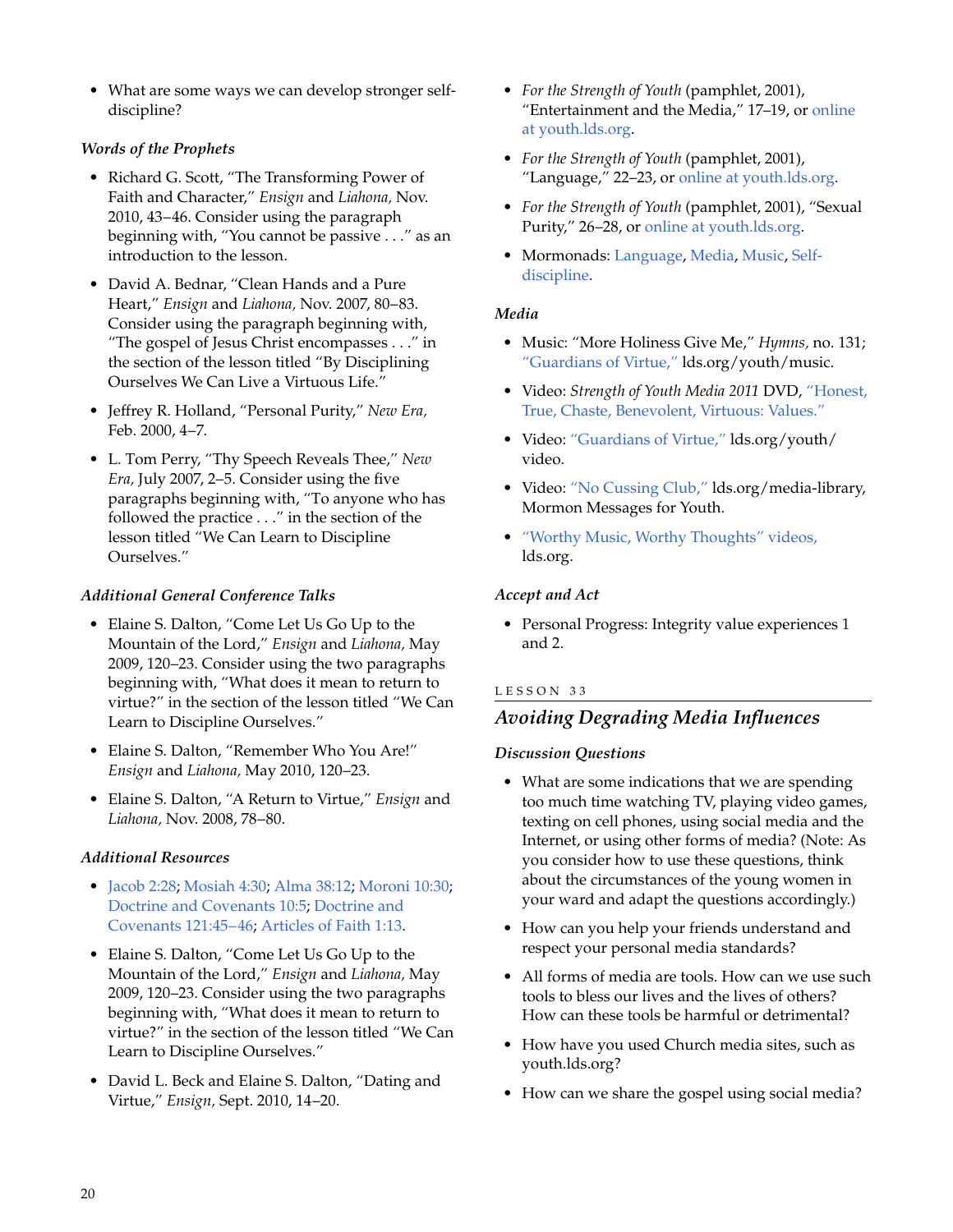# *Words of the Prophets*

- Thomas S. Monson, "Priesthood Power," *Ensign* and *Liahona,* May 2011, 66–69. Consider using the three paragraphs beginning with, "Many movies and television shows portray . . ."
- Thomas S. Monson, "True to the Faith," *Ensign* and *Liahona,* May 2006, 18–21. Consider using the four paragraphs beginning with, "Next, the evil one also dangles before us . . ."
- M. Russell Ballard, "Sharing the Gospel Using the Internet," *Ensign,* July 2008, 58–63.

#### *Additional General Conference Talks*

• L. Whitney Clayton, "Blessed Are All the Pure in Heart," *Ensign* and *Liahona,* Nov. 2007, 51–53.

#### *Additional Resources*

- [Moroni 7:12–17;](http://lds.org/scriptures/bofm/moro/7.12-17?lang=eng#12) [Doctrine and Covenants 25:10](http://lds.org/scriptures/dc-testament/dc/25.10?lang=eng#10); [Doctrine and Covenants 45:32;](http://lds.org/scriptures/dc-testament/dc/45.32?lang=eng#32) [Articles of Faith](http://lds.org/scriptures/pgp/a-of-f/1.13?lang=eng#13) [1:13](http://lds.org/scriptures/pgp/a-of-f/1.13?lang=eng#13).
- *For the Strength of Youth* (pamphlet, 2001), "Entertainment and the Media," 17–19, or [online](http://lds.org/youth/for-the-strength-of-youth/entertainment-and-the-media) [at youth.lds.org](http://lds.org/youth/for-the-strength-of-youth/entertainment-and-the-media).
- Christa Skousen, "Out of the Best Books, Movies, or Music," *New Era,* Aug. 2009, 20–22.
- ["Social Media Helps for Members,"](http://lds.org/pages/social-media-helps) lds.org; ["Using Social Media for Gospel Purposes,"](http://lds.org/church/news/using-social-media-for-gospel-purposes) lds.org.
- Mormonads: [Media](http://lds.org/ldsorg/v/index.jsp?vgnextoid=024644f8f206c010VgnVCM1000004d82620aRCRD&locale=0&sourceId=5ce6b4349532b110VgnVCM100000176f620a____#Media), [Music](http://lds.org/ldsorg/v/index.jsp?vgnextoid=024644f8f206c010VgnVCM1000004d82620aRCRD&locale=0&sourceId=33e7b4349532b110VgnVCM100000176f620a____#Music).

#### *Accept and Act*

• Personal Progress: Choice and Accountability value experience 5; Choice and Accountability value experience 6; Choice and Accountability value project, bullet 3.

#### LESSON 34

# *Worthy Thoughts*

#### *Discussion Questions*

- We may sometimes find ourselves in settings where we are surrounded by words that are offensive to us. What can we do to remove these words from our thoughts?
- How can the music we listen to and the visual media we see affect our thoughts? How do our thoughts affect our actions?

#### *Words of the Prophets*

- Boyd K. Packer, "Worthy Music, Worthy Thoughts," *New Era,* Apr. 2008, 6–11.
- Jeffrey R. Holland, "The Tongue of Angels," *Ensign* and *Liahona,* May 2007, 16–18. Consider reading the paragraph beginning with, "In all of this, I suppose it goes without saying . . ."
- Jeffrey R. Holland, "Place No More for the Enemy of My Soul," *Ensign* and *Liahona,* May 2010, 44–46. Consider using the two paragraphs beginning with, "Like thieves in the night . . ."

#### *Additional General Conference Talks*

- Jay E. Jensen, "The Nourishing Power of Hymns," *Ensign* and *Liahona,* May 2007, 11–13.
- Elaine S. Dalton, "Guardians of Virtue," *Ensign* and *Liahona,* May 2011, 121–24.

#### *Additional Resources*

- [Proverbs 23:7;](http://lds.org/scriptures/ot/prov/23.7?lang=eng#7) [Mosiah 4:30;](http://lds.org/scriptures/bofm/mosiah/4.30?lang=eng#30) [Alma 12:14](http://lds.org/scriptures/bofm/alma/12.14?lang=eng#14); [Alma](http://lds.org/scriptures/bofm/alma/37.36?lang=eng#36) [37:36](http://lds.org/scriptures/bofm/alma/37.36?lang=eng#36); [Doctrine and Covenants 6:36](http://lds.org/scriptures/dc-testament/dc/6.36?lang=eng#36); [Doctrine and](http://lds.org/scriptures/dc-testament/dc/25.12?lang=eng#12) [Covenants 25:12.](http://lds.org/scriptures/dc-testament/dc/25.12?lang=eng#12)
- Bruce Fordham, "Think About What You Are Thinking," *Ensign,* Apr. 2009, 68–69.
- *For the Strength of Youth* (pamphlet, 2001), "Language," 22–23, or [online at youth.lds.org](http://lds.org/youth/for-the-strength-of-youth/language).
- Mormonads: [Music,](http://lds.org/ldsorg/v/index.jsp?vgnextoid=024644f8f206c010VgnVCM1000004d82620aRCRD&locale=0&sourceId=33e7b4349532b110VgnVCM100000176f620a____#Music) [Thoughts](http://lds.org/ldsorg/v/index.jsp?vgnextoid=024644f8f206c010VgnVCM1000004d82620aRCRD&locale=0&sourceId=af2afac79272b110VgnVCM100000176f620a____#Thoughts).

#### *Media*

• Video: ["No Cussing Club,"](http://lds.org/youth/video/no-cussing-club?lang=eng) lds.org/media-library, Mormon Messages for Youth.

#### *Accept and Act*

• Personal Progress: Choice and Accountability value project, bullet 3. For a weekday activity, consider reading from the hymnbook, "Music in our Personal Lives," First Presidency Preface. Sing several of your favorite hymns. Consider memorizing a hymn as a class.

#### LESSON 35

# *Living Righteously Amid Pressures*

#### *Discussion Questions*

• How can our desires affect our choices?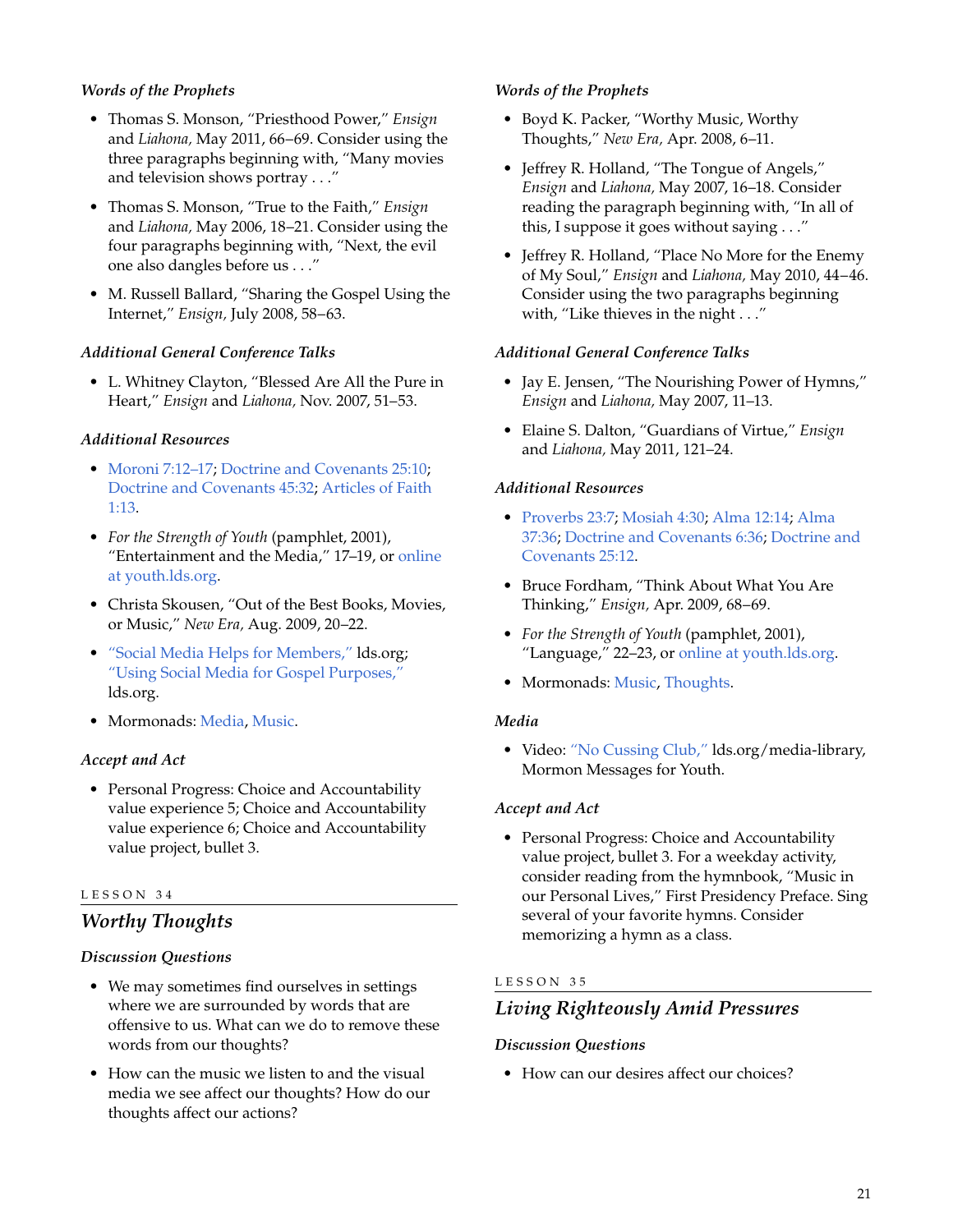- How can you respond to people who harass or make fun of you because of your beliefs or standards?
- How can you be a good example to friends who are not living the standards without being annoying or coming across as self-righteous?

# *Words of the Prophets*

- Thomas S. Monson, "The Three Rs of Choice," *Ensign* and *Liahona,* Nov. 2010, 67–70. Consider using the six paragraphs beginning with, "When faced with significant choices . . ." in the section of the lesson titled "We Can Live Righteously in an Unrighteous World."
- Thomas S. Monson, "May You Have Courage," *Ensign* and *Liahona,* May 2009, 123–27. Consider using the three paragraphs beginning with, "May I speak first . . ." in the section of the lesson titled "We Can Live Righteously in an Unrighteous World."
- Thomas S. Monson, "How Firm a Foundation," *Ensign* and *Liahona,* Nov. 2006, 62–69.
- Dallin H. Oaks, "Desire," *Ensign* and *Liahona,* May 2011, 42–45. Consider using the two paragraphs beginning with, "I have chosen to talk about . . ." as an introduction to the lesson.

# *Additional General Conference Talks*

- Ann M. Dibb, "I Believe in Being Honest and True," *Ensign* and *Liahona,* May 2011, 115–18. Consider using the five paragraphs beginning with, "Being true to our beliefs . . ." in the section of the lesson titled "We Can Live Righteously in an Unrighteous World."
- Mary N. Cook, "Never, Never, Never Give Up!" *Ensign* and *Liahona,* May 2010, 117–19. Consider using the paragraph beginning with, "As you are growing older . . ." at the conclusion of the lesson.

# *Additional Resources*

• 1 [Timothy 4:12;](http://lds.org/scriptures/nt/1-tim/4.12?lang=eng#12) 1 [Nephi 15:34](http://lds.org/scriptures/bofm/1-ne/15.34?lang=eng#34); 2 [Nephi 31:16;](http://lds.org/scriptures/bofm/2-ne/31.16?lang=eng#16) [Alma 17:11](http://lds.org/scriptures/bofm/alma/17.11?lang=eng#11); 3 [Nephi 12:16;](http://lds.org/scriptures/bofm/3-ne/12.16?lang=eng#16) 3 [Nephi 18:24](http://lds.org/scriptures/bofm/3-ne/18.24?lang=eng#24).

# *Media*

- Music: "True to the Faith," *Hymns,* no. 254; "Choose the Right," *Hymns,* no. 239.
- [Mormon Messages for Youth videos](http://lds.org/media-library/video/mormon-messages-for-youth),  $lds.org/$ media-library.

# *Accept and Act*

• Personal Progress: Choice and Accountability value experience 2; Integrity value experience 1; Integrity value experience 2; Integrity value experience 5.

# LESSON 36

# *The Importance of Truth in Living a Virtuous Life*

#### *Discussion Questions*

- What are some gospel truths and standards that the world distorts?
- How can we explain living the law of chastity, a sacred and sensitive topic, to friends who may not believe the same way?
- What does integrity mean? What are the blessings of living true to what you know is right?

# *Words of the Prophets*

- Richard G. Scott, "Truth: The Foundation of Correct Decisions," *Ensign* and *Liahona,* Nov. 2007, 90–92.
- Neil L. Andersen, "It's True, Isn't It? Then What Else Matters?" *Ensign* and *Liahona,* May 2007, 74–75.

# *Additional General Conference Talks*

- Elaine S. Dalton, "Stay on the Path," *Ensign* and *Liahona,* May 2007, 112–14.
- Ann M. Dibb, "I Believe in Being Honest and True," *Ensign* and *Liahona,* May 2011, 115–18.
- Elaine S. Dalton, "Come Let Us Go Up to the Mountain of the Lord," *Ensign* and *Liahona,* May 2009, 120–23. Consider reading the paragraph beginning with, "In order to be virtuous and remain virtuous . . ."

# *Additional Resources*

• [Job 27:5–6;](http://lds.org/scriptures/ot/job/27.5-6?lang=eng#5) [John 8:32](http://lds.org/scriptures/nt/john/8.32?lang=eng#32); 1 [Nephi 16:2](http://lds.org/scriptures/bofm/1-ne/16.2?lang=eng#2); [Alma 24:19](http://lds.org/scriptures/bofm/alma/24.19?lang=eng#19); [Alma 56:45–48](http://lds.org/scriptures/bofm/alma/56.45-48?lang=eng#45); [Alma 57:21–27](http://lds.org/scriptures/bofm/alma/57.21-27?lang=eng#21); [Doctrine and](http://lds.org/scriptures/dc-testament/dc/93.39?lang=eng#39) [Covenants 93:39;](http://lds.org/scriptures/dc-testament/dc/93.39?lang=eng#39) [Joseph Smith—History 1:23–25.](http://lds.org/scriptures/pgp/js-h/1.23-25?lang=eng#23)

# *Media*

• Music: "Oh Say, What is Truth?" *Hymns,* no. 272; "True to the Faith," *Hymns,* no. 254.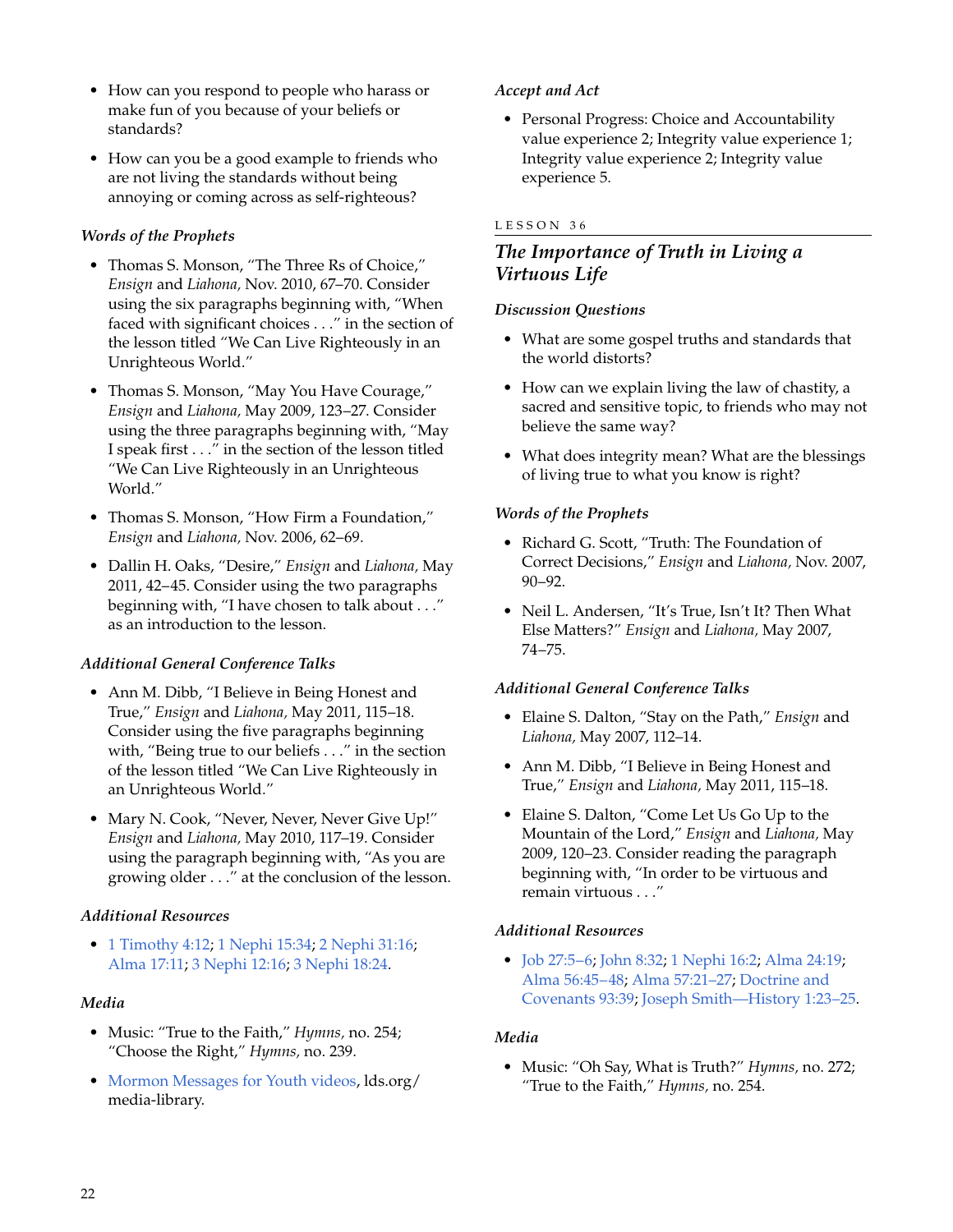- Video: Neil L. Andersen, ["You Know Enough,"](http://lds.org/ldsorg/v/index.jsp?autoplay=true&index=4&locale=0&sourceId=8069747631f92210VgnVCM100000176f620a____&vgnextoid=bd163ca6e9aa3210VgnVCM1000003a94610aRCRD) lds.org/media-library, Mormon Messages.
- Video: Elaine S. Dalton, ["Return to Virtue,"](http://lds.org/youth/video/return-to-virtue?lang=eng) lds.org/media-library, Mormon Messages for Youth.
- Video: *Strength of Youth Media 2011* DVD, ["Honest,](http://lds.org/youth/video/honest-true-chaste-benevolent-virtuous-values?lang=eng) [True, Chaste, Benevolent, Virtuous: Values."](http://lds.org/youth/video/honest-true-chaste-benevolent-virtuous-values?lang=eng)

# *Accept and Act*

• Personal Progress: Integrity value project, bullet 5.

#### LESSON 37

# *Caring for Our Physical Bodies*

#### *Discussion Questions*

- In what ways will caring for your body now affect your future health? How will developing healthy habits in your teens prepare you to bear and raise children?
- What are some ways that people in the world harm their bodies? In times of temptation to misuse our bodies, how can we respect them instead?
- How can good physical health contribute to good emotional health?
- How is our agency compromised when we don't take care of our bodies?
- How do eating disorders jeopardize health, feeling the Spirit, and the future?

#### *Words of the Prophets*

- Thomas S. Monson, "True to the Faith," *Ensign* and *Liahona,* May 2006, 18–21.
- Gordon B. Hinckley, "A Prophet's Counsel and Prayer for Youth," *Ensign,* Jan. 2001, 2–11; *Liahona,* Apr. 2001, 30–41.

# *Additional General Conference Talks*

• Susan W. Tanner, "The Sanctity of the Body," *Ensign* and *Liahona,* Nov. 2005, 13–15. Consider using the two paragraphs beginning with, "What would happen if we truly treated our bodies . . ." at the conclusion of the lesson.

# *Additional Resources*

• 1 [Corinthians 3:16–17](http://lds.org/scriptures/nt/1-cor/3.16-17?lang=eng#16); 1 [Corinthians 6:19–20](http://lds.org/scriptures/nt/1-cor/6.19-20?lang=eng#19); [Doctrine and Covenants 89:18–21](http://lds.org/scriptures/dc-testament/dc/89.18-21?lang=eng#18).

- *For the Strength of Youth* (pamphlet, 2001), "Physical Health," 36–37, or [online at](http://lds.org/youth/for-the-strength-of-youth/physical-health) [youth.lds.org.](http://lds.org/youth/for-the-strength-of-youth/physical-health)
- Riley M. Lorimer, "Take Care," *New Era,* July 2007, 34–37.
- Provident Living Website: [Physical Health,](http://providentliving.org/channel/0,11677,1707-1,00.html) providentliving.org.
- Mormonads: [Idleness](http://lds.org/ldsorg/v/index.jsp?vgnextoid=024644f8f206c010VgnVCM1000004d82620aRCRD&locale=0&sourceId=33d51859fa5f8110VgnVCM100000176f620a____#Idleness).

#### *Media*

- Music: "The Lord Gave Me a Temple," *Children's Songbook,* 153.
- Video: ["A Brand New Year: Physical Health,"](http://lds.org/youth/video/brand-new-year-2010-physical-health?lang=eng) lds.org/youth/video.

# *Accept and Act*

- Personal Progress: Knowledge value project, bullet 3.
- Consider inviting the young women to share with their families what they learn about caring for our bodies in the following sources: *For the Strength of Youth* (pamphlet, 2001), "Physical Health," 36–37; *True to the Faith* (2004), "Body Piercing," 27, "Tattooing," 167.

# LESSON 38

# *Nutrition and the Word of Wisdom*

#### *Discussion Questions*

- Peers, the media, and others often tell us we need to look a certain way. How can following good nutrition standards and the Word of Wisdom help us feel healthy and confident?
- Why do you think the Word of Wisdom promises both physical and spiritual blessings? In what ways have you experienced the promised blessings of the Word of Wisdom?

#### *Words of the Prophets*

- Gordon B. Hinckley, "Words of the Prophet: The Body Is Sacred," *New Era,* Nov. 2006, 2–5.
- M. Russell Ballard, "O That Cunning Plan of the Evil One," *Ensign* and *Liahona,* Nov. 2010, 108–10.

# *Additional General Conference Talks*

• John B. Dickson, "Commitment to the Lord," *Ensign* and *Liahona,* May 2007, 14–15.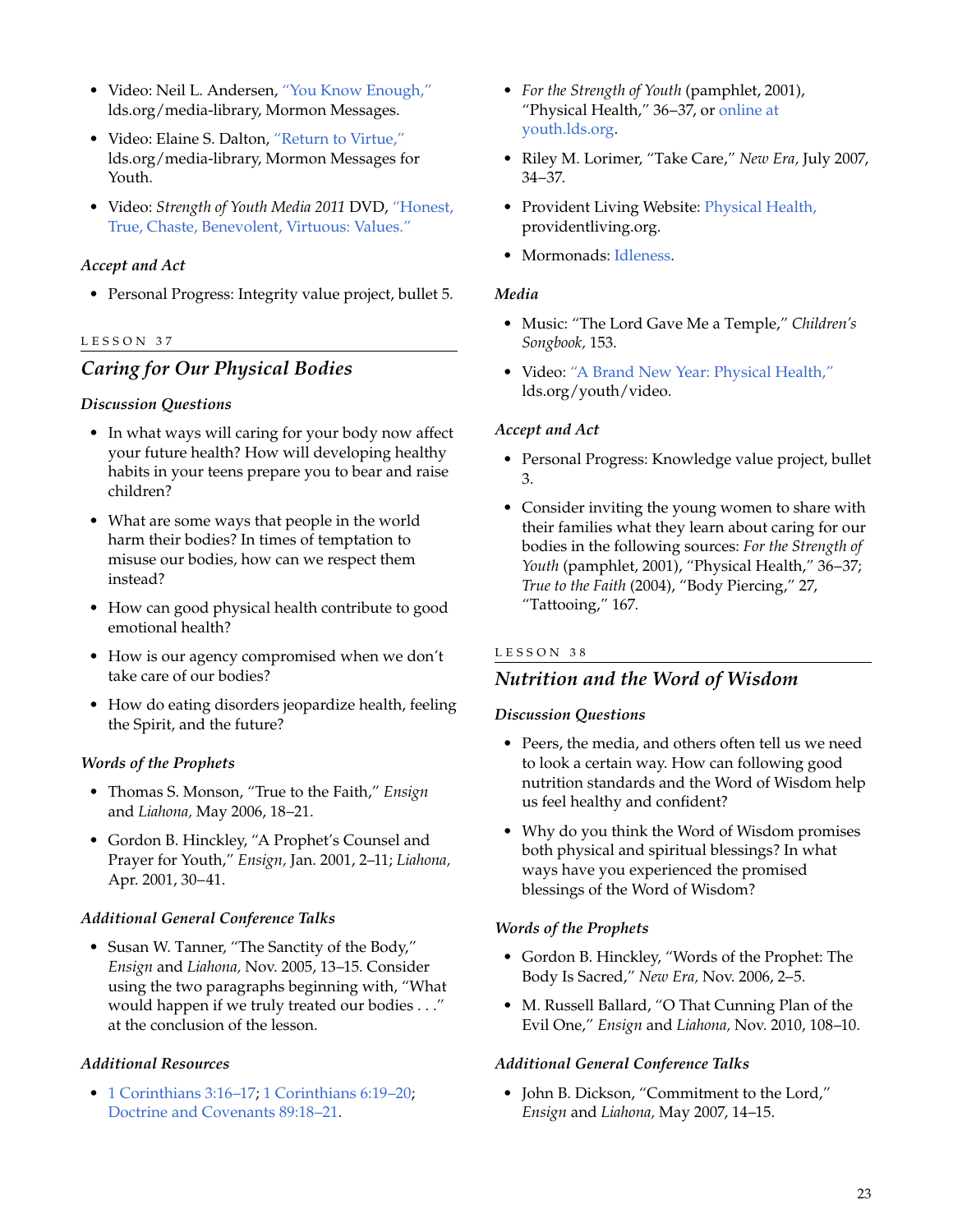- Julie B. Beck, "Remembering, Repenting, and Changing," *Ensign* and *Liahona,* May 2007, 109–12.
- Elaine S. Dalton, "Guardians of Virtue," *Ensign* and *Liahona,* May 2011, 121–24. Consider reading the paragraph beginning with, "What can each of you do to be a guardian of virtue?"

# *Additional Resources*

- Harold G. Hillam, "Not for the Body," *Ensign,* Oct. 2001, 18–21.
- Russell Wilcox, "Energy Drinks: The Lift That Lets You Down," *New Era,* Dec. 2008, 30–33.
- 1 [Corinthians 3:16–17](http://lds.org/scriptures/nt/1-cor/3.16-17?lang=eng#16); [Doctrine and Covenants](http://lds.org/scriptures/dc-testament/dc/59.15-20?lang=eng#15) [59:15–20](http://lds.org/scriptures/dc-testament/dc/59.15-20?lang=eng#15); [Doctrine and Covenants 88:124;](http://lds.org/scriptures/dc-testament/dc/88.124?lang=eng#124) [Doctrine](http://lds.org/scriptures/dc-testament/dc/89.1-21?lang=eng#1) [and Covenants 89:1–21.](http://lds.org/scriptures/dc-testament/dc/89.1-21?lang=eng#1)
- Mormonads: [Word of Wisdom](http://lds.org/ldsorg/v/index.jsp?vgnextoid=024644f8f206c010VgnVCM1000004d82620aRCRD&locale=0&sourceId=af2afac79272b110VgnVCM100000176f620a____#WordOfWisdom).

#### *Media*

- Music: ["Walk His Way,"](http://lds.org/youth/music) lds.org/youth/music.
- Mormonad: ["Just Once Will Hurt,"](http://lds.org/youth/video/just-once-will-hurt?lang=eng) lds.org/ youth/video.

# *Accept and Act*

• Personal Progress: Good Works value experience 2.

#### LESSON 39

# *Drug Abuse*

#### *Discussion Questions*

- How might taking a stand against the use of harmful substances affect others around you?
- What effects can drug abuse have on your future? Schooling? Marriage? Motherhood? Occupation? Physical health?
- What are some ways we can avoid the temptation of substance abuse? How can we ensure we never become addicted to any substance?
- Where can we turn for help if we or our friends are involved in abusing drugs?

# *Words of the Prophets*

• Thomas S. Monson, "True to the Faith," *Ensign* and *Liahona,* May 2006, 18–21. Consider reading the two paragraphs beginning with, "Each one of us has a body that has been entrusted . . ."

- Boyd K. Packer, "Counsel to Young Men," *Ensign* and *Liahona,* May 2009, 49–52. This talk provides an answer to the fourth discussion question. Consider reading the paragraph beginning with, "Avoid the deadly poisons . . ."
- M. Russell Ballard, "O That Cunning Plan of the Evil One," *Ensign* and *Liahona,* Nov. 2010, 108–10.

#### *Additional General Conference Talks*

- James E. Faust, "The Power to Change," *Ensign* and *Liahona,* Nov. 2007, 122–24. Consider reading the 11 paragraphs beginning with, "Another kind of change I wish to address . . ."
- Charles W. Dahlquist II, "Who's on the Lord's Side?" *Ensign* and *Liahona,* May 2007, 94–96. Consider reading the paragraph beginning with, "President George Albert Smith . . . "

#### *Additional Resources*

- Daniel 1; 2 [Nephi 15:20;](http://lds.org/scriptures/bofm/2-ne/15.20?lang=eng#20) [Moroni 10:30](http://lds.org/scriptures/bofm/moro/10.30?lang=eng#30); [Doctrine](http://lds.org/scriptures/dc-testament/dc/59.17-20?lang=eng#17) [and Covenants 59:17–20;](http://lds.org/scriptures/dc-testament/dc/59.17-20?lang=eng#17) [Doctrine and Covenants](http://lds.org/scriptures/dc-testament/dc/89.4?lang=eng#4) [89:4](http://lds.org/scriptures/dc-testament/dc/89.4?lang=eng#4).
- *For the Strength of Youth* (pamphlet, 2001), "Physical Health," 36–37, or [online at](http://lds.org/youth/for-the-strength-of-youth/physical-health) [youth.lds.org.](http://lds.org/youth/for-the-strength-of-youth/physical-health)
- Provident Living, [Addiction Recovery Program,](http://providentliving.org/content/list/0,11664,6629-1,00.html) providentliving.org. This can provide answers to the fourth discussion question.
- Provident Living, [Articles on Substance Abuse,](http://www.providentliving.org/ses/emotionalhealth/0,12283,2130-1---70,00.html) providentliving.org. These articles can provide answers to the fourth discussion question.

# *Media*

- Music: "As Zion's Youth in Latter Days," *Hymns,* no. 256.
- Art: *[Daniel Refusing the King's Food and Wine,](http://lds.org/gospellibrary/artbook/images/ArtBook__023_023__DanielRefusingTheKingsFoodAndWine_Sm___.jpg) Gospel Art Book* (2009), 23.
- Video: ["The Mormon Mustang,"](http://lds.org/youth/video/mormon-mustang?lang=eng) lds.org/youth/ video.
- Mormonad: ["Just Once Will Hurt,"](http://lds.org/youth/video/just-once-will-hurt?lang=eng) lds.org/ youth/video.

# *Accept and Act*

• *For the Strength of Youth* (pamphlet, 2001), "Message from the First Presidency," 2–3. Make a list of the blessings promised when we are obedient to the commandments of God. Consider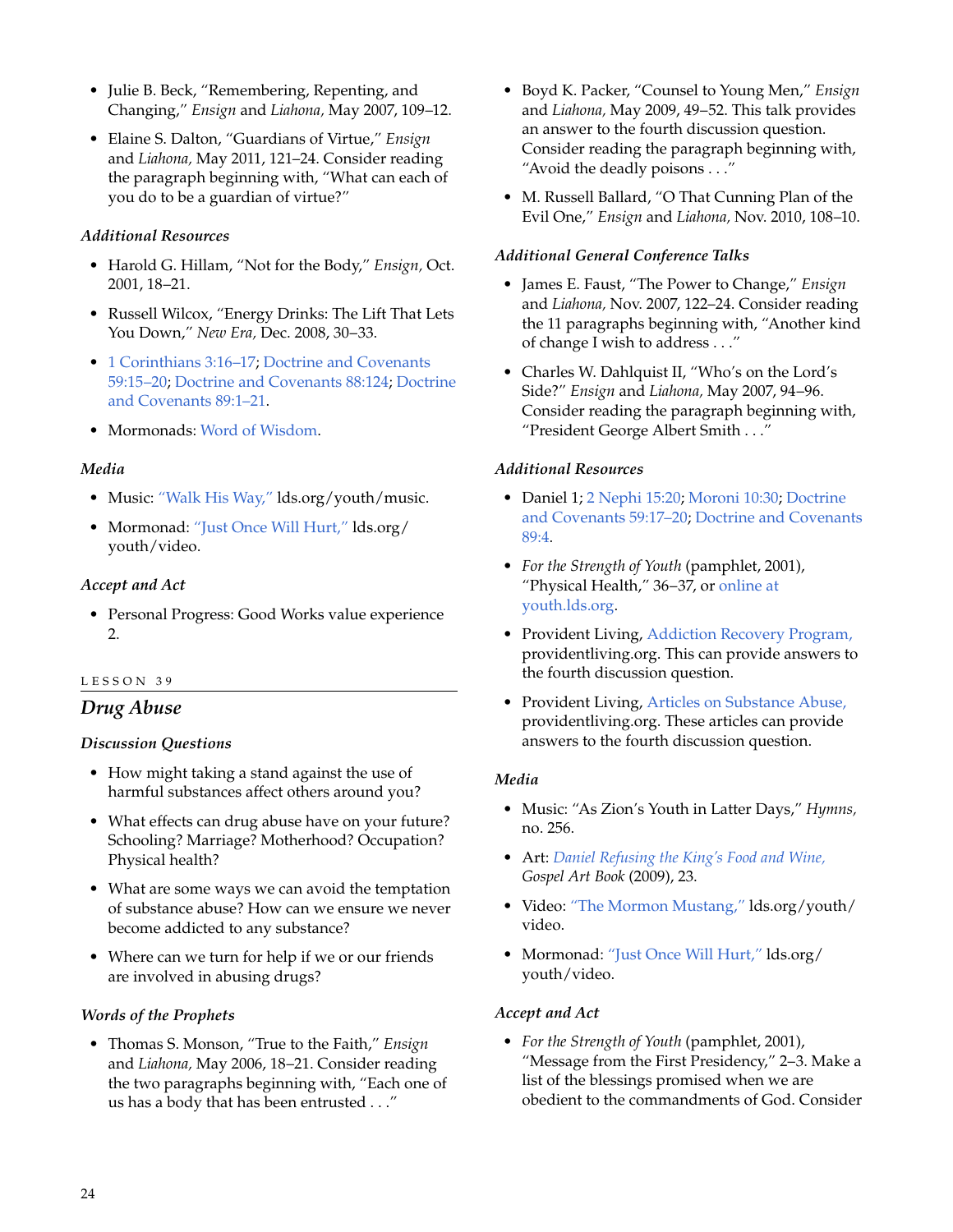sharing this list with your family, a class member, or a Young Women leader.

• With the approval of your bishop, consider inviting a qualified professional to a midweek activity to speak with the youth and their parents about this topic.

#### LESSON 40

# *Health Care in the Home*

Note to teachers: Consider teaching this lesson as a midweek activity rather than during Sunday instruction.

#### *Additional Resources*

• Video: ["In Sickness and Health,"](http://lds.org/ldsorg/v/index.jsp?autoplay=true&index=3&locale=0&sourceId=4b986fb9634a5210VgnVCM100000176f620a____&vgnextoid=bd163ca6e9aa3210VgnVCM1000003a94610aRCRD) lds.org/medialibrary, Mormon Messages.

#### LESSON 41

# *The Ability to Succeed*

#### *Discussion Questions*

- The Young Women theme says, "We are daughters of our Heavenly Father who loves us." How can this knowledge give us confidence? How does knowing we are daughters of God affect our goals?
- How would you define success? How does your definition of success differ from the world's definition of success?
- How is success determined by our desires and our efforts?

#### *Words of the Prophets*

- Dieter F. Uchtdorf, "Your Happily Ever After," *Ensign* and *Liahona,* May 2010, 124–27.
- Dallin H. Oaks, "Desire," *Ensign* and *Liahona,* May 2011, 42–45. Consider reading the paragraphs beginning with, "Let us remember that desires dictate our priorities . . ."
- Dieter F. Uchtdorf, "Have We Not Reason to Rejoice?" *Ensign* and *Liahona,* Nov. 2007, 18–21. Consider using portions of this article to strengthen the conclusion of the lesson.

#### *Additional General Conference Talks*

- Gordon B. Hinckley, "Words of the Prophet: Daughters of the Almighty," *New Era,* Nov. 2003,  $4 - 7.$
- Gordon B. Hinckley, "The Quest for Excellence," *Ensign,* Sept. 1999, 2–5; *Liahona,* Sept. 1999, 2–8. Consider reading the five paragraphs beginning with, "My wife likes to tell the story of a friend . . ."
- Elaine S. Dalton, "Remember Who You Are!" *Ensign* and *Liahona,* May 2010, 120–23. Consider using this in the section of the lesson titled "Our Attitudes about Ourselves Help Us Succeed."
- Charles W. Dahlquist II, "Who's on the Lord's Side?" *Ensign* and *Liahona,* May 2007, 94–96.

#### *Additional Resources*

• [Proverbs 31:10–31;](http://lds.org/scriptures/ot/prov/31.10-31?lang=eng#10) [Doctrine and Covenants](http://lds.org/scriptures/dc-testament/dc/58.27-28?lang=eng#27) [58:27–28;](http://lds.org/scriptures/dc-testament/dc/58.27-28?lang=eng#27) [Doctrine and Covenants 103:36](http://lds.org/scriptures/dc-testament/dc/103.36?lang=eng#36); [Doctrine](http://lds.org/scriptures/dc-testament/dc/104.82?lang=eng#82) [and Covenants 104:82](http://lds.org/scriptures/dc-testament/dc/104.82?lang=eng#82); [Doctrine and Covenants](http://lds.org/scriptures/dc-testament/dc/121.7-8?lang=eng#7) [121:7–8](http://lds.org/scriptures/dc-testament/dc/121.7-8?lang=eng#7); [Doctrine and Covenants 128:22;](http://lds.org/scriptures/dc-testament/dc/128.22?lang=eng#22) [Moses](http://lds.org/scriptures/pgp/moses/1.39?lang=eng#39) [1:39](http://lds.org/scriptures/pgp/moses/1.39?lang=eng#39).

#### *Media*

- Music: "True to the Faith," *Hymns,* no. 254; "I Am a Child of God," *Hymns,* no. 301.
- Video: Dieter F. Uchtdorf, ["Continue in Patience,"](http://lds.org/ldsorg/v/index.jsp?autoplay=true&index=1&locale=0&sourceId=2cca389a31a5b210VgnVCM100000176f620a____&vgnextoid=bd163ca6e9aa3210VgnVCM1000003a94610aRCRD) lds.org/media-library, Mormon Messages.
- Video: Dieter F. Uchtdorf, ["Our True Identity,"](http://lds.org/youth/video/our-true-identity?lang=eng) lds.org/youth/video.
- Video: ["I Am a Child of God,"](http://lds.org/pages/mormon-messages-gallery?lang=eng#i-am-a-child-of-god-mormon-message) lds.org/medialibrary, Mormon Messages.

#### *Accept and Act*

• Personal Progress: Individual Worth value experience 7

#### LESSON 42

#### *Courage to Try*

Note to teachers: This lesson focuses on courage to try and learn new and *uplifting* things, as well as courage to persist in difficult situations. Be sure the young women do not confuse this courage with daring to do that which is foolhardy or unrighteous.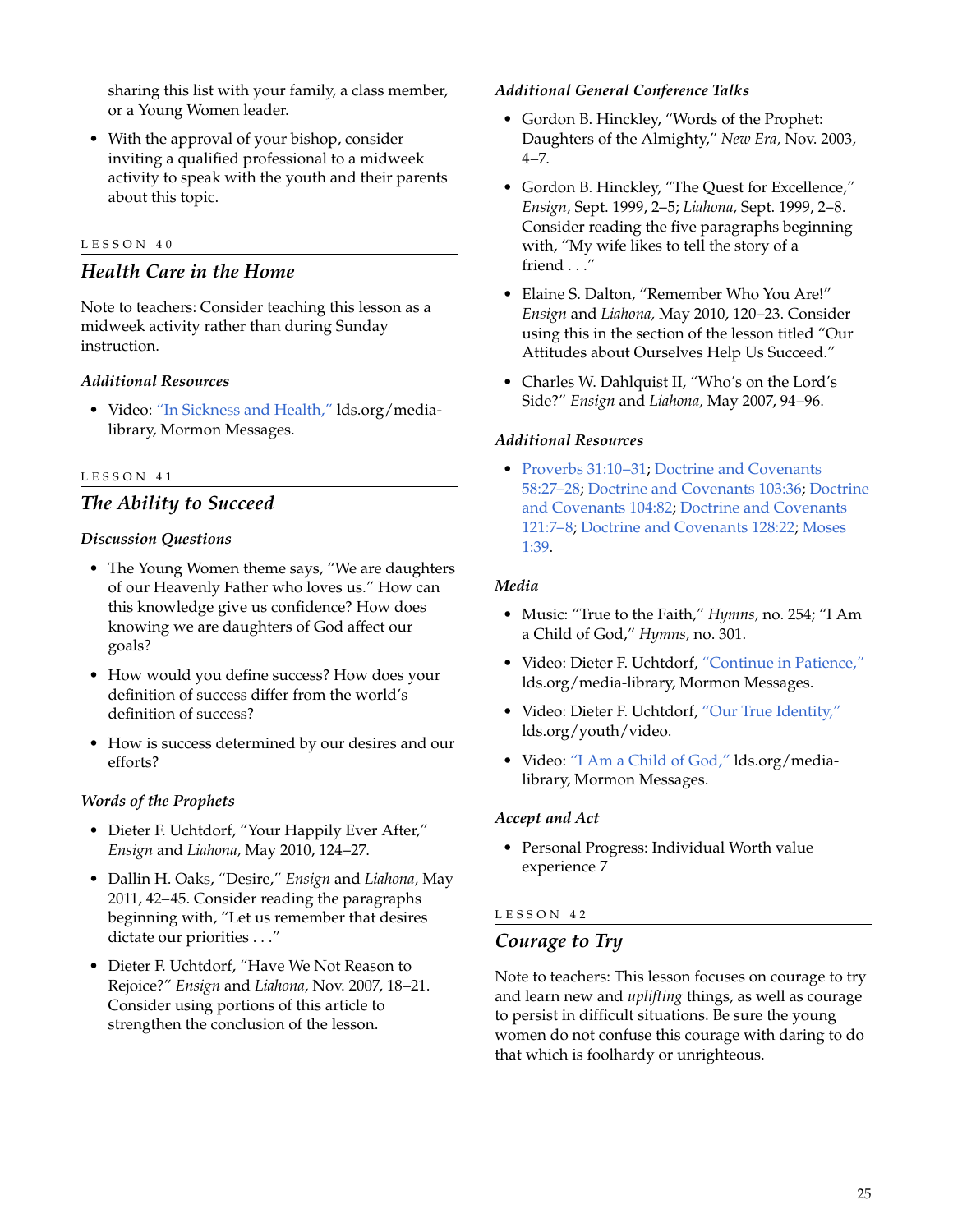# *Discussion Questions*

- What worthwhile experiences have you had that required you to exhibit courage?
- How does preparation help develop confidence and courage to try something new?
- What future experiences might make us feel intimidated? What can we do to have courage to face these experiences?

#### *Words of the Prophets*

- Thomas S. Monson, "May You Have Courage," *Ensign* and *Liahona,* May 2009, 123–27.
- Thomas S. Monson, "The Call for Courage," *Ensign* and *Liahona,* May 2004, 54–57.

# *Additional General Conference Talks*

• Mary N. Cook, "Never, Never, Never Give Up!" *Ensign* and *Liahona,* May 2010, 117–19.

#### *Additional Resources*

- Quentin L. Cook, ["Being in the World but Not of](http://lds.org/youth/article/being-in-the-world-but-not-of-the-world?lang=eng) [the World,"](http://lds.org/youth/article/being-in-the-world-but-not-of-the-world?lang=eng) lds.org/youth/article.
- *For the Strength of Youth* (pamphlet, 2001), "Message from the First Presidency," 2–3, or [online at youth.lds.org.](http://lds.org/youth/for-the-strength-of-youth)
- [Joshua 1:6–7;](http://lds.org/scriptures/ot/josh/1.6-7?lang=eng#6) 1 Samuel 17; 2 [Timothy 1:7](http://lds.org/scriptures/nt/2-tim/1.7?lang=eng#7); [Alma](http://lds.org/scriptures/bofm/alma/17.6-16?lang=eng#6) [17:6–16](http://lds.org/scriptures/bofm/alma/17.6-16?lang=eng#6); [Alma 56:41–48, 54–56;](http://lds.org/scriptures/bofm/alma/56.41-48,54-56?lang=eng#41) [Helaman 5:12;](http://lds.org/scriptures/bofm/hel/5.12?lang=eng#12) [Doctrine and Covenants 6:36.](http://lds.org/scriptures/dc-testament/dc/6.36?lang=eng#36)
- Mormonad: "Stand Out."

#### *Media*

- Music: "How Firm a Foundation," *Hymns,* no. 85; ["Strong and Courageous"](http://lds.org/youth/music?lang=eng) and ["Walk Tall, You're](http://lds.org/youth/music?lang=eng) [a Daughter of God,"](http://lds.org/youth/music?lang=eng) lds.org/youth/music.
- Art: *[Two Thousand Young Warriors,](http://lds.org/gospellibrary/artbook/images/ArtBook__080_080__TwoThousandYoungWarriors_Sm___.jpg) Gospel Art Book* (2009), 80.
- Video: ["Significant in Every Way,"](http://lds.org/youth/video/significant-in-every-way?lang=eng) lds.org/youth/ video.
- Video: ["Great Expectations for Youth of Church,"](http://lds.org/study/prophets-speak-today/unto-all-the-world/great-expectations-for-youth-of-church?lang=eng) Prophets and Apostles Speak Today.
- Video: Elaine S. Dalton, ["You're Never Alone."](http://lds.org/ldsorg/v/index.jsp?autoplay=true&index=3&locale=0&sourceId=065c115277f06210VgnVCM100000176f620a____&vgnextoid=bd163ca6e9aa3210VgnVCM1000003a94610aRCRD)

#### *Accept and Act*

• Personal Progress: Integrity value experience 3.

#### LESSON 43

# *Righteous Living*

#### *Discussion Questions*

- How does the Lord's way of recognizing selfworth differ from the world's way?
- In what ways can we increase our confidence before the Lord?
- What does it mean to have confidence before the Lord?

#### *Words of the Prophets*

- Thomas S. Monson, "Priesthood Power," *Ensign* and *Liahona,* May 2011, 66–69. Consider using the seven paragraphs beginning with, "We have come to earth in troubled times . . ."
- Richard G. Scott, "The Transforming Power of Faith and Character," *Ensign* and *Liahona,* Nov. 2010, 43–46.

#### *Additional General Conference Talks*

- Anthony D. Perkins, "The Great and Wonderful Love," *Ensign* and *Liahona,* Nov. 2006, 76–78.
- Elaine S. Dalton, "Look toward Eternity!" *Ensign* and *Liahona,* Nov. 2006, 31–32.
- Elaine S. Dalton, "Come Let Us Go Up to the Mountain of the Lord," *Ensign* and *Liahona,* May 2009, 120–23.
- Mary N. Cook, "A Virtuous Life—Step by Step," *Ensign* and *Liahona,* May 2009, 117–19.

#### *Additional Resources*

• 1 [John 2:28](http://lds.org/scriptures/nt/1-jn/2.28?lang=eng#28); 2 [Nephi 22:2;](http://lds.org/scriptures/bofm/2-ne/22.2?lang=eng#2) [Mosiah 2:41;](http://lds.org/scriptures/bofm/mosiah/2.41?lang=eng#41) [Doctrine](http://lds.org/scriptures/dc-testament/dc/121.45?lang=eng#45) [and Covenants 121:45](http://lds.org/scriptures/dc-testament/dc/121.45?lang=eng#45); [Doctrine and Covenants](http://lds.org/scriptures/dc-testament/dc/130.20-21?lang=eng#20) [130:20–21](http://lds.org/scriptures/dc-testament/dc/130.20-21?lang=eng#20).

#### *Media*

- Music: "Lord, I Would Follow Thee," *Hymns,* no. 220; "Choose the Right," *Hymns,* no. 239; "I Want to Live the Gospel," *Children's Songbook,* 148.
- Video: ["Lifting Burdens,"](http://lds.org/ldsorg/v/index.jsp?autoplay=true&index=5&locale=0&sourceId=a2ca115277f06210VgnVCM100000176f620a____&vgnextoid=bd163ca6e9aa3210VgnVCM1000003a94610aRCRD) lds.org/media-library, Mormon Messages.
- Video: Richard G. Scott, ["How Can I Find](http://old.mormon.org/mormonorg/eng/videos/how-can-i-find-happiness?tabId=beliefs&index=1&autoplay=true) [Happiness?"](http://old.mormon.org/mormonorg/eng/videos/how-can-i-find-happiness?tabId=beliefs&index=1&autoplay=true)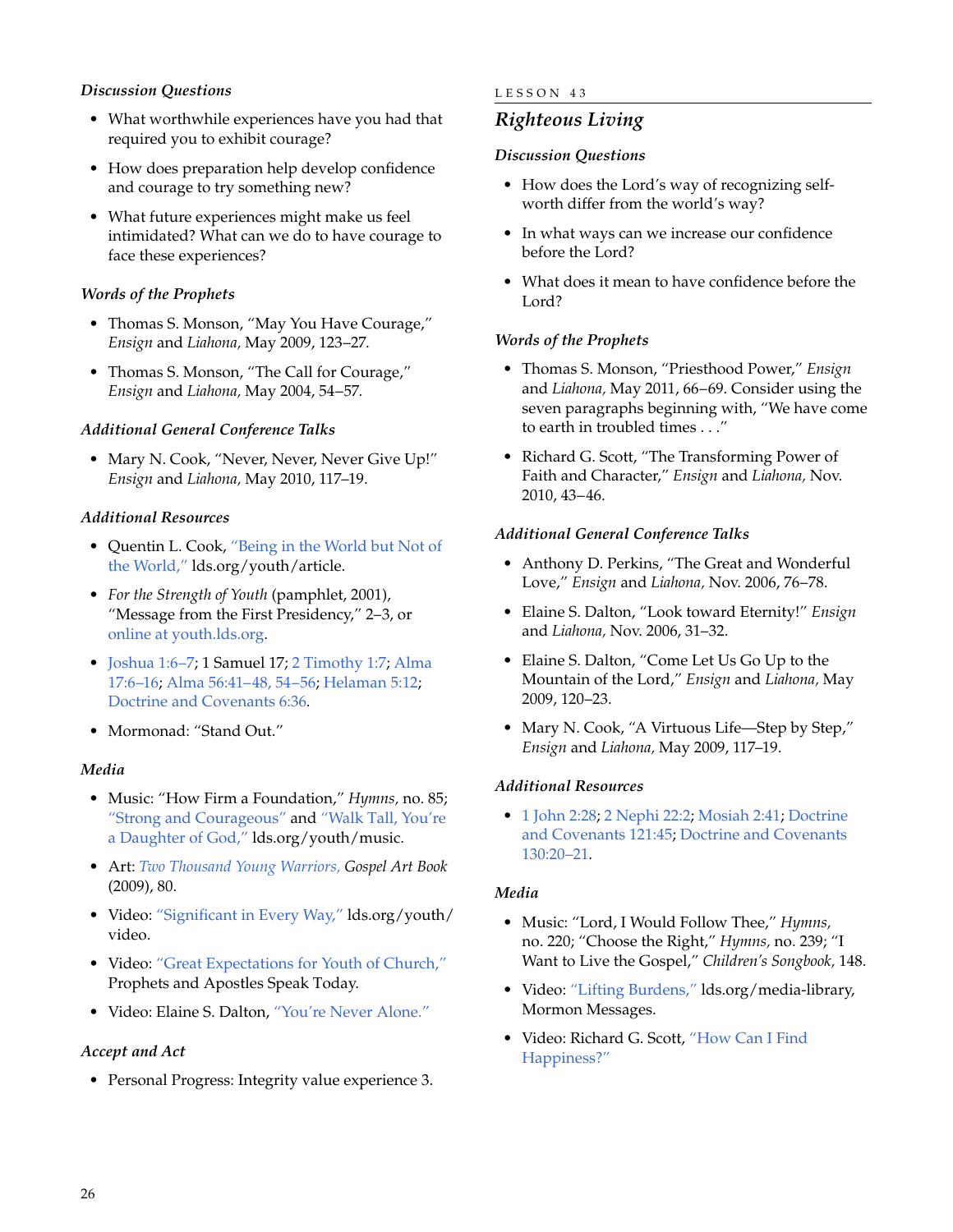# *Accept and Act*

• Personal Progress: Choice and Accountability value experience 4.

#### LESSON 44

# *Using Time Wisely*

#### *Discussion Questions*

- What guidelines might help us prioritize the demands on our time?
- In what ways might better time management affect our lives?
- How can we overcome the tendency to procrastinate?
- What is the difference between idleness and rest?

#### *Words of the Prophets*

- Dieter F. Uchtdorf, "We Are Doing a Great Work and Cannot Come Down," *Ensign* and *Liahona,* May 2009, 59–62.
- Dallin H. Oaks, "Good, Better, Best," *Ensign* and *Liahona,* Nov. 2007, 104–8.
- Henry B. Eyring, "This Day," *Ensign* and *Liahona,* May 2007, 89–91.
- Dallin H. Oaks, "Focus and Priorities," *Ensign,* May 2001, 82–84; *Liahona,* July 2001, 99–102. Consider using the three paragraphs beginning with, "Our priorities are most visible in . . ." in the section of the lesson titled "Effective Use of Time Brings Spiritual and Temporal Blessings."

#### *Additional Resources*

- [Ecclesiastes 3:2–8](http://lds.org/scriptures/ot/eccl/3.2-8?lang=eng#2); [Alma 34:33;](http://lds.org/scriptures/bofm/alma/34.33?lang=eng#33) [Alma 42:4](http://lds.org/scriptures/bofm/alma/42.4?lang=eng#4); [Doctrine](http://lds.org/scriptures/dc-testament/dc/58.26-28?lang=eng#26) [and Covenants 58:26–28](http://lds.org/scriptures/dc-testament/dc/58.26-28?lang=eng#26); [Doctrine and Covenants](http://lds.org/scriptures/dc-testament/dc/60.13?lang=eng#13) [60:13](http://lds.org/scriptures/dc-testament/dc/60.13?lang=eng#13); [Doctrine and Covenants 88:124](http://lds.org/scriptures/dc-testament/dc/88.124?lang=eng#124).
- Mormonads: [Idleness](http://lds.org/ldsorg/v/index.jsp?vgnextoid=024644f8f206c010VgnVCM1000004d82620aRCRD&locale=0&sourceId=33d51859fa5f8110VgnVCM100000176f620a____#Idleness), [Procrastination](http://lds.org/ldsorg/v/index.jsp?vgnextoid=024644f8f206c010VgnVCM1000004d82620aRCRD&locale=0&sourceId=8358fac79272b110VgnVCM100000176f620a____#Procrastination).

#### *Media*

- Music: "Improve the Shining Moments," *Hymns,* no. 226; "Today, While the Sun Shines," *Hymns,* no. 229.
- Video: Henry B. Eyring, ["Choose This Day,"](http://lds.org/ldsorg/v/index.jsp?autoplay=true&index=3&locale=0&sourceId=c9e71552004a5210VgnVCM100000176f620a____&vgnextoid=bd163ca6e9aa3210VgnVCM1000003a94610aRCRD) lds.org/media-library, Mormon Messages.

#### *Accept and Act*

• Personal Progress: Knowledge value experience 1.

#### LESSON 45

# *The Value of Work*

#### *Discussion Questions*

- How is work a blessing in our lives? What is the relationship between work and success in various areas of life?
- Why is the principle of work important to successful marriages and families?
- How does working together in a spirit of unity and cooperation build family relationships?
- How could a good work ethic affect other areas of our lives?

#### *Words of the Prophets*

- M. Russell Ballard, "Faith, Family, Facts, and Fruits," *Ensign* and *Liahona,* Nov. 2007, 25–27.
- D. Todd Christofferson, "Reflections on a Consecrated Life," *Ensign* and *Liahona,* Nov. 2010, 16–19.
- Dieter F. Uchtdorf, "Two Principles for Any Economy," *Ensign* and *Liahona,* Nov. 2009, 55–58. Consider reading the five paragraphs beginning with, "How I admire men, women, and children . . ."

#### *Additional Resources*

- 2 [Thessalonians 3:10–11;](http://lds.org/scriptures/nt/2-thes/3.10-11?lang=eng#10) 2 [Nephi 5:17](http://lds.org/scriptures/bofm/2-ne/5.17?lang=eng#17); [Mosiah](http://lds.org/scriptures/bofm/mosiah/2.12-18?lang=eng#12) [2:12–18;](http://lds.org/scriptures/bofm/mosiah/2.12-18?lang=eng#12) [Doctrine and Covenants 42:42](http://lds.org/scriptures/dc-testament/dc/42.42?lang=eng#42); [Doctrine](http://lds.org/scriptures/dc-testament/dc/58.26-28?lang=eng#26) [and Covenants 58:26–28](http://lds.org/scriptures/dc-testament/dc/58.26-28?lang=eng#26).
- H. David Burton, "The Blessing of Work," *Ensign,* Dec. 2009, 42–46.
- Website: [Happiness in Family Life: Work,](http://lds.org/family/work?lang=eng) lds.org/ family/work.
- Website: [Self-Reliance,](http://lds.org/topic/self-reliance/index.html) lds.org/topic/self-reliance.

#### *Media*

- Music: "Put Your Shoulder to the Wheel," *Hymns,* no. 252.
- Art: *Six Days Shalt Thou Labor, Ensign,* Dec. 2009, 38.
- Video: Robert D. Hales, ["Becoming Provident](http://lds.org/media-library/video/mormon-messages?lang=eng#2010-03-06-becoming-provident-providers) [Providers,"](http://lds.org/media-library/video/mormon-messages?lang=eng#2010-03-06-becoming-provident-providers) lds.org/media-library, Mormon Messages.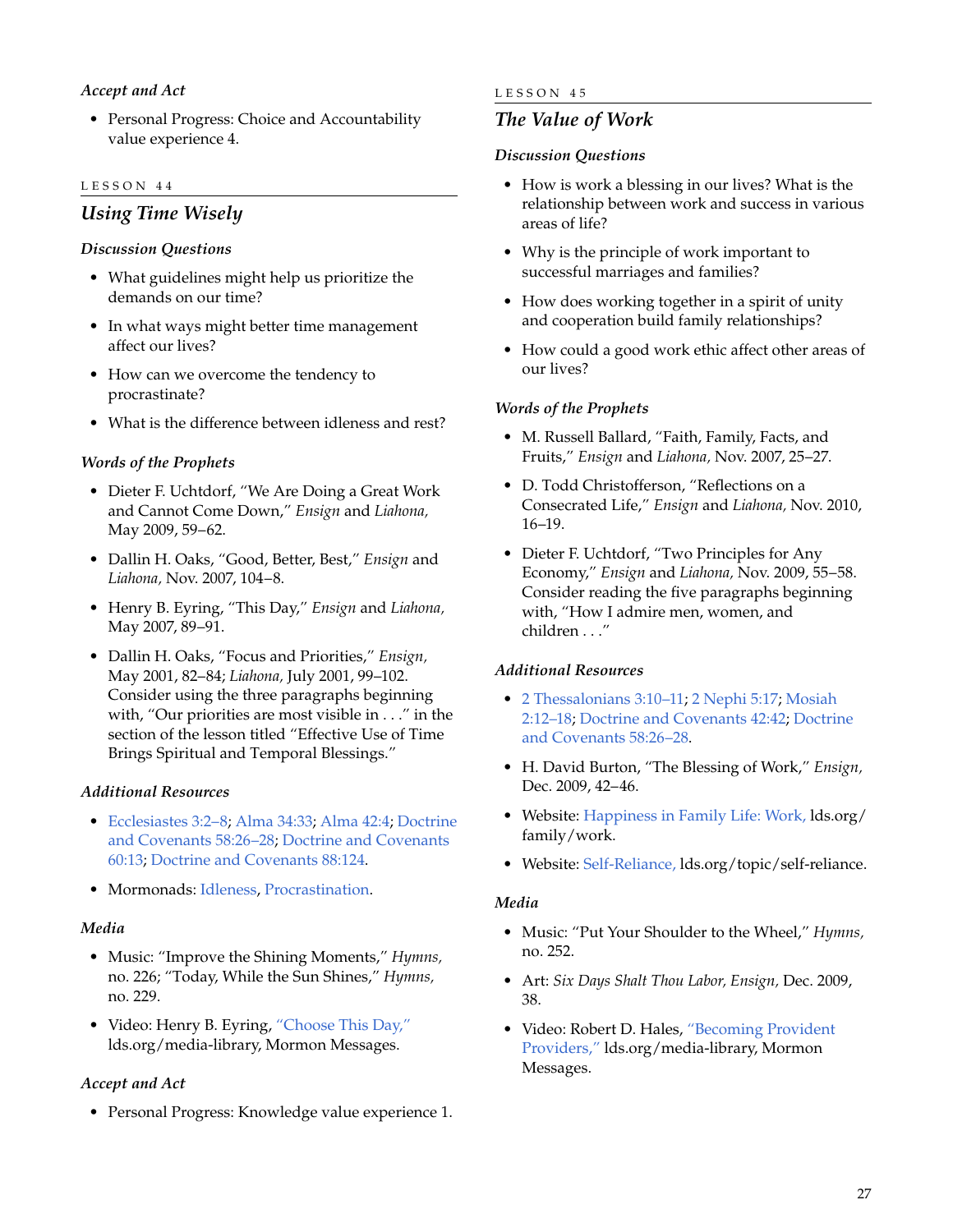# *Accept and Act*

• Personal Progress: Knowledge value experience 5.

#### LESSON 46

# *The Purpose and Value of Education*

#### *Discussion Questions*

- Why is it important to gain an education?
- How can a good education help us in the future? How can getting an education better prepare us to be wives and mothers?
- How are education and learning lifelong processes?
- In what ways can a spiritual education support the other aspects of our education?

#### *Words of the Prophets*

- Thomas S. Monson, "Three Goals to Guide You," *Ensign* and *Liahona,* Nov. 2007, 118–21. Consider using the three paragraphs beginning with, "Beyond our study . . ." in the section of the lesson titled "Education Can Be of Benefit Throughout our Lives."
- Dieter F. Uchtdorf, "Two Principles for Any Economy," *Ensign* and *Liahona,* Nov. 2009, 55–58. Consider using the three paragraphs beginning with, "For members of the Church . . ." in the section of the lesson titled "We Have Been Counseled to Get an Education."
- Gordon B. Hinckley, "Let Virtue Garnish Thy Thoughts Unceasingly," *Ensign* and *Liahona,* May 2007, 115–17. Consider using the two paragraphs beginning with, "Beyond ecclesiastical study . . ." in the section of the lesson titled "Education Can Be of Benefit Throughout Our Lives."
- Gordon B. Hinckley, "Words of the Prophet: Seek Learning," *New Era,* Sept. 2007, 2–5.

#### *Additional Resources*

- 2 [Nephi 9:28–29](http://lds.org/scriptures/bofm/2-ne/9.28-29?lang=eng#28); [Alma 37:35.](http://lds.org/scriptures/bofm/alma/37.35?lang=eng#35)
- *For the Strength of Youth* (pamphlet, 2001), "Education," 9, or [online at youth.lds.org.](http://lds.org/youth/for-the-strength-of-youth/education)
- *True to the Faith* (2004), "Education," 50–51.
- Questions and Answers: [Education,](http://lds.org/youth/ask/top/education?lang=eng) youth.lds.org.
- Mormonads: [Education,](http://lds.org/ldsorg/v/index.jsp?vgnextoid=024644f8f206c010VgnVCM1000004d82620aRCRD&locale=0&sourceId=c1c41859fa5f8110VgnVCM100000176f620a____#Education) [Seminary](http://lds.org/ldsorg/v/index.jsp?vgnextoid=024644f8f206c010VgnVCM1000004d82620aRCRD&locale=0&sourceId=8319fac79272b110VgnVCM100000176f620a____#Seminary).

#### *Media*

- Music: "As I Search the Holy Scriptures," *Hymns,* no. 277.
- Video: ["Surfing or Seminary,"](http://lds.org/youth/video/surfing-or-seminary?lang=eng) lds.org/youth/ video.

#### *Accept and Act*

• Personal Progress: Individual Worth value experience 2; Knowledge value experience 1; Knowledge value project, bullet 2.

#### LESSON 47

# *Encouraging the Development of Talents*

Note to teachers: Be aware that the life of Vincent van Gogh was not exemplary. If a young woman mentions this, explain that this discussion is based on the development of his talents and the support he received and not his life in general.

#### *Discussion Questions*

- How can we recognize and develop the gifts and talents we've been given?
- How can we encourage the development of talents we see in our family and friends?
- How can we increase our ability to be genuinely happy for the gifts and talents of others?

# *Words of the Prophets*

- Thomas S. Monson, "Three Goals to Guide You," *Ensign* and *Liahona,* Nov. 2007, 118–21.
- Dieter F. Uchtdorf, "Of Things That Matter Most," *Ensign* and *Liahona,* Nov. 2010, 19–22.

#### *Additional General Conference Talks*

• James E. Faust, "Message to My Grandsons," *Ensign* and *Liahona,* May 2007, 54–56.

#### *Additional Resources*

- [Matthew 25:14–30](http://lds.org/scriptures/nt/matt/25.14-30?lang=eng#14); [Doctrine and Covenants 60:13.](http://lds.org/scriptures/dc-testament/dc/60.13?lang=eng#13)
- Ronald A. Rasband, ["Well Done, Thou Good and](http://lds.org/pages/well-done-thou-good-and-faithful-servant?lang=eng) [Faithful Servant,"](http://lds.org/pages/well-done-thou-good-and-faithful-servant?lang=eng) lds.org, Feb. 2011.
- *True to the Faith* (2004), "Spiritual Gifts," 165–67.
- *Doctrine and Covenants and Church History Gospel Doctrine Teacher's Manual* (1999), Lesson 15: "Seek Ye Earnestly the Best Gifts," 81–86.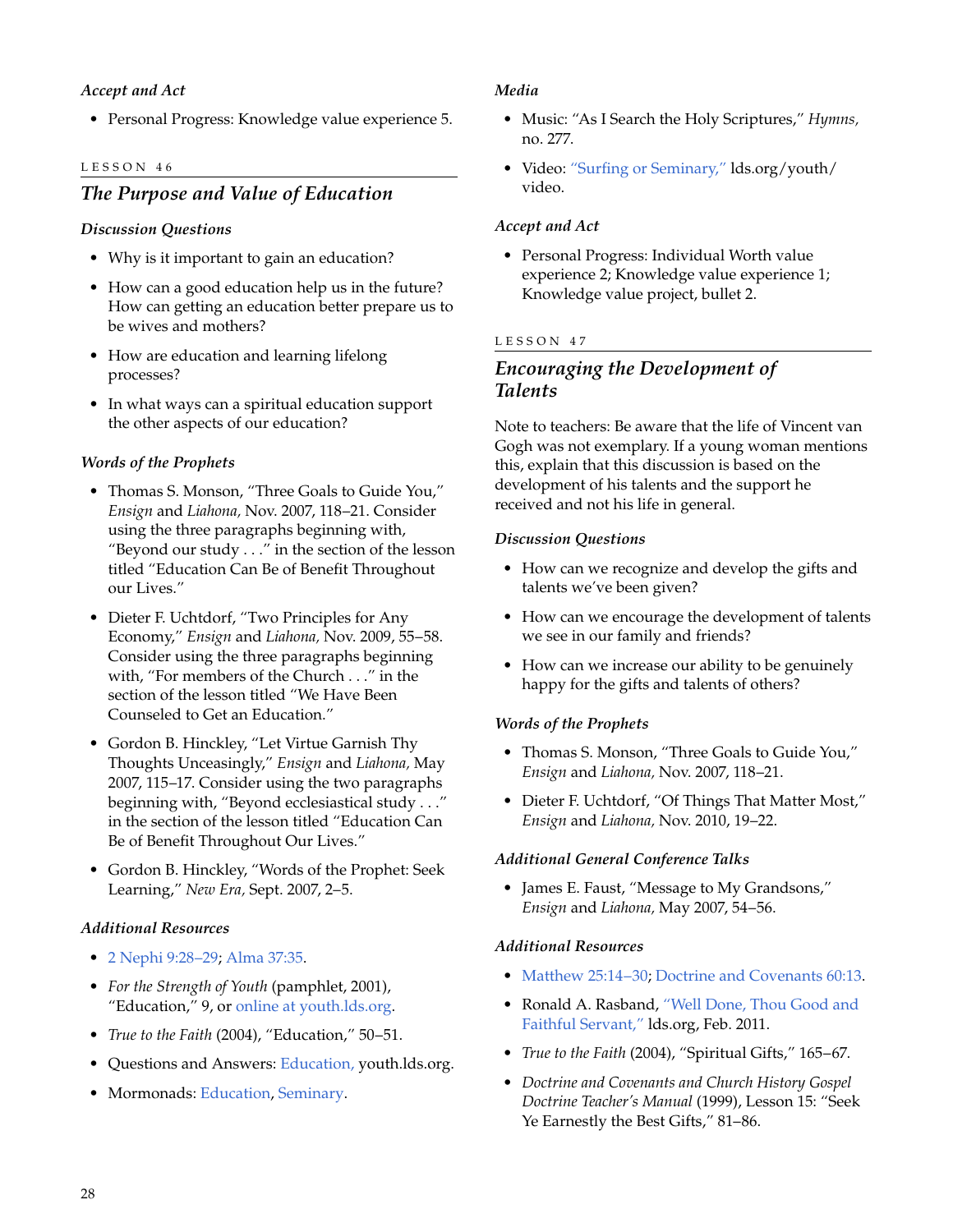- *Gospel Principles* (2009), Chapter 22: "The Gifts of the Spirit."
- *For the Strength of Youth* (pamphlet, 2001), "Agency and Accountability," 5, or [online at youth.lds.org](http://lds.org/youth/for-the-strength-of-youth/agency-and-accountability).
- Mormonad: "Make Yourself Useful."

#### *Media*

- Video: Dieter F. Uchtdorf, ["Create,"](http://lds.org/media-library/video/mormon-messages?lang=eng#2009-02-06-create) lds.org/ media-library, Mormon Messages.
- Video: ["Message from Sister Elaine](http://lds.org/youth/video/message-from-sister-elaine-s-dalton?lang=eng) S. Dalton," lds.org/youth/video.
- Video: ["A Work in Progress,"](http://lds.org/youth/video/a-work-in-progress?lang=eng) lds.org/medialibrary, Mormon Messages for Youth.

#### *Accept and Act*

• Personal Progress: Divine Nature value experience 6; Knowledge value experience 2.

#### LESSON 48

# *Short-Range Goals as Stepping Stones*

#### *Discussion Questions*

- How do you feel when you accomplish a goal? How does accomplishing goals increase confidence?
- How can the Personal Progress program help you set and accomplish important goals in your life?
- What are some things we can do to accomplish the goals we set for ourselves?
- How can prayer and the Spirit help us set and accomplish goals?
- Why should setting and achieving goals be a lifelong process?
- How can we help and encourage others to accomplish their goals?

#### *Words of the Prophets*

- Dieter F. Uchtdorf, "Two Principles for Any Economy," *Ensign* and *Liahona,* Nov. 2009, 55–58. Consider using the paragraph beginning with, "How I admire men, women, and children . . ." in the section of the lesson titled "Setting Goals Can Help Us Progress."
- M. Russell Ballard, "Go For It!" *New Era,* Mar. 2004, 4–7. Consider using the two paragraphs beginning with, "I believe you can train

yourself . . ." in the section of the lesson titled "Evaluating Our Short-Range Goals Helps Us Measure Our Progress and Correct Our Course."

#### *Additional General Conference Talks*

- Mary N. Cook, "Never, Never, Never Give Up!" *Ensign* and *Liahona,* May 2010, 117–19. Consider using the five paragraphs beginning with, "Last August we took some of our grandchildren . . ." in the section of the lesson titled "Setting Goals Can Help Us Progress."
- Joseph B. Wirthlin, "Life's Lessons Learned," *Ensign* and *Liahona,* May 2007, 45–47. Consider using the two paragraphs beginning with, "I have known many great men and women . . ." at the conclusion of the lesson.

#### *Additional Resources*

- [Proverbs 29:18;](http://lds.org/scriptures/ot/prov/29.18?lang=eng#18) [Luke 15:28–29;](http://lds.org/scriptures/nt/luke/15.28-29?lang=eng#28) 2 [Nephi 10:23](http://lds.org/scriptures/bofm/2-ne/10.23?lang=eng#23); [Mosiah 4:27](http://lds.org/scriptures/bofm/mosiah/4.27?lang=eng#27); [Doctrine and Covenants 58:26–28](http://lds.org/scriptures/dc-testament/dc/58.26-28?lang=eng#26).
- Pamphlet: *[Pursuit of Excellence,](http://store.lds.org/webapp/wcs/stores/servlet/Product3_715839595_10557_22016_-1__195638)* order at store.lds.org.
- "Bulletin Board: Setting Goals," *Friend,* Jan. 2010, 13.
- "Keeping New Year's Resolutions," *Liahona,* Dec. 1990, 45.
- Mormonads: [Goals](http://lds.org/ldsorg/v/index.jsp?vgnextoid=024644f8f206c010VgnVCM1000004d82620aRCRD&locale=0&sourceId=d324b4349532b110VgnVCM100000176f620a____#Goals).

#### *Media*

- Music: "Improve the Shining Moments," *Hymns,* no. 226.
- Video: ["Look Not Behind Thee,"](http://lds.org/pages/mormon-messages-gallery?lang=eng#look-not-behind-thee) lds.org/medialibrary, Mormon Messages.
- Video: ["The Miracle of Personal Progress,"](http://lds.org/youth/video/the-miracle-of-personal-progress?lang=eng) lds.org/media-library, Mormon Messages for Youth.

#### *Accept and Act*

• Consider asking the young women to bring their Personal Progress books to a weeknight activity and sharing with other young women and leaders what they are doing to accomplish their goals. Consider how young women could mentor each other in reaching their goals.